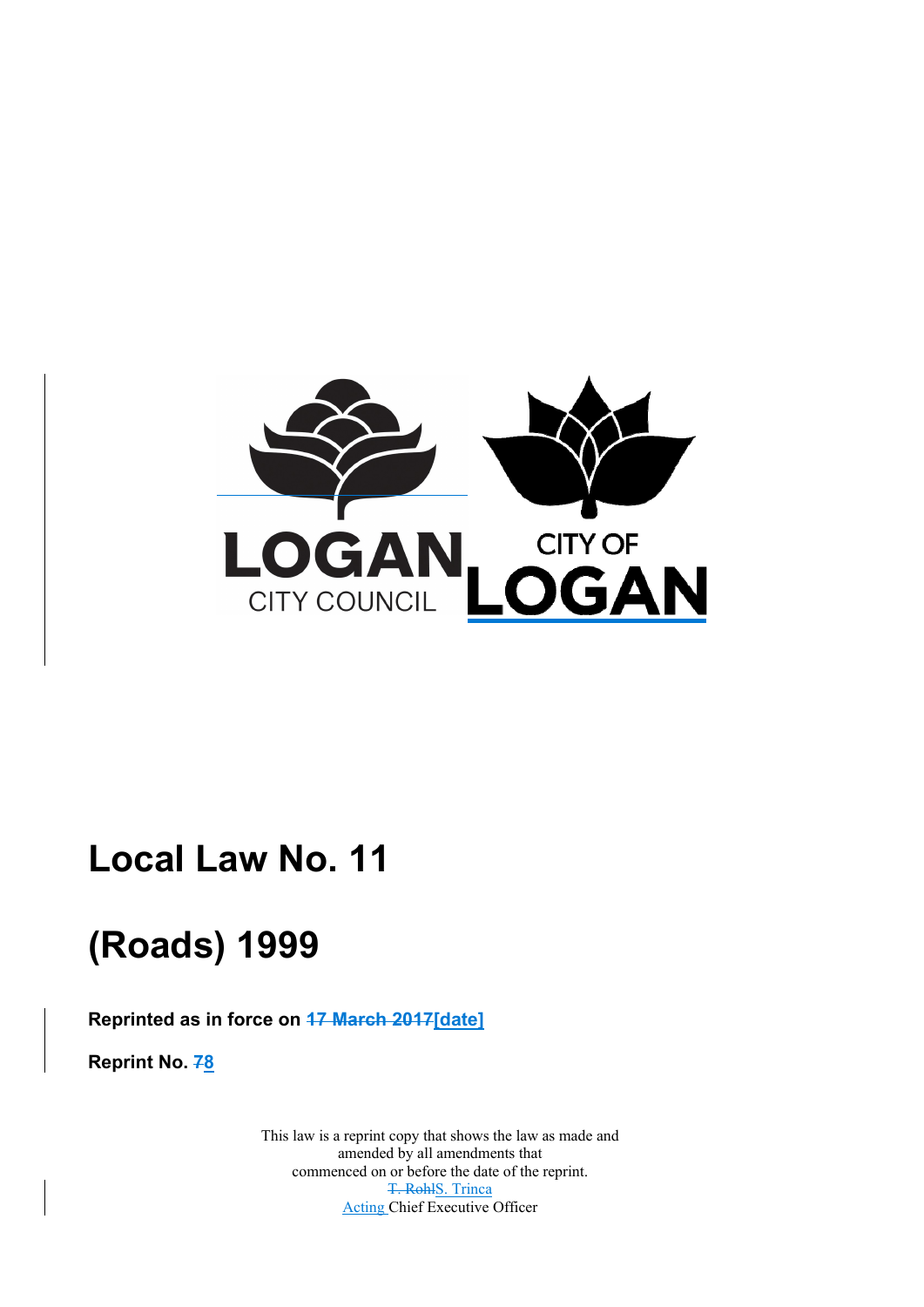

# Local Law No. 11 (Roads) 1999

# Contents

### Page

| Part 1 |                |                                                                            |  |
|--------|----------------|----------------------------------------------------------------------------|--|
|        | 1              | Short title                                                                |  |
|        | $\overline{2}$ |                                                                            |  |
|        | 3              |                                                                            |  |
|        | 4              |                                                                            |  |
| Part 2 |                | Construction, maintenance and improvement of roads 4                       |  |
|        | 5              |                                                                            |  |
|        | 6              |                                                                            |  |
|        | $\overline{7}$ |                                                                            |  |
| Part 3 |                |                                                                            |  |
|        | 8              |                                                                            |  |
|        | 9              |                                                                            |  |
|        | 10             |                                                                            |  |
|        | 11             | Power to require adjoining owner to construct, maintain, or repair fence 6 |  |
|        | 12             | Works notice                                                               |  |
| Part 4 |                |                                                                            |  |
|        | 13             |                                                                            |  |
|        | 14             |                                                                            |  |
|        | 15             |                                                                            |  |
|        | 16             |                                                                            |  |
|        | 17             |                                                                            |  |
|        | 18             |                                                                            |  |
|        | 19             |                                                                            |  |
|        | 20             |                                                                            |  |
|        | 21             |                                                                            |  |
| Part 5 |                |                                                                            |  |
|        | 22             |                                                                            |  |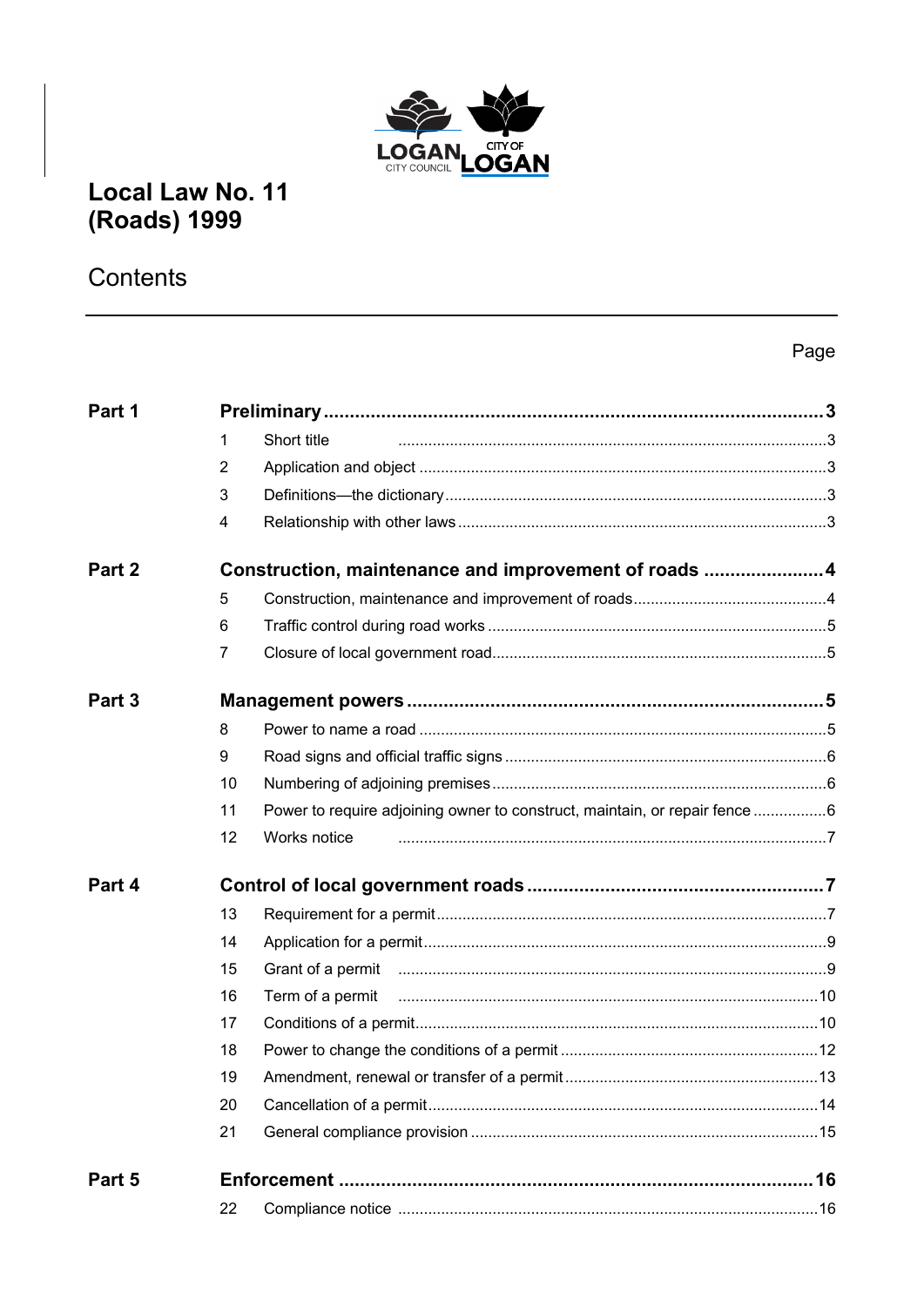# $\overline{c}$ Logan City Council<br>Local Law No. 11<br>(Roads) 1999

|                 | 23 | Stop order                                                                   |    |
|-----------------|----|------------------------------------------------------------------------------|----|
|                 | 24 | Inspection                                                                   |    |
|                 | 25 |                                                                              |    |
|                 | 26 |                                                                              |    |
|                 | 27 |                                                                              |    |
|                 | 28 |                                                                              |    |
| Part 6          |    |                                                                              |    |
|                 | 29 |                                                                              |    |
|                 | 30 |                                                                              |    |
| Part 7          |    |                                                                              |    |
|                 | 31 | Other offences                                                               |    |
|                 | 32 | Executive officers must ensure the corporation complies with the local law23 |    |
|                 | 33 |                                                                              |    |
|                 | 34 |                                                                              |    |
|                 | 35 | Defence                                                                      |    |
| Part 8          |    |                                                                              |    |
|                 | 36 |                                                                              |    |
| <b>Schedule</b> |    |                                                                              |    |
| <b>Endnotes</b> |    |                                                                              | 33 |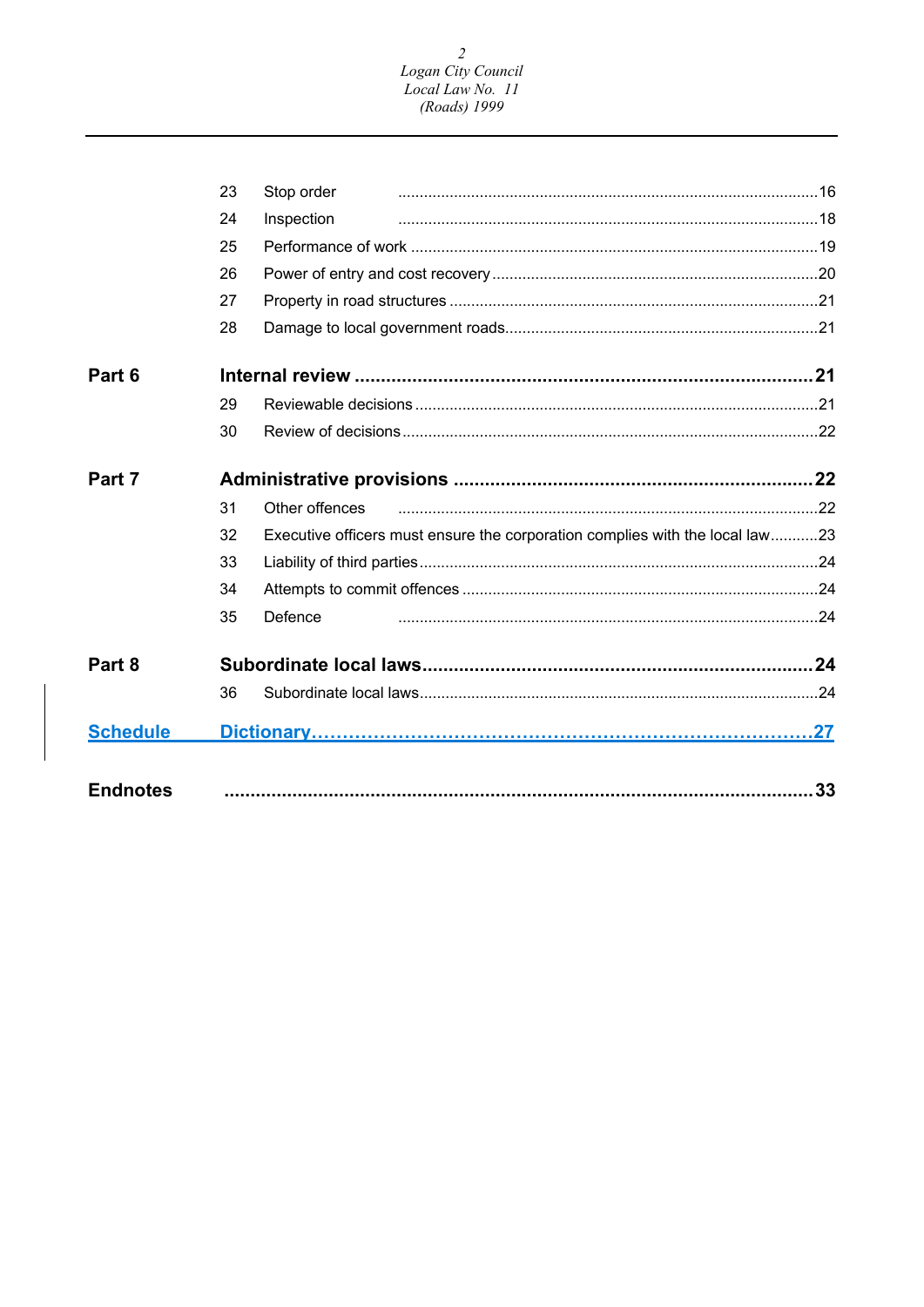# <span id="page-3-0"></span>**Logan City Council Local Law No. 11 (Roads) 1999**

# **Part 1** Preliminary

### **1 Short title**

This local law may be cited as *Local Law No. 11 (Roads) 1999*.

### **2 Application and object**

- (1) This local law and any subordinate local law made under this local law apply to the whole of the Logan City Council local government area.
- (2) The objects of this law are to—
	- (a) ensure that the local government has the necessary powers to construct, maintain and improve roads within its local government area; and
	- (b) provide for the naming of roads and the numbering of adjoining premises; and
	- (c) ensure that roads and associated structures and vegetation are in harmony with their natural and built environment; and
	- (d) regulate the use of roads to prevent—
		- (i) harm to human health or safety or personal injury; or
		- (ii) property damage or a loss of amenity; or
		- (iii) environmental harm or environmental nuisance; or
		- (iv) a nuisance; or
		- (v) interference with the safe movement of traffic or the safe use of a footpath; or
		- (vi) damage to roads.

#### **3 Definitions—the dictionary**

The dictionary in the Schedule (Dictionary) defines particular words used in this local law.

#### **4 Relationship with other laws**

This local law does not derogate from, and is subject to, the provisions of—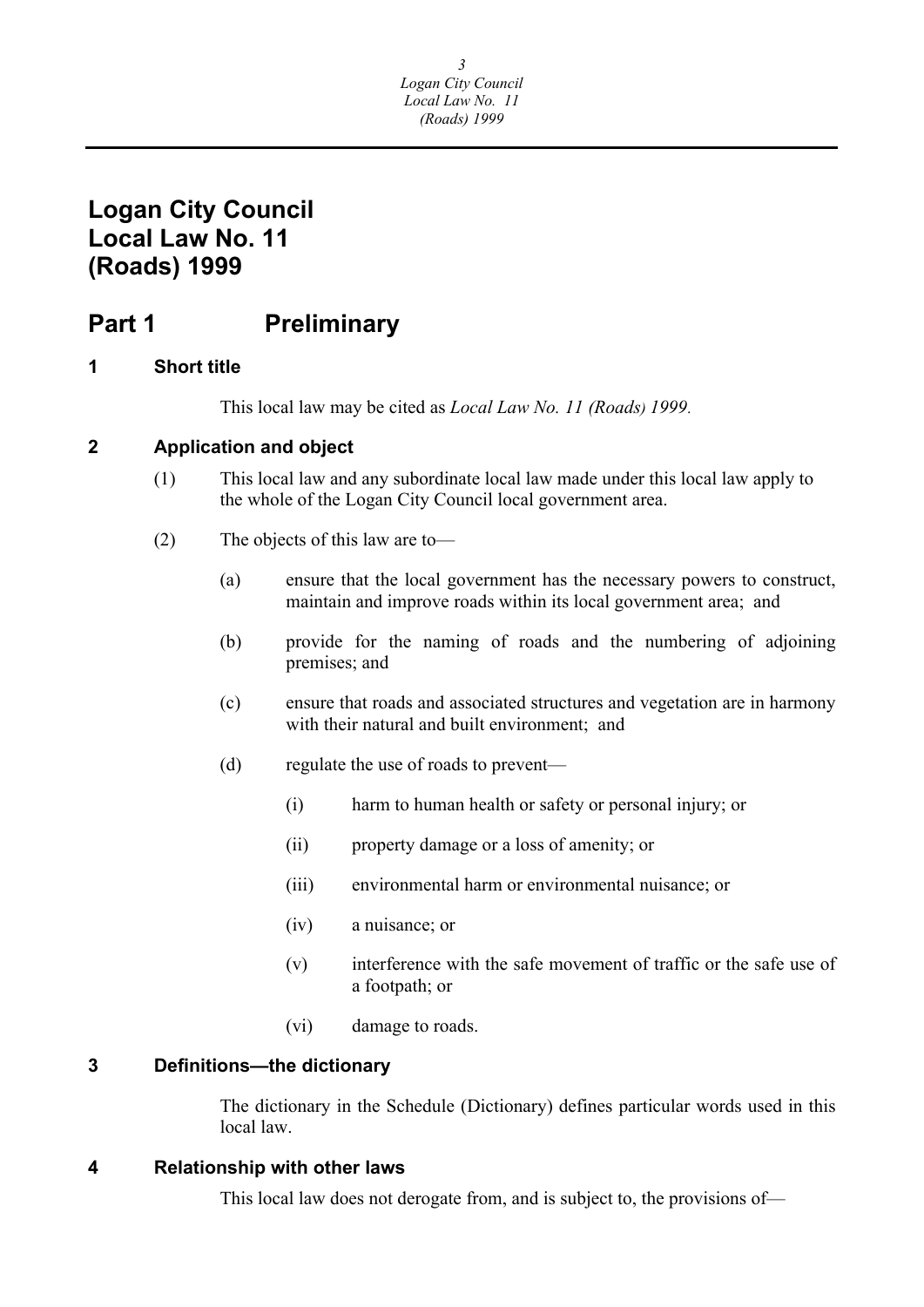- <span id="page-4-0"></span>(a) the *Land Protection (Pest and Stock Route Management) Act 2002*; and
- (b) the *Transport Infrastructure Act 1994*; and
- (c) the *Transport Operations (Road Use Management) Act 1995*.

### **Part 2 Construction, maintenance and improvement of roads<sup>1</sup>**

#### **5 Construction, maintenance and improvement of roads**

- (1) The local government may—
	- (a) construct a local government road on land of the local government or land under the local government's control; or
	- (b) carry out works for the maintenance of a road; or
	- (c) carry out works for the repair of a road; or
	- (d) carry out works for the improvement of a road; or
	- (e) otherwise interfere with a local government road.

*Examples*—

- The local government may carry out landscaping and beautification work, such as the planting of trees and other vegetation on footpaths adjacent to the carriageway and the establishment of nature strips between carriageways with trees of low mature height and small trunk diameter. The local government may construct footpaths with associated structures.
- The local government may install official traffic signs to regulate, warn or guide traffic.
- The local government may install facilities for the protection or use of road users.
- (2) Notwithstanding section 5(1) of this local law, the local government cannot carry out works on a State-controlled road without the written approval of the chief executive of the department which administers Chapter 6 (Road Transport Infrastructure) of the *Transport Infrastructure Act 1994*. 2

<sup>&</sup>lt;sup>1</sup> Under section 60 (Control of roads) of the *Local Government Act 2009*, the local government has control of all roads (defined to exclude State-controlled roads and public thoroughfare easements (section 59(3)) in the local government area, including being able to construct, maintain, and improve roads. .

<sup>2</sup> Section 33 (Prohibition on road works etc. on State-controlled roads) of the *Transport Infrastructure Act 1994*  provides that approval from the chief executive is necessary if the work interferes with a State-controlled road.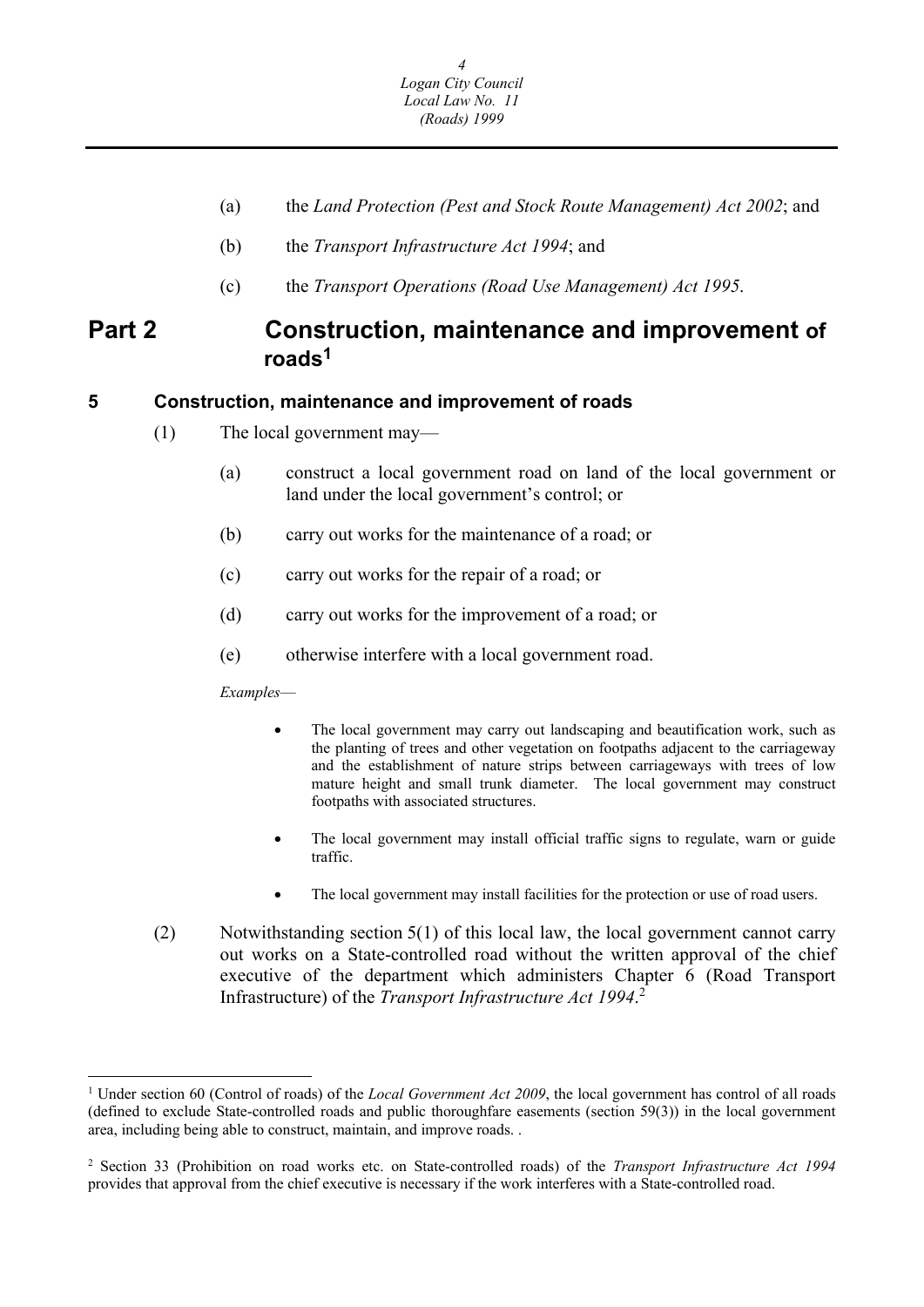### <span id="page-5-0"></span>**6 Traffic control during road works**

- (1) An authorised person may facilitate road work or avoid a risk of personal injury or property damage that may result from carrying out road work by—
	- (a) installing official traffic signs; or
	- (b) giving directions to the driver of an animal or a vehicle.
- (2) A person must not contravene a direction given by an authorised person under section  $6(1)(b)$  (Traffic control during road works) of this local law.<sup>3</sup>

Maximum penalty for subsection  $(2) - 50$  penalty units.

### **7 Closure of local government road**

- (1) The local government may close a local government road in accordance with the *Local Government Act 2009*.
- (2) A person must not drive on a road if the road is closed to—
	- (a) all traffic; or
	- (b) vehicles of the class being driven by the person.

Maximum penalty  $-20$  penalty units.

(3) Subsection (2) does not apply to an emergency worker driving an emergency vehicle in the performance of their duties.

### **Part 3 Management powers**

- **8 Power to name a road** 
	- (1) The local government may—
		- (a) assign a name to a road or part of a road; or
		- (b) change the name of a road or part of a road.
	- (2) Notwithstanding section 8(1) of this local law, the local government cannot assign a name to a State-controlled road or change the name of a State-controlled road in its local government area without the written approval of the chief executive of the department which administers Chapter 6 (Road Transport Infrastructure) of the *Transport Infrastructure Act 1994*.

<sup>&</sup>lt;sup>3</sup> A person who contravenes an indication given by an official traffic sign commits an offence and is liable to a maximum penalty of 40 penalty units or 6 months imprisonment (see section 74 (Contravention of official traffic sign an offence) of the *Transport Operations (Road Use Management) Act 1995*).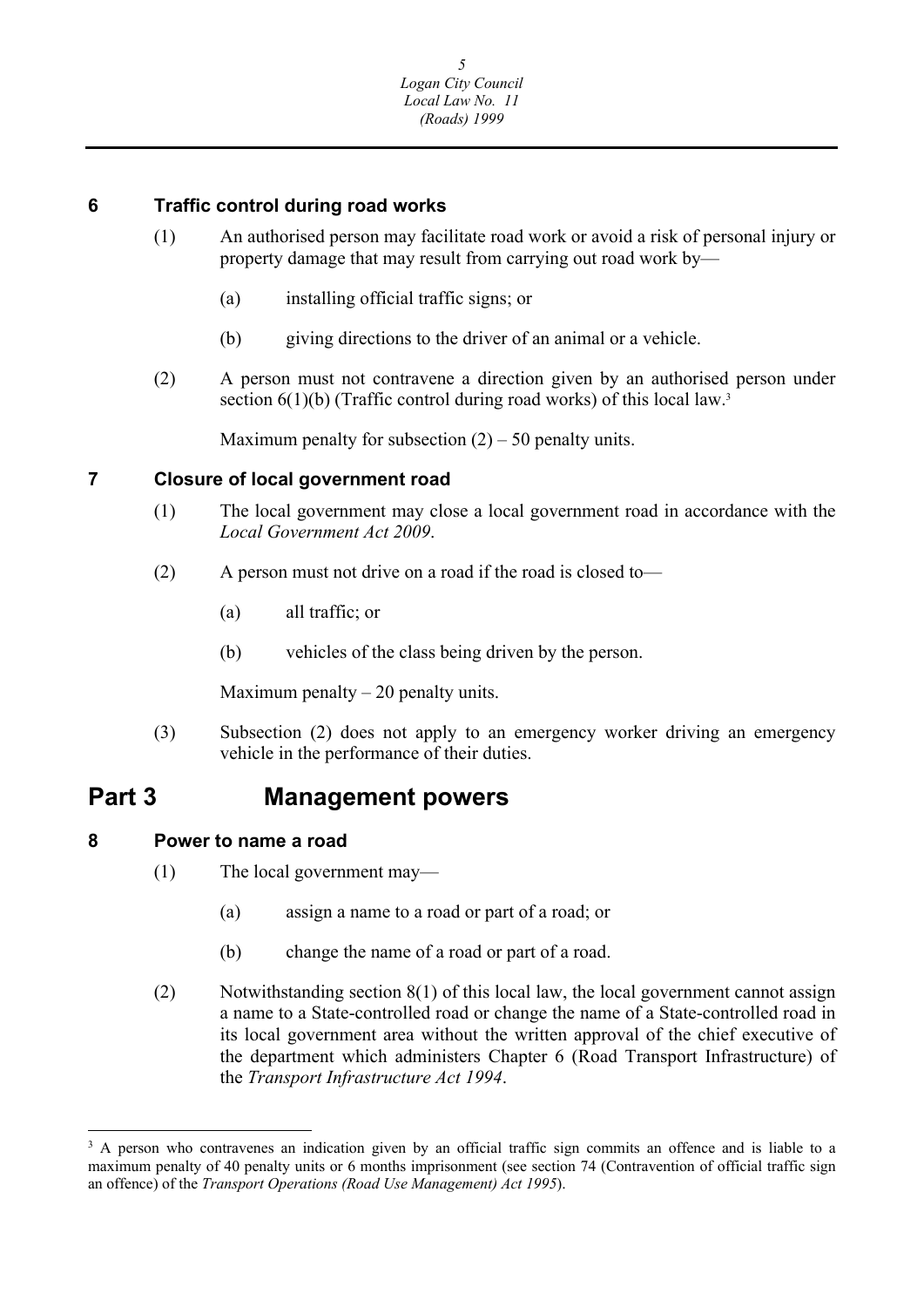### <span id="page-6-0"></span>**9 Road signs and official traffic signs**

- (1) The local government may erect road signs and official traffic signs.
- (2) Notwithstanding section 9(1) of this local law, the local government cannot erect a road sign or an official traffic sign on a State-controlled road without the written approval of the chief executive of the department which administers Chapter 6 (Road Transport Infrastructure) of the *Transport Infrastructure Act 1994*.

#### **10 Numbering of adjoining premises**

- (1) The local government may by resolution adopt a numbering system for premises adjoining a road.
- (2) The local government must give notice of a resolution adopting a numbering system for a road by advertisement in a newspaper circulating generally in the local government area.
- (3) The owner or occupier of premises must not adopt a number for the premises that is inconsistent with a numbering system adopted by the local government under section 10(1) of this local law.

Maximum penalty for subsection  $(3) - 20$  penalty units.

(4) The owner or occupier of premises (other than vacant land), must display the number allocated so as to be easily identified from the road adjoining the premises.

Maximum penalty for subsection  $(4) - 20$  penalty units.

#### **11 Power to require adjoining owner to construct, maintain, or repair fence**

- (1) The Council may, by written notice to the owner of land adjacent to a road, require the owner of that land to construct, maintain, or repair a fence between the road and that land (**fencing notice**) if, in the opinion of an authorised person—
	- (a) the construction of a fence is necessary to prevent animals escaping from the land onto the road;
	- (b) the fence is not adequate or effective for its intended purpose;
	- (c) the fence constitutes an actual or potential safety hazard.4
- (2) A fencing notice must—
	- (a) fix the minimum standards with which the fence must comply; and

 4 Note that section 38(1) of the *Transport Infrastructure Act 1994* provides that the chief executive does not have to contribute to the fencing of a boundary between land and a State-controlled road.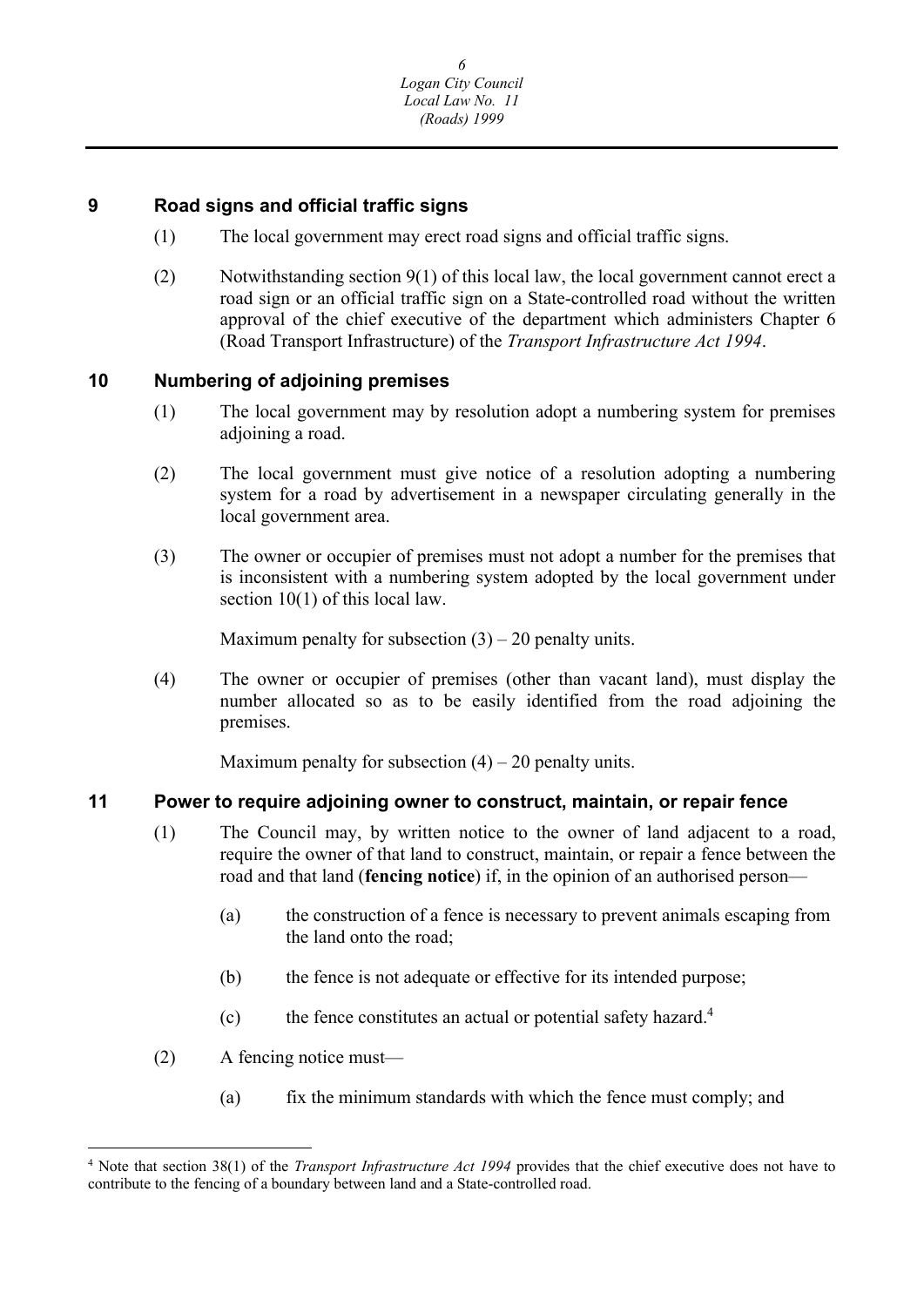- (b) state the time by which construction of the fence must be completed.
- <span id="page-7-0"></span>(3) An owner of land to whom a fencing notice is given must comply with the notice.

Maximum penalty  $-50$  penalty units.

### **12 Works notice**

- (1) The local government may give a works notice to the owner or occupier of premises adjoining or adjacent to a road to perform works on the premises or the road where an authorised person is satisfied that the works should be performed to prevent a risk of—
	- (a) harm to human health or safety or personal injury; or
	- (b) property damage or a loss of amenity; or
	- (c) environmental harm or environmental nuisance; or
	- (d) a nuisance; or
	- (e) interference with the safe movement of traffic or the safe use of a road; or
	- (f) damage to a road.
- (2) The works notice must specify—
	- (a) the basis on which the works notice is given; and
	- (b) the work to be performed or the action to be taken; and
	- (c) the time for compliance with the works notice.
- (3) A person to whom a works notice is given must comply with the works notice.

Maximum penalty for subsection  $(3) - 50$  penalty units.

## **Part 4 Control of local government roads**

### **13 Requirement for a permit**

- (1) A person (other than a local government) must not interfere with a local government road unless authorised by—
	- (a) this local law; or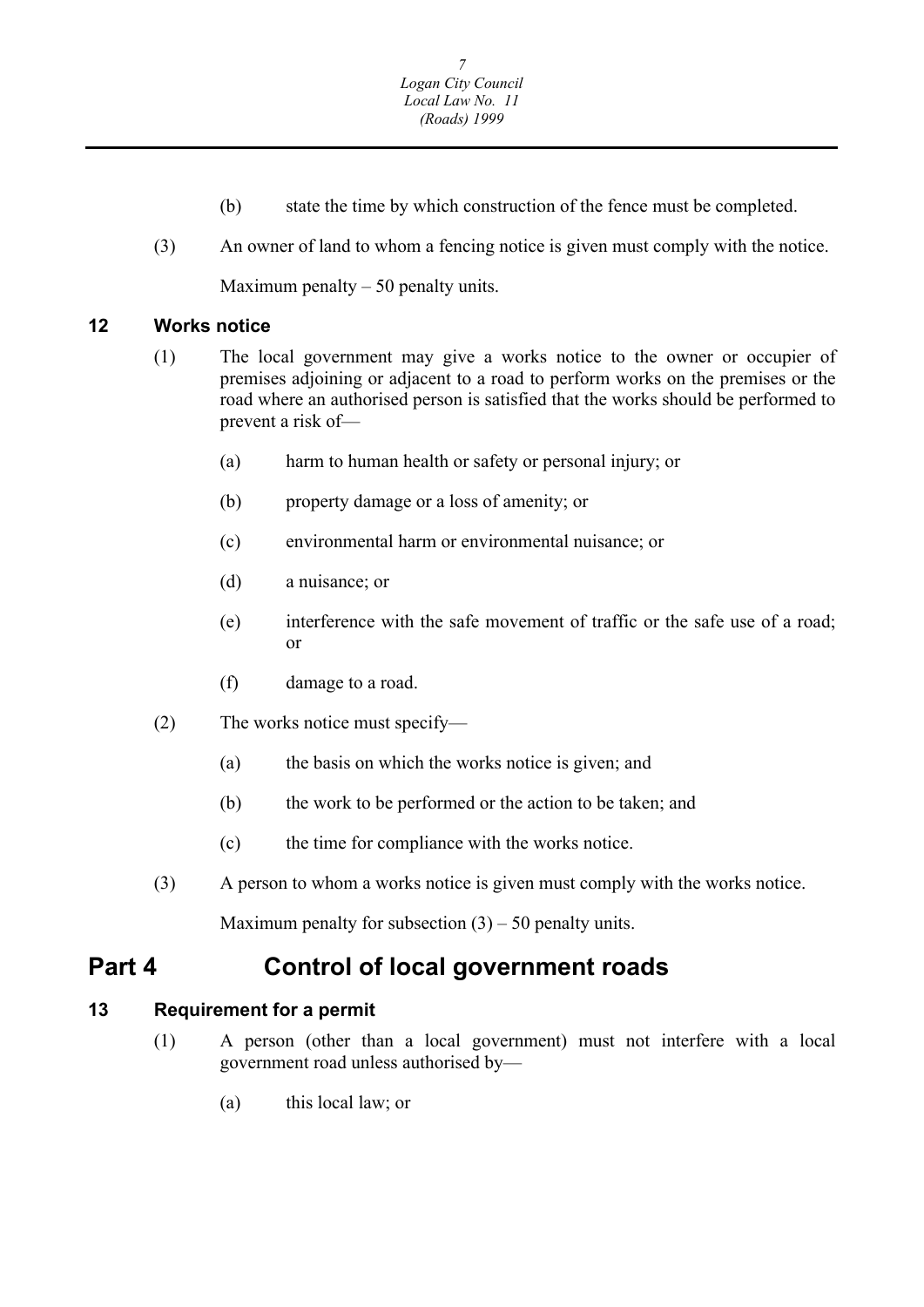(b) a permit granted under section 15 (Grant of a permit) of this local law.5

Maximum penalty for subsection  $(1)$  – 50 penalty units.

- (2) A person must not—
	- (a) exhibit a sign that indicates that an interference with a local government road which does not comply with the local law does comply with the local law; or
	- (b) in any manner or by any means indicate that an interference with a local government road which does not comply with this local law does comply with this local law.

Maximum penalty for subsection  $(2) - 50$  penalty units.

(3) The owner or occupier of premises must ensure that the premises does not interfere with a local government road.

Maximum penalty for subsection  $(3) - 50$  penalty units.

- $(4)$  If a person is charged with an offence under section 13(3) of this local law, it is a defence for that person to prove that the interference with the local government road occurred without that person's knowledge or consent.
- (5) Notwithstanding section 13(1) of this local law a permit is not required under this local law if—
	- (a) a subordinate local law specifies that a permit is not required in respect of the interference with the local government road; or
	- (b) the interference with the local government road is authorised by a local government Act.

*Example*—

 not require a permit. An interference with a local government road which is development for which a development approval has been issued under the *Sustainable Planning Act 2009* does

(6) Notwithstanding section 13(1) of this local law, the holder of a permit must not interfere with a local government road until all approvals required under legislation in respect of the interference with the local government road have been obtained.

 Chapter 6 (Road Transport Infrastructure) of the *Transport Infrastructure Act 1994* if carrying out road works on a local <sup>5</sup> The local government must obtain the written approval of the chief executive of the department which administers government road which would impact on a State-controlled road (see section 42 (Impact of certain local government decisions on State-controlled roads) of the *Transport Infrastructure Act 1994*).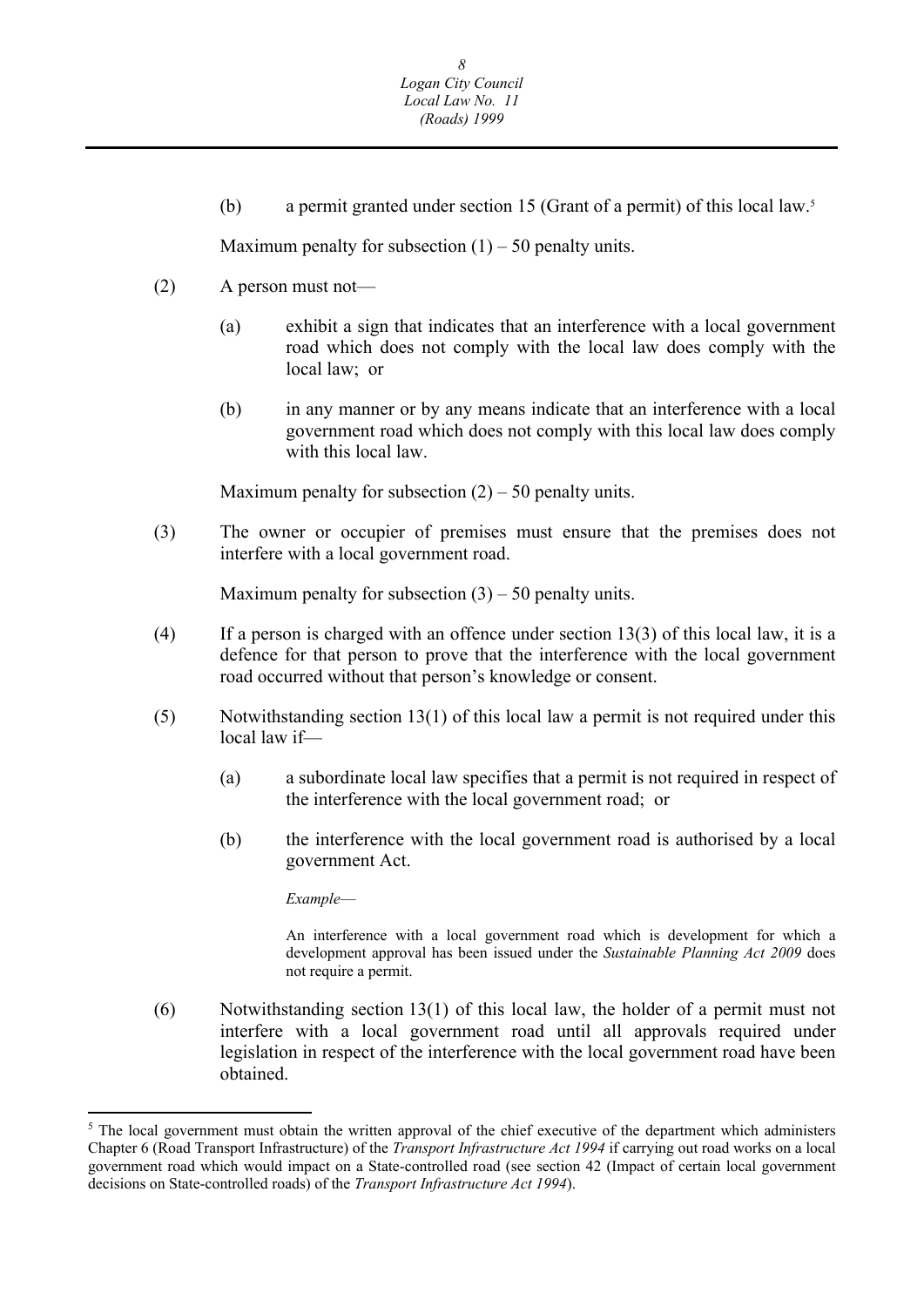### <span id="page-9-0"></span>**14 Application for a permit**

- (1) An application for a permit must be—
	- (a) made by the person who will be interfering with the road; and
	- (b) made in the prescribed form; and
	- (c) accompanied by—
		- (i) the prescribed fee; and
		- (ii) evidence that all approvals under local government Acts required for the proposed interference have been obtained; and
		- (iii) full details of the proposed interference; and
		- (iv) such other information and materials as are requested by the local government or specified in a subordinate local law.
- (2) The local government may waive any or all of the requirements of section 14(1) of this local law—
	- (a) in an emergency; or
	- (b) if there are special reasons for dispensing with the requirement; or
	- (c) in the circumstances specified in a subordinate local law.

#### **15 Grant of a permit**

- (1) The local government may grant a permit if satisfied that the interference with the local government road—
	- (a) will not result in harm to human health or safety or personal injury; and
	- (b) will not result in property damage or a loss of amenity; and
	- (c) will not result in environmental harm or environmental nuisance; and
	- (d) will not result in a nuisance; and
	- (e) complies with the provisions of the local government Acts that regulate the interference with the local government road; and

 *Example—* 

 whilst the *Sustainable Planning Act 2009* may require a development approval for The *Building Act 1975* specifies a code for the erection of buildings and structures, building work or operational work.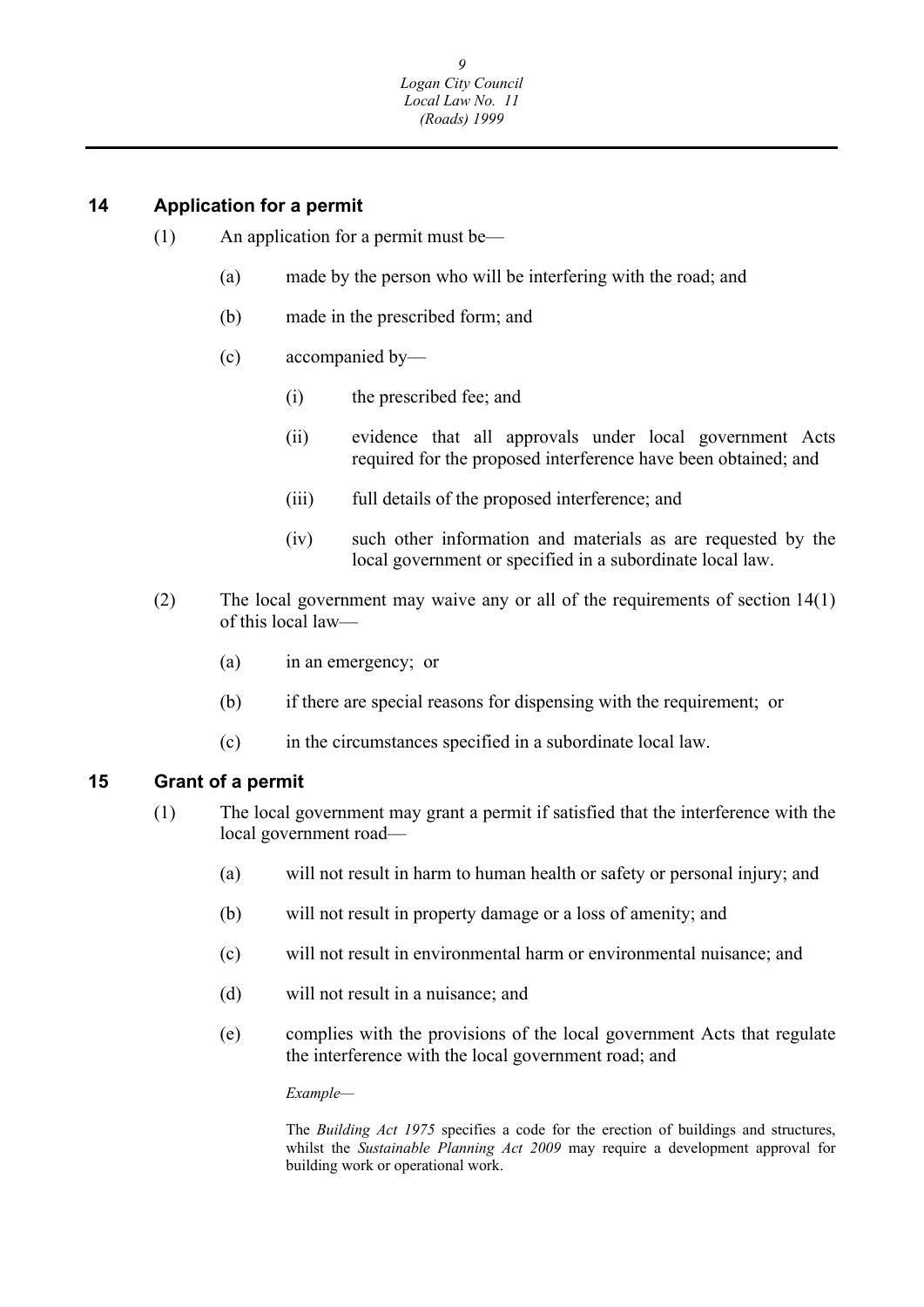- <span id="page-10-0"></span>(f) will not result in the unsafe movement of traffic or the unsafe use of a footpath; and
- (g) complies with the prescribed criteria.6
- (2) Before the local government decides an application for a permit, an authorised person may—
	- (a) inspect any premises, vehicle, equipment, animal or thing to be used in the interference; and
	- (b) measure, weigh, sample, test, photograph, videotape or otherwise examine anything that may be inspected.

#### **16 Term of a permit**

- (1) A permit granted by the local government is for a term—
	- (a) specified in the permit; or
	- (b) otherwise specified in a subordinate local law.
- (2) A permit expires at the end of the day specified in section 16(1) of this local law.

#### **17 Conditions of a permit**

- (1) A permit may be granted by the local government on conditions the local government considers appropriate.
- (2) The conditions of a permit may—
	- (a) require the holder of the permit to take specified measures to;
		- (i) prevent harm to human health or safety or personal injury; and
		- (ii) prevent property damage or a loss of amenity; and
		- (iii) prevent environmental harm or environmental nuisance; and
		- (iv) prevent a nuisance; and
		- (v) ensure that there is compliance with the provisions of the local government Acts that regulate the interference with the local government road; and
		- (vi) ensure that the interference with the local government road complies with the prescribed criteria; and

<sup>&</sup>lt;sup>6</sup> This would be subject to any conditions imposed under section 42 (Impact of certain local government decisions on State-controlled roads) of the *Transport Infrastructure Act 1994.*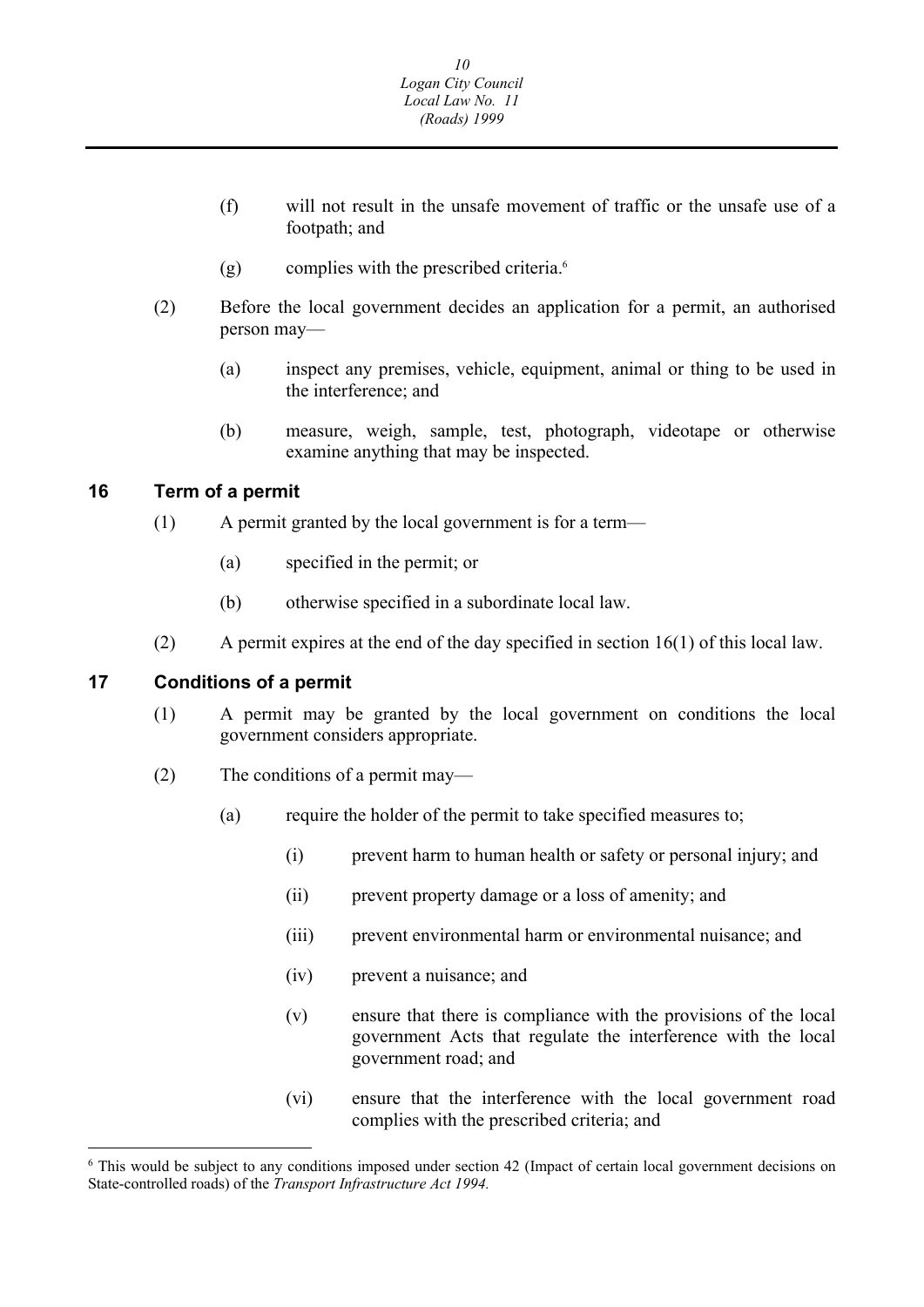- (b) require compliance with specified safety requirements; and
- (c) require the holder of the permit to carry out specified additional work such as earthworks and drainage works; and
- (d) regulate the time within which work must be carried out; and
- (e) regulate standards with which work must comply; and
- (f) require the holder of the permit to give the local government specified indemnities and to take out specified insurance; and
- (g) require the holder of the permit to take out specified insurance indemnifying persons who may suffer personal injury, or loss or damage, as a result of the interference with the local government road; and
- (h) require the holder of the permit to maintain structures erected or installed, or vegetation planted, under the permit in good condition; and
- (i) require the holder of the permit to remove a structure erected or installed under the permit at the end of a stated period; and
- (j) require the holder of the permit to exhibit specified warning notices and to take other specified precautions; and
- (k) require the holder of the permit to notify the local government within a period specified in the permit that the holder of the permit is no longer interfering with the local government road; and
- (l) require the certification by a person specified by the local government of a vehicle, equipment or thing involved in the interference with the local government road; and
- (m) require the giving of a security to secure compliance with the permit and the provisions of this local law; and
- (n) require records to be kept at a place and for a time specified in the permit or a subordinate local law; and
- (o) require the holder of the permit to prepare, undertake or comply with a periodic inspection, monitoring or management program in respect of the interference with the local government road.
- (3) The local government may specify in a subordinate local law, the conditions that must be imposed in a permit or that will ordinarily be imposed in a permit for an interference with a local government road.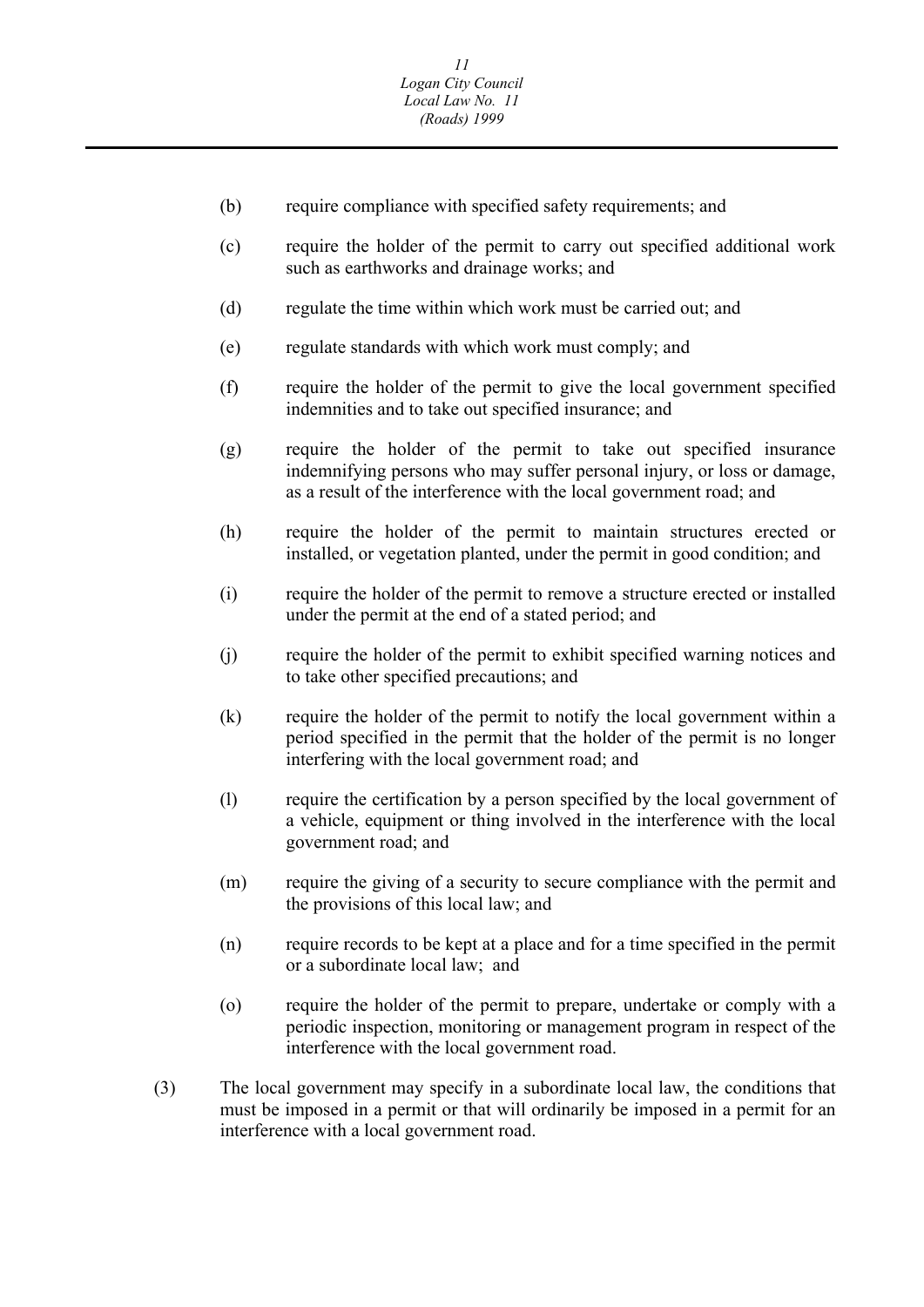#### <span id="page-12-0"></span>**18 Power to change the conditions of a permit**

- (1) The local government may change a condition of a permit where<sup> $7$ </sup>—
	- (a) the holder of the permit agrees to the proposed change; or
	- (b) the change is urgently necessary to prevent—
		- (i) harm to human health or safety or personal injury; or
		- (ii) property damage or a loss of amenity; or
		- (iii) environmental harm or environmental nuisance; or
		- (iv) a nuisance; or
		- (v) interference with the safe movement of traffic or the safe use of a footpath; or
	- (c) the change is necessary to ensure the prescribed criteria are complied with.
- (2) If the local government is satisfied it is necessary to change a condition of a permit, the local government must—
	- (a) give the holder of the permit a written notice stating—
		- (i) the proposed change and the reasons for the change; and
		- (ii) that the holder of the permit may make written representations to the local government about the proposed change; and
		- (iii) the time (at least 15 business days after the notice is given to the holder of the permit) within which the written representations may be made; and
	- (b) consider any written representation made by the holder of the permit within the time stated in the notice.
- (3) After considering any written representation made by the holder of the permit, the local government must give to the holder of the permit—
	- (a) if the local government is not satisfied the change is necessary a written notice stating that it has decided not to change the condition; or

 $^7$  A change to the conditions of a permit includes a change by omission, substitution or addition (see section 36) (Meaning of commonly used words and expressions) of the *Acts Interpretation Act 1954*).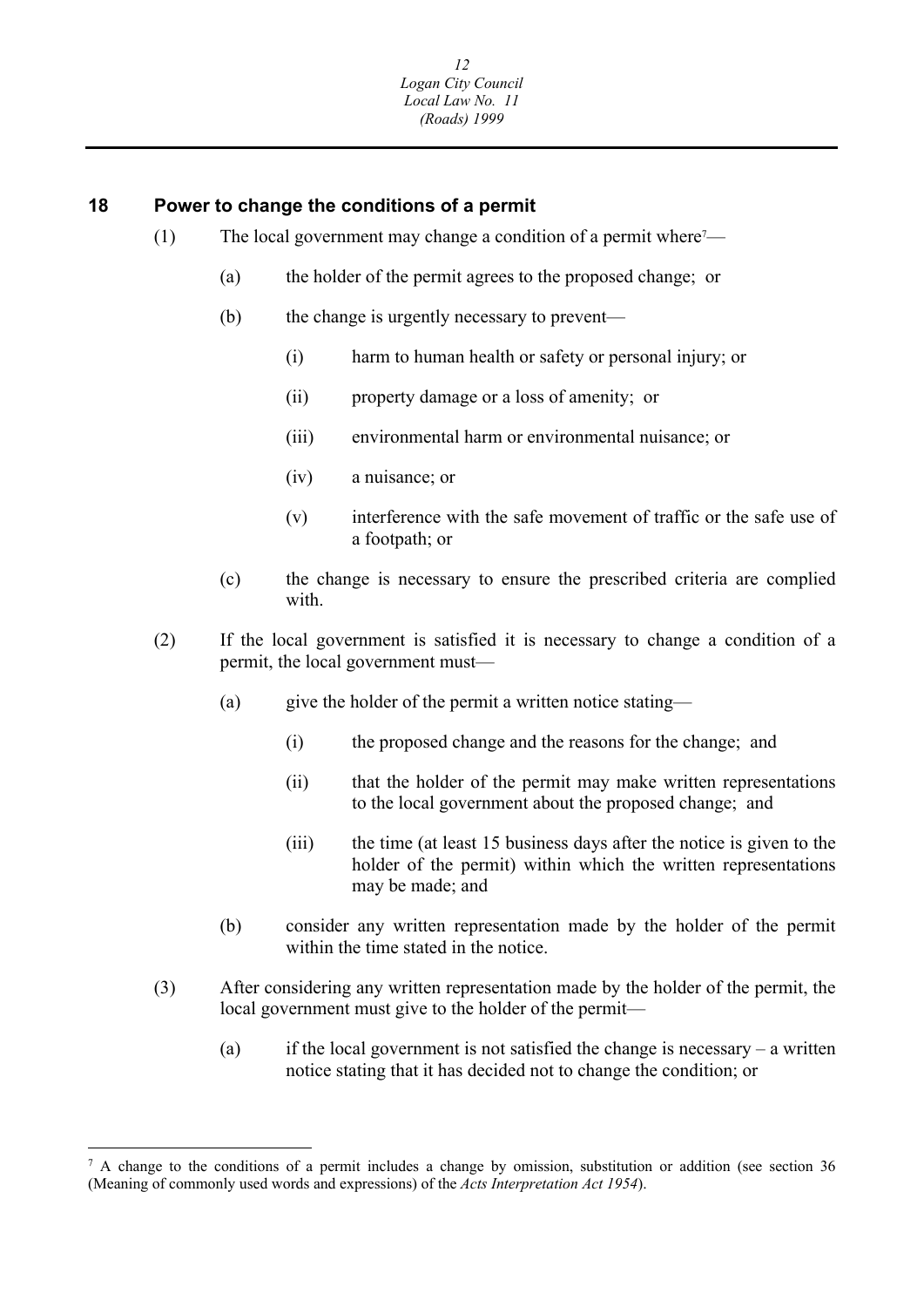- <span id="page-13-0"></span>(b) if the local government is satisfied that the change is necessary – a written notice stating that it has decided to change the condition including details of the changed condition.
- (4) The changed condition takes effect from the day the notice was given to the holder of the permit.

#### **19 Amendment, renewal or transfer of a permit**

- (1) The holder of a permit may make an application to the local government to—
	- (a) amend the permit; or
	- (b) renew the permit; or
	- (c) transfer the permit to another person.
- (2) An application to amend, renew or transfer a permit must be—
	- (a) made by the holder of the permit; and
	- (b) made in the prescribed form; and
	- (c) accompanied by the prescribed fee and such other information as is requested by the local government; and
	- (d) accompanied by, in the case of a transfer of the permit, the consent of the person to whom the permit will be transferred.
- (3) The local government may renew or transfer a permit—
	- (a) where the undertaking of the prescribed activity complies with the conditions of the permit and the provisions of this local law; and
	- (b) subject to such conditions as the local government considers appropriate.
- (4) The local government may amend a permit—
	- (a) where the undertaking of the prescribed activity complies with the criteria specified in section 15(1) of this local law; and
	- (b) subject to such conditions the local government considers appropriate.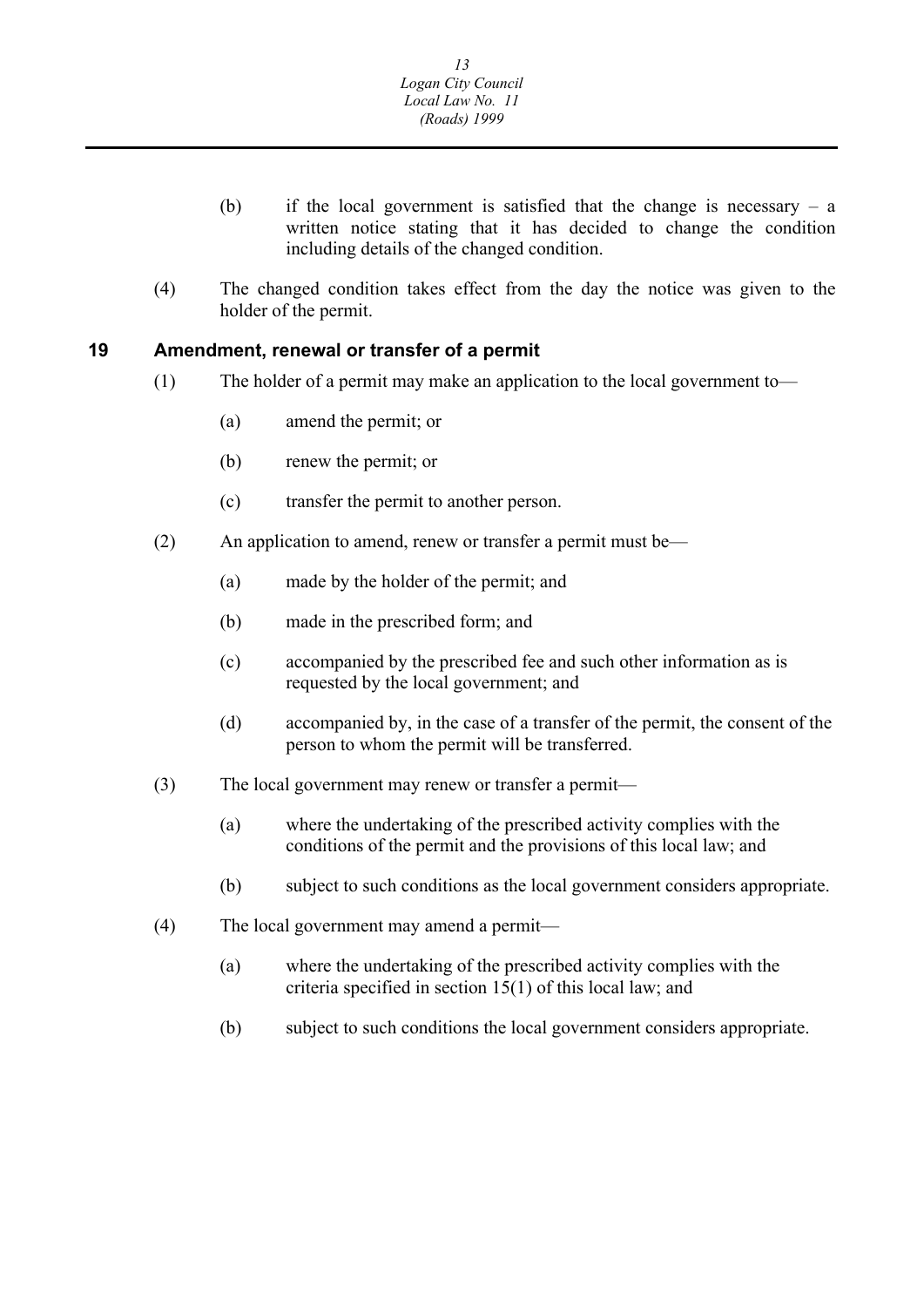- <span id="page-14-0"></span>(5) Subject to section 19(6) of this local law, if an application to renew a permit is made pursuant to section  $19(1)(b)$  of this local law, the permit is taken to continue in force from the day that it would, apart from this section, have expired until the day the application is decided pursuant to section 19(3) of this local law.
- (6) Section 19(5) of this local law does not apply where a permit has been cancelled pursuant to section 20 (Cancellation of a permit) of this local law.

#### **20 Cancellation of a permit**

- (1) The local government may cancel a permit where—
	- (a) the holder of the permit agrees to the cancellation; or
	- (b) the cancellation is urgently necessary to prevent—
		- (i) harm to human health or safety or personal injury; or
		- (ii) property damage or a loss of amenity; or
		- (iii) environmental harm or environmental nuisance; or
		- (iv) a nuisance; or
		- (v) interference with the safe movement of traffic or the safe use of a footpath; or
	- (c) the holder of the permit contravenes—
		- (i) this local law; or
		- (ii) a condition of a permit; or
		- (iii) a requirement of a compliance notice, a works notice or a stop order; or
	- (d) there is non compliance with—
		- (i) the provisions of the local government Acts that regulate the interference with a local government road; or
		- (ii) the prescribed criteria; or
	- (e) the permit was granted on the basis of false, misleading or incomplete information; or
	- (f) changes in circumstances since the permit was granted make the continued operation of the permit inappropriate.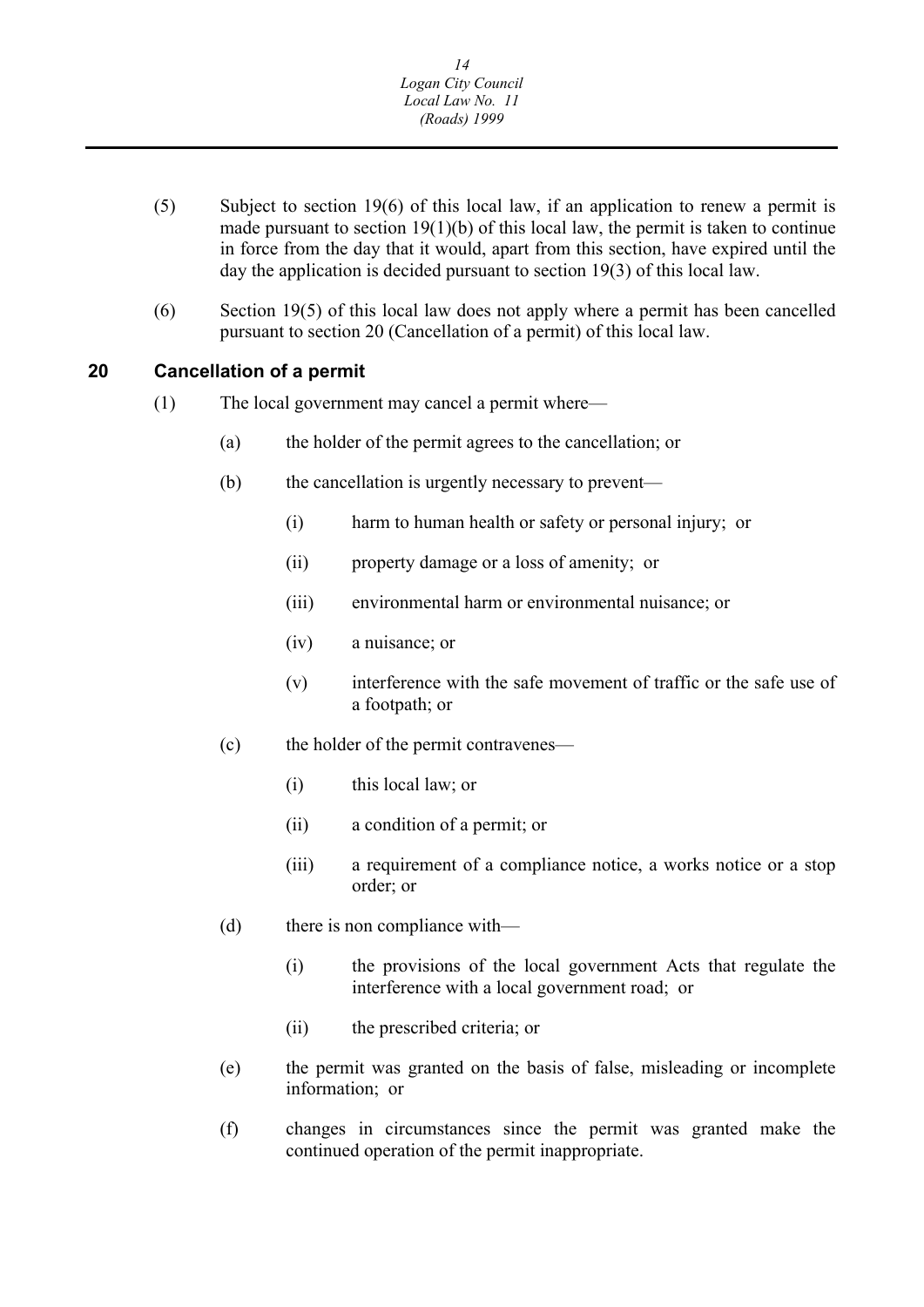- <span id="page-15-0"></span>(2) If the local government is satisfied it is necessary to cancel a permit, the local government must—
	- (a) give the holder of the permit a written notice stating—
		- (i) the reasons for the proposed cancellation; and
		- (ii) that the holder of the permit may make written representations to the local government about the proposed cancellation; and
		- (iii) the time (at least 15 business days after the notice is given to the holder of the permit) within which written representations may be made; and
	- (b) consider any written representation made by the holder of the permit within the time stated in the notice.
- (3) After considering any written representation made by the holder of the permit the local government must give to the holder of the permit—
	- (a) if the local government is not satisfied that the cancellation is necessary a written notice stating it has decided not to cancel the permit; or
	- (b) if the local government is satisfied that the cancellation is necessary a written notice stating it has decided to cancel the permit.
- (4) The cancellation of the permit takes effect from the day the written notice was given to the holder of the permit.
- (5) Where the local government has cancelled a permit, the holder of the permit must cease to interfere with the local government road.

Maximum penalty for subsection  $(5) - 50$  penalty units.

#### **21 General compliance provision**

(1) The holder of a permit must ensure that the conditions of the permit are complied with.

Maximum penalty for subsection  $(1)$  – 50 penalty units.

- (2) The holder of a permit and a person interfering with a local government road must ensure that the interference with the local government road—
	- (a) does not result in harm to human health or safety or personal injury; and
	- (b) does not result in property damage or a loss of amenity; and
	- (c) does not result in environmental harm or environmental nuisance; and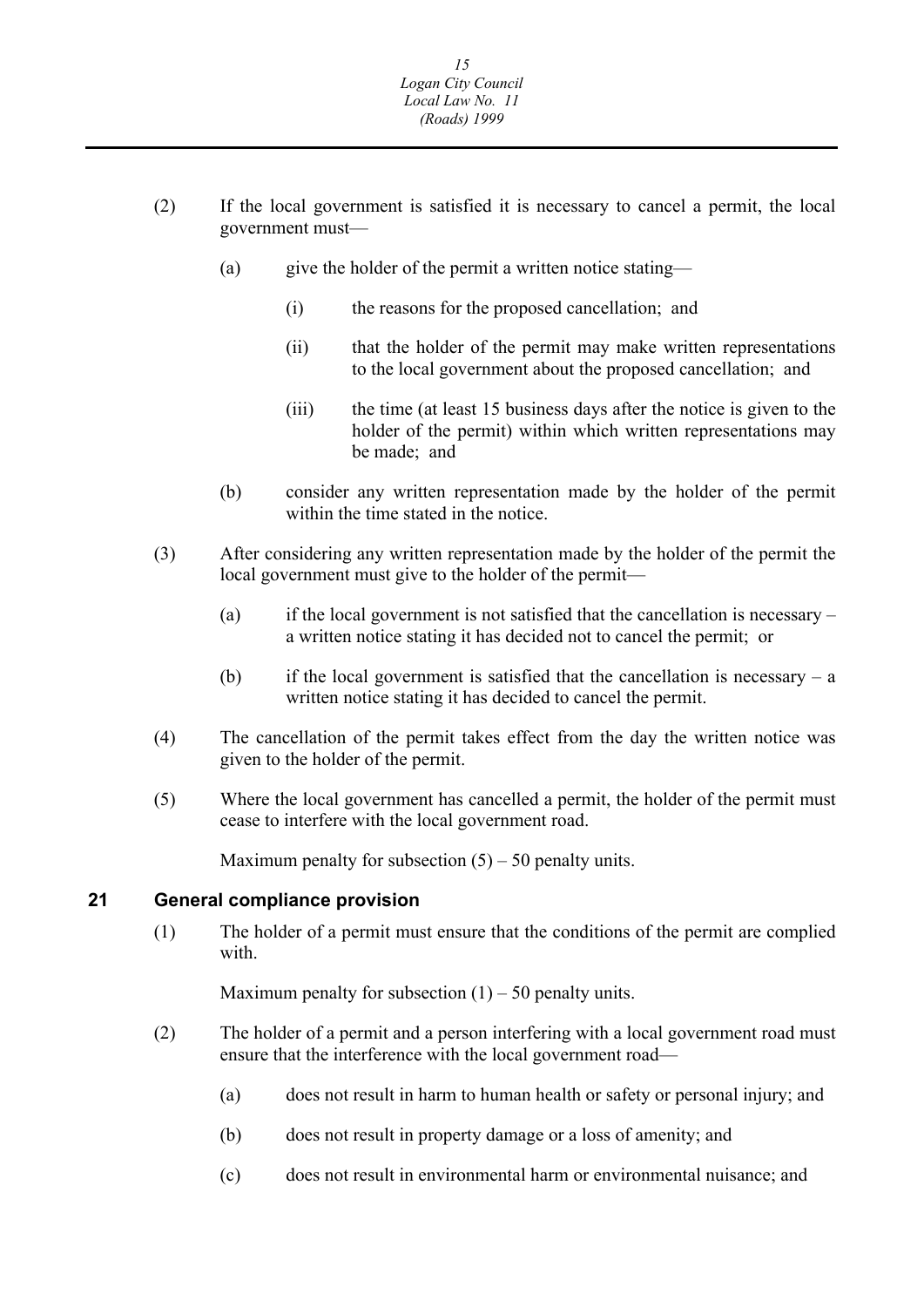- <span id="page-16-0"></span>(d) does not result in a nuisance; and
- (e) complies with the prescribed criteria.

Maximum penalty for subsection  $(2) - 50$  penalty units.

### **Part 5 Enforcement**

#### **22 Compliance notice**

- (1) The local government may give a compliance notice to—
	- (a) a person who contravenes this local law; and
	- (b) a person who contravenes a subordinate local law made pursuant to this local law; and
	- (c) any person involved in the contravention of the local law pursuant to section 30 (Liability of third parties) of this local law; and
	- (d) the owner or occupier of premises which interfere with a local government road.
- (2) A compliance notice may require the person to whom it is given to—
	- (a) stop the contravention, if the contravention is of a continuing or recurrent nature; and
	- (b) perform work or otherwise take specified action to remedy the contravention (including the making of an application for a permit) for or within a time specified in the compliance notice, whether or not the contravention is of a continuing or recurrent nature; and
	- (c) perform work or otherwise take specified action for or within a time specified in the compliance notice to ensure compliance with the criteria specified in section 21 (General compliance provision) of this local law.
- (3) A person to whom the compliance notice is given must comply with the compliance notice.

Maximum penalty for subsection (3) - 50 penalty units.

#### **23 Stop order**

- (1) The local government may by notice to a person interfering with a local government road require the person to cease to interfere with a local government road within the time allowed in the notice where—
	- (a) a compliance notice is not complied with within the time allowed for compliance in the compliance notice; or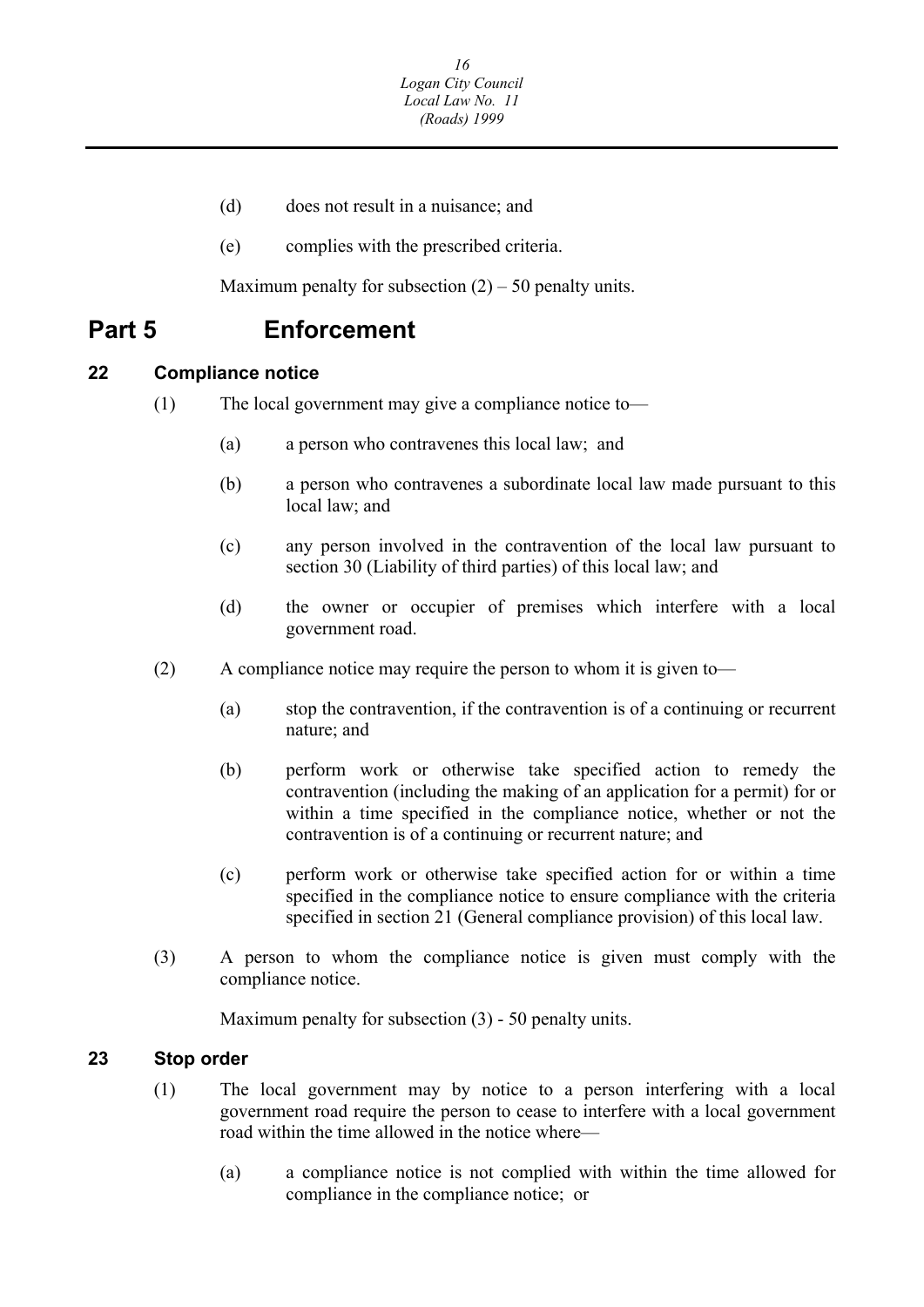- (b) the person does not hold a permit from the local government; or
- (c) the interference with the local government road is in the authorised person's opinion likely to result in—
	- (i) harm to human health or safety or personal injury; or
	- (ii) property damage or a loss of amenity; or
	- (iii) environmental harm or environmental nuisance; or
	- (iv) a nuisance; or
	- (v) interference with the safe movement of traffic or the safe use of a footpath; or
- (d) there is non compliance with—
	- (i) the provisions of the local government Acts that regulate the interference with the road; or
	- (ii) the prescribed criteria.
- (2) Subject to section 23(3) of this local law, a person to whom a stop order is given must—
	- (a) cease to interfere with a local government road; and
	- (b) comply with the stop order.

Maximum penalty for subsection  $(2) - 200$  penalty units.

- (3) The stop order ceases where the person to whom a stop order is given has complied with to the satisfaction of an authorised person—
	- (a) the requirements of this local law; and
	- (b) the prescribed criteria; and
	- (c) the conditions of any relevant permit; and
	- (d) the requirements of any relevant compliance notice or works notice; and
	- (e) the requirements of the stop order.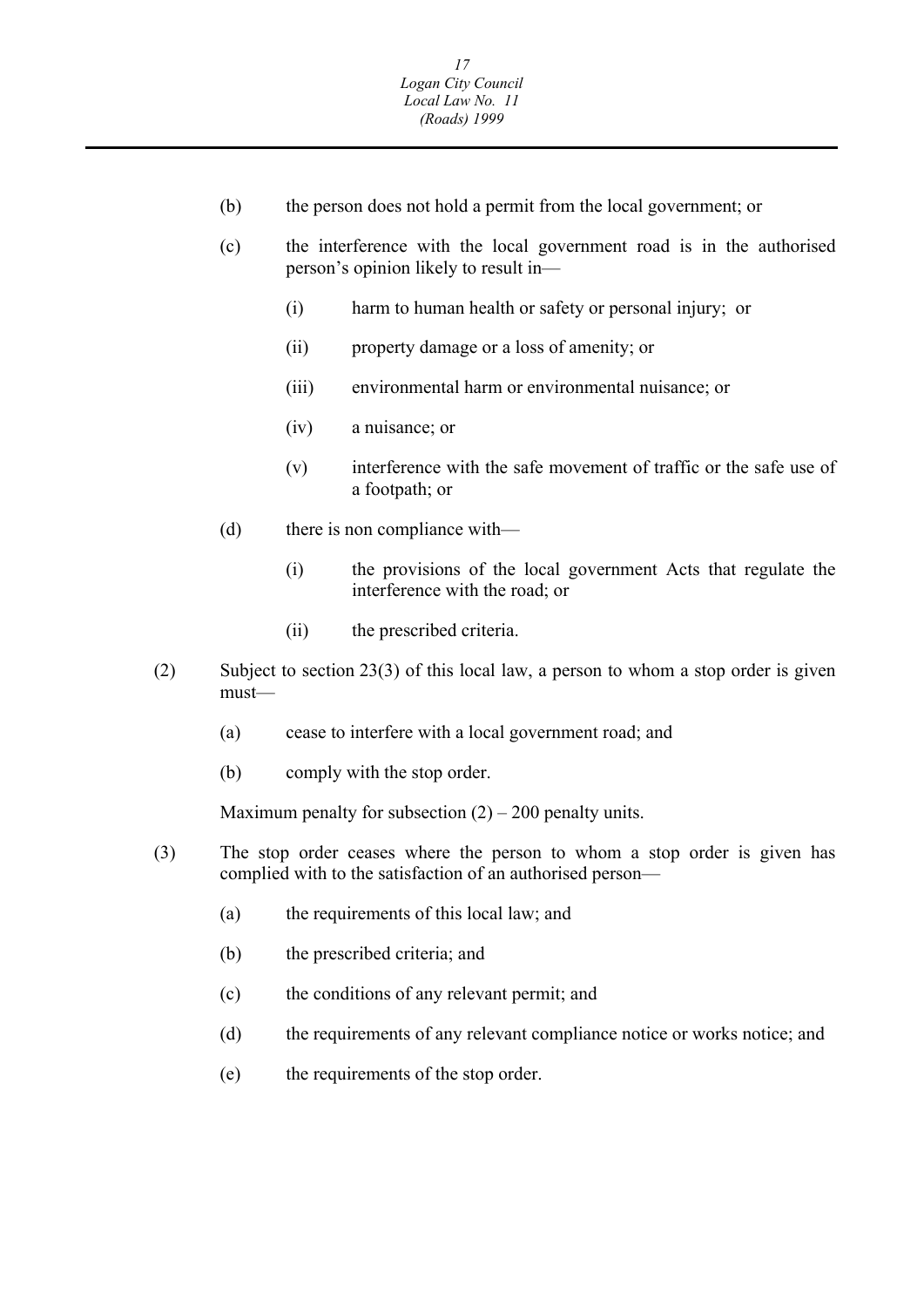#### <span id="page-18-0"></span>**24 Inspection**

- (1) An authorised person may inspect premises, a vehicle, equipment, animal or thing involved in the interference with a local government road to establish whether there is compliance with $\delta$ —
	- (a) the requirements of this local law; and
	- (b) the prescribed criteria; and
	- (c) the conditions of the permit; and
	- (d) the requirements of a compliance notice or works notice; and
	- (e) the requirements of a stop order.
- (2) An authorised person may direct the person interfering with a local government road to produce for inspection<sup>9</sup>—
	- (a) the permit granted by the local government; and
	- (b) any records that are required to be kept as a condition of the permit or as specified in a subordinate local law and may take copies of or extracts from those records; and
	- (c) any vehicle, equipment, animal or thing involved in the interference with the local government road; and
	- (d) any inspection, monitoring or management program required to be kept as a condition of a permit or as specified in a subordinate local law.
- (3) An authorised person may, in relation to anything that may be inspected pursuant to section 24 (Inspection) of this local law—
	- (a) inspect, test, photograph, videotape or otherwise examine that thing; or
	- (b) copy a document; or
	- (c) take samples of or from anything; or

<sup>8</sup> Chapter 5 (Monitoring and enforcing the Local Government Acts) of the *Local Government Act 2009* empowers an authorised person to enter a place to—

<sup>(</sup>a) ensure that the place complies with the Local Government Acts;

 (b) find out whether the conditions on which a permit or notice was issued have been complied with; or

 (c) to inspect work that was carried out under a permit or notice.

<sup>9</sup> Chapter 5 (Monitoring and enforcing the Local Government Acts) of the *Local Government Act 2009* provides for these powers.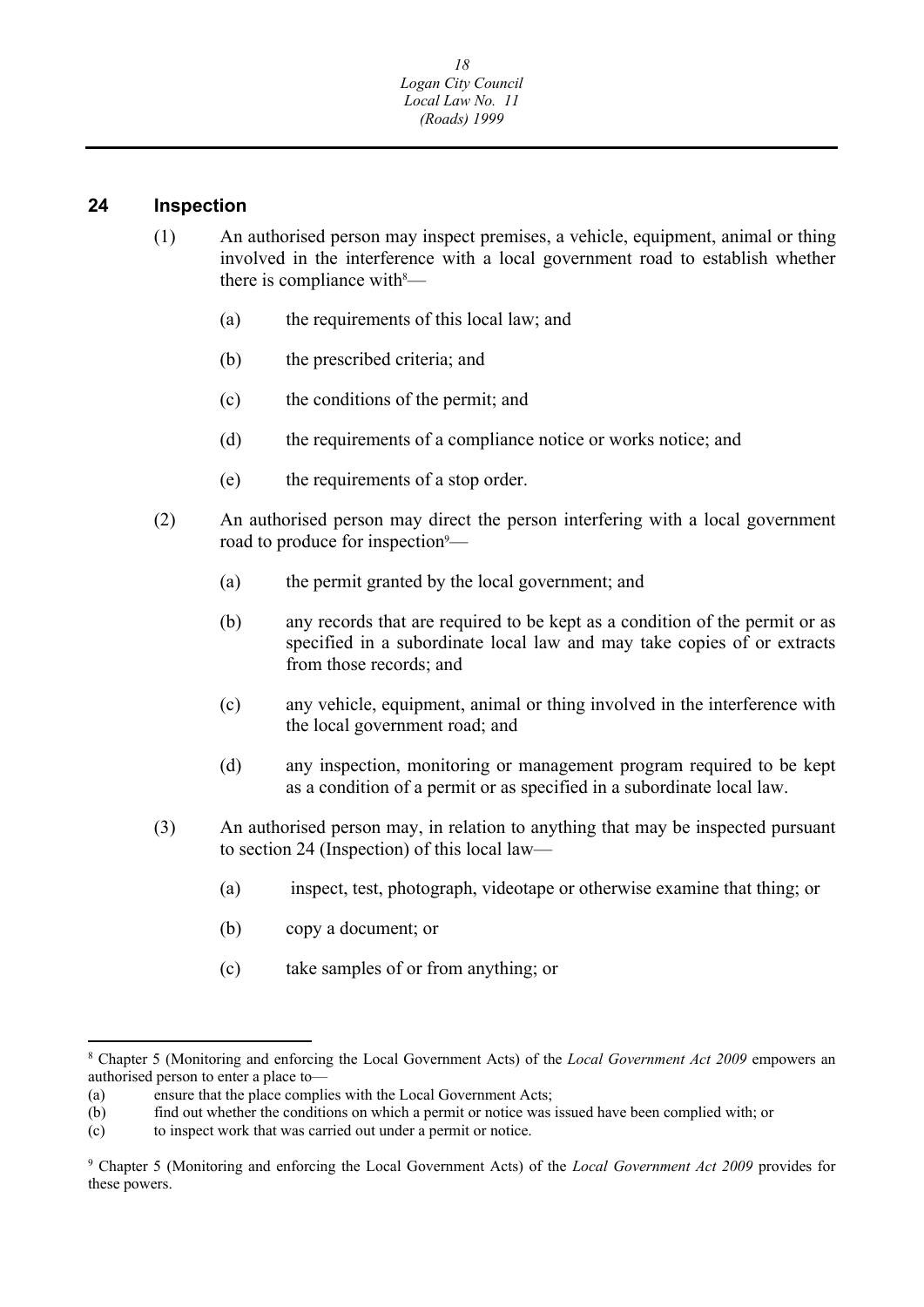- <span id="page-19-0"></span>(d) take onto the property any persons, equipment and materials that the authorised person reasonably requires for exercising the authorised person's powers.
- (4) The person who is interfering with a local government road must comply with—
	- (a) a direction of an authorised person pursuant to section 24(2) (Inspection) of this local law; and
	- (b) the terms of a periodic inspection, monitoring or management program in respect of the interference with a local government road specified in a subordinate local law.

Maximum penalty for subsection  $(4) - 50$  penalty units.

#### **25 Performance of work**

- (1) A person committing an offence under this local law must make good any damage caused directly or indirectly by the commission of the offence.
- (2) The local government may perform work where a person has failed to perform work required to be performed by<sup>10</sup>—
	- (a) section 25(1) of this local law; or
	- (b) a compliance notice, stop order or works notice issued under this local law; or
	- (c) a condition of a permit; or
	- (d) any other provision of this local law.
- (3) The local government may in the course of performing work remove from the local government road or premises any structure, equipment, animal or thing involved in the interference with a local government road where<sup>11</sup>—
	- (a) the local government is satisfied there is a risk of—
		- (i) harm to human health or safety or personal injury; or
		- (ii) property damage or a loss of amenity; or
		- (iii) environmental harm or environmental nuisance; or

 $10$  The exercise of this power is subject to section 142 (Entry by a local government worker, with reasonable written notice, under a remedial notice) of the *Local Government Act 2009*.

 $11$  The exercise of this power is subject to section 142 (Entry by a local government worker, with reasonable written notice, under a remedial notice) of the *Local Government Act 2009*.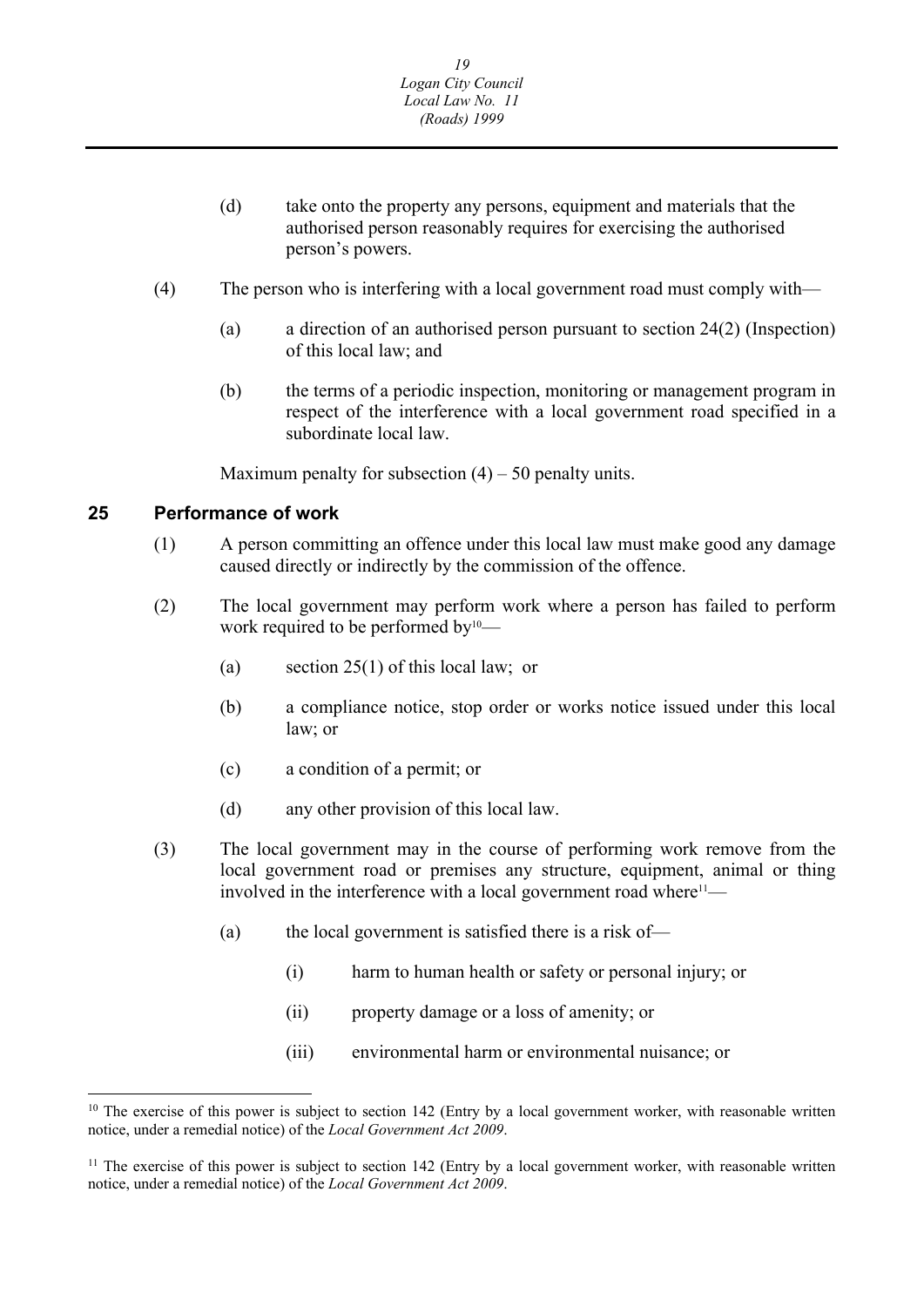- <span id="page-20-0"></span>(iv) a nuisance; or
- (v) interference with the safe movement of traffic or safe use of a footpath; or
- (b) there is non compliance with—
	- (i) the provisions of the local government Acts that regulate the interference with the local government road; or
	- (ii) the prescribed criteria.
- (4) The local government must dispose of any material of any nature removed by it pursuant to section 25(3) of this local law in accordance with the provisions for the disposal of confiscated goods under *Local Law No. 2 (Administration) 2010*.
- (5) An authorised person may perform the work that the local government is empowered to undertake pursuant to section 25(3) of this local law.
- (6) The Court may order a person found guilty of an offence under this local law to—
	- (a) perform work required to be performed by—
		- (i) section 25(1) of this local law; or
		- (ii) a compliance notice, a stop order or a works notice issued under this local law; or
		- (iii) a condition of a permit; or
		- (iv) a provision of this local law; and
	- (b) pay to the local government all costs incurred by the local government in performing the work pursuant to section 25 (Performance of work) of this local law.

#### **26 Power of entry and cost recovery**

- (1) If the work to be carried out by the local government is on land of which the local government is not the owner or occupier, the local government may enter the land to perform the work—
	- (a) under section 142 (Entry by a local government worker, with reasonable written notice, under a remedial notice) of the *Local Government Act 2009*, if the person who has failed to perform the work is the owner or occupier of the land; or
	- (b) under section 144 (Entry by a local government worker, at reasonable times, to repair etc. facilities) of the *Local Government Act 2009*, if the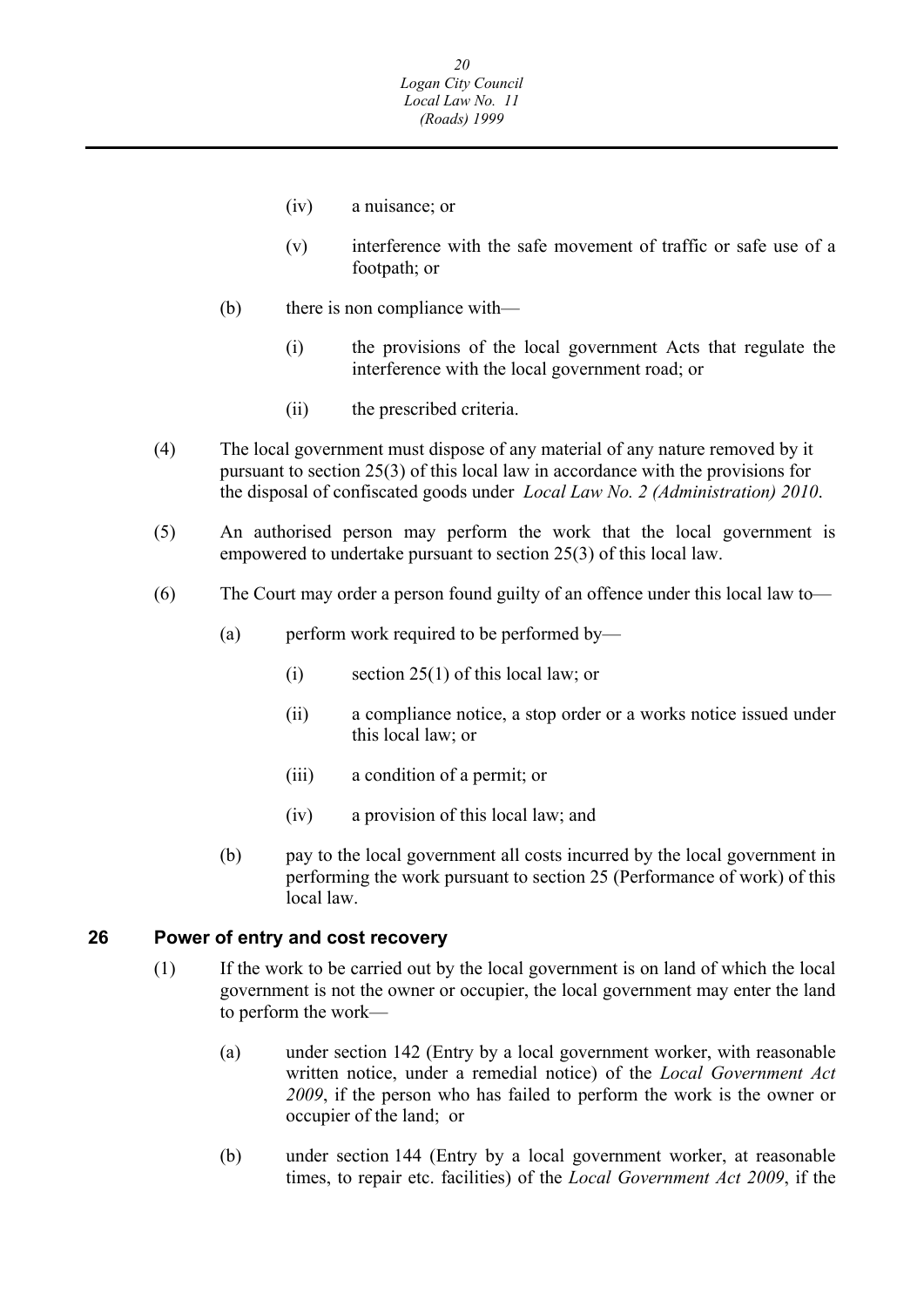entry is necessary for the exercise of the local government's jurisdiction.<sup>12</sup>

- <span id="page-21-0"></span>(2) If the person who failed to perform the work is the owner of the land, the amount properly and reasonably incurred by the local government to perform the work is recoverable (together with any interest) under section 142 (Entry by a local government worker, with reasonable written notice, under a remedial notice) of the *Local Government Act 2009*.
- (3) If the person who failed to perform the work is not the owner of the land, the amount properly and reasonably incurred by the local government is recoverable as a debt from the person in default together with interest on the same basis as applies to an owner of the land under section 142 (Entry by a local government worker, with reasonable written notice, under a remedial notice) of the *Local Government Act 2009*. 13

#### **27 Property in road structures**

- (1) If a structure is erected or installed in, on, across, under or over an undedicated road, the structure becomes the property of the local government.14
- (2) Notwithstanding section 27(1) of this local law, if a permit (under this local law or another law) makes other provision about ownership of a structure erected or installed under the permit, the provisions of the permit prevail.

#### **28 Damage to local government roads**

- (1) A person who, without the local government's authority, intentionally or negligently damages a local government road or a structure associated with a local government road is liable to the local government in damages.
- (2) The local government may recover damages under section 28(1) of this local law in the same way as damages for a tort.

## **Part 6 Internal review**

#### **29 Reviewable decisions**

(1) This part applies to a decision made by an authorised officer in relation to—

<sup>&</sup>lt;sup>12</sup> A magistrate may make an order for entry under section 146 (Entry with, and in accordance with, a court order) of the *Local Government Act 2009* if the occupier refuses to permit entry.

<sup>&</sup>lt;sup>13</sup> Section 142(8) of the *Local Government Act 2009* provides for the payment of interest on the same basis as for an overdue rate.

 use (and hence the property in fixtures in or on that land) vests in, or remains vested in, the State. 14 Under section 95 (Roads vest in the State) of the *Land Act 1994* the land in all roads dedicated and opened for public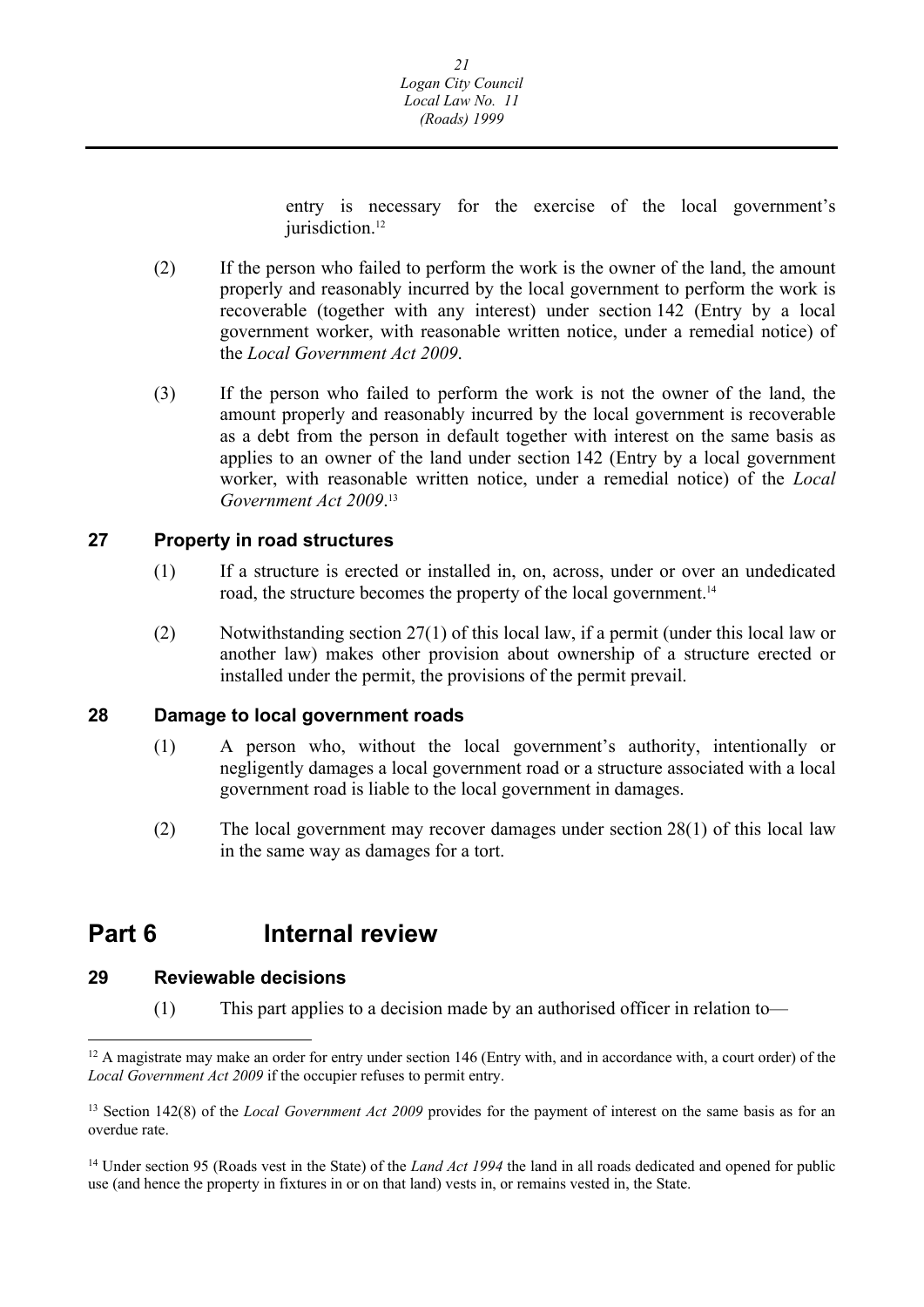- <span id="page-22-0"></span>(a) the issue of a fencing notice under section 11 of this local law;
- (b) the issue of a crossing repair notice under section 15(2) of *Subordinate Local Law 11.1 (Interference with Local Government Roads) 2003*; or
- (c) the issue of a crossing upgrade notice under section 16(1) of *Subordinate Local Law 11.1 (Interference with Local Government Roads) 2003*.

#### **30 Review of decisions**

- (1) If a person is aggrieved by a decision that is reviewable pursuant to section 29 (Reviewable decisions) of this local law, the person may apply to the local government for a review of the decision.
- (2) The application for review must be—
	- (a) made in writing to the local government; and
	- (b) made within 20 days of the decision; and
	- (c) supported by enough information to enable the local government to review the decision.
- (3) If the local government is satisfied that section  $30(2)$  of this local law has been complied with, the local government must, within 20days of receiving the application—
	- (a) review the decision; and
	- (b) make a decision to confirm, vary, or reverse the decision under review.
- (4) The local government must give the applicant written notice of the result of the review.
- (5) If the local government does not decide an application for review within 20 days after receiving the application, the local government is taken to have confirmed the decision under review.
- (6) An application for review of a decision under this section does not stay the operation of the original decision.

### **Part 7 Administrative provisions**

#### **31 Other offences**

(1) It is an offence under this local law to fail to comply with a crossing repair notice given under section 15(2) of *Subordinate Local Law No. 11.1 (Interference with Local Government Roads) 2003* within the time specified in the notice.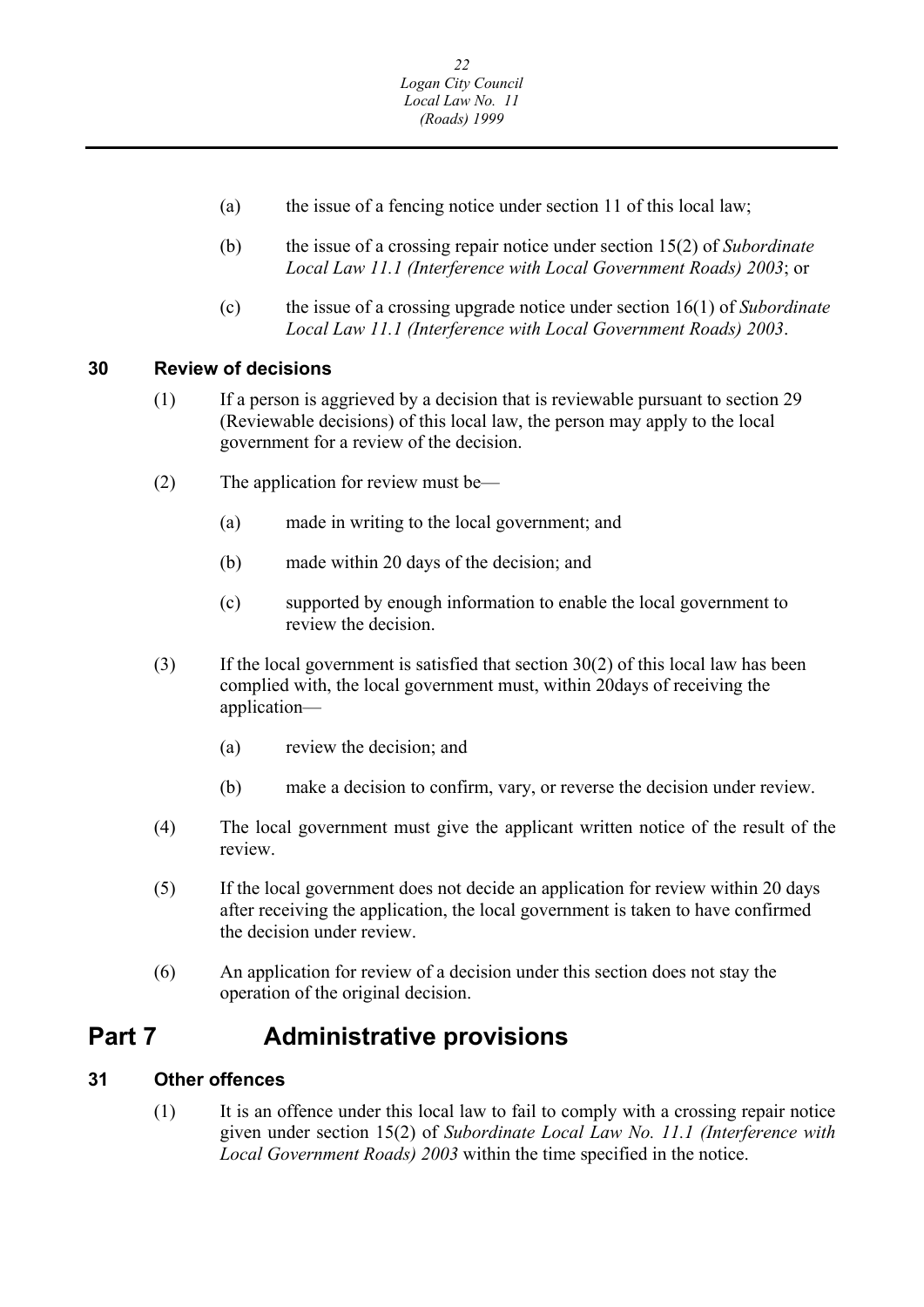Maximum penalty  $-50$  penalty units.

<span id="page-23-0"></span>(2) It is an offence under this local law to fail to comply with a crossing upgrade notice given under section 16(1) of *Subordinate Local Law No. 11.1 (Interference with Local Government Roads) 2003* within the time specified in the notice.

Maximum penalty  $-50$  penalty units.

(3) It is an offence under this local law to fail to comply with a notice to remove a gate or grid under section 9 (Removal of gate or grid) of *Subordinate Local Law 11.3 (Gates and Grids) 2011* within the time specified in the notice.

Maximum penalty  $-100$  penalty units.

(4) It is an offence under this local law to fail to comply with the reporting requirements of section 10 (Compliance with conditions) of *Subordinate Local Law 11.3 (Gates and Grids) 2011*.

Maximum penalty  $-50$  penalty units.

#### **32 Executive officers must ensure the corporation complies with the local law**

- (1) The executive officers of a corporation must ensure the corporation complies with this local law.
- (2) If a corporation commits an offence against a provision of this local law, each of the corporation's executive officers also commits an offence, namely, the offence of failing to ensure that the corporation complies with the provision.

Maximum penalty for subsection (2) - the penalty for the contravention of the provision by an individual.

- (3) Evidence that the corporation has been convicted of an offence against a provision of this local law is evidence that each of the executive officers committed the offence of failing to ensure that the corporation complied with the provision.
- (4) However, it is a defence for an executive officer to prove—
	- (a) if the officer was in a position to influence the conduct of the corporation in relation to the offence - the officer exercised reasonable diligence to ensure the corporation complied with the provision; or
	- (b) the officer was not in a position to influence the conduct of the corporation in relation to the offence.
- (5) This section applies so as not to limit or affect in any way the liability of a corporation to be proceeded against and punished for an offence committed by the corporation in contravention of this local law.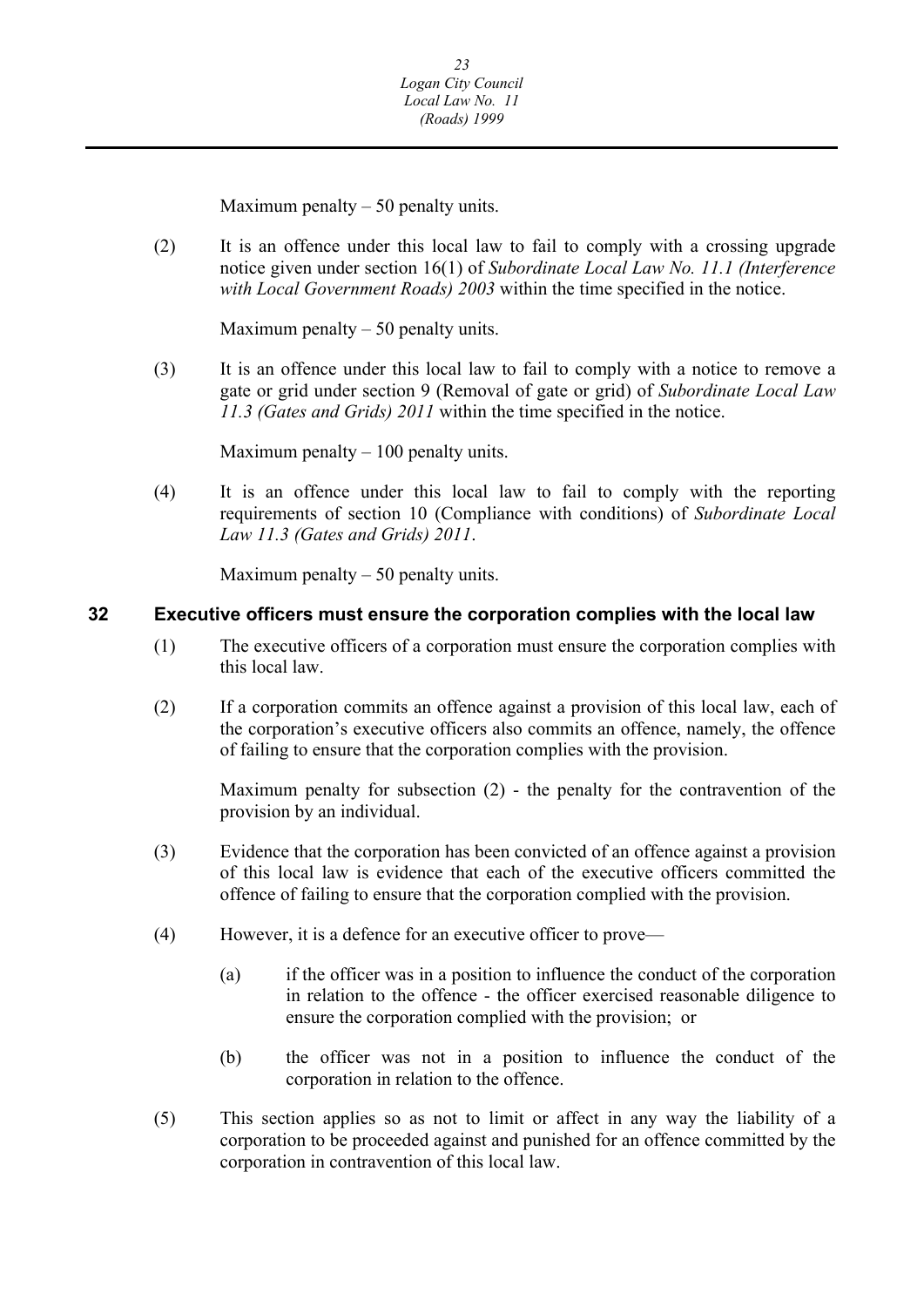#### <span id="page-24-0"></span>**33 Liability of third parties**

(1) Any person involved in a contravention of this local law commits an offence.

Maximum penalty for subsection (1) - the penalty for which any person who committed the contravention would be liable.

- (2) For the purposes of section 30(1) of this local law, a person involved in a contravention of this local law is any person who—
	- (a) has aided, abetted, counselled or procured the contravention; or
	- (b) has induced, whether by threats or promises or otherwise, the contravention; or
	- (c) has been in any way, directly or indirectly, knowingly concerned in, or party to, the contravention; or
	- (d) has conspired with others to effect the contravention; or
	- (e) has knowingly benefited from or knowingly was capable of benefiting from the contravention.

#### **34 Attempts to commit offences**

(1) A person who attempts to commit an offence under this local law commits an offence.

Maximum penalty for subsection (1) - half the maximum penalty for committing the offence.

(2) The provisions of the *Criminal Code* (relevant to attempts to commit offences) apply to the attempt.

#### **35 Defence**

It is a defence to any breach of or non-compliance with a provision contained in this local law if a person has a lawful excuse or defence.

*Example*—

It is a defence to any breach or non-compliance of any provision contained in a local law if a person was not criminally responsible in accordance with Chapter 5 (Criminal Responsibility) of the *Criminal Code*.

### **Part 8 Subordinate local laws**

#### **36 Subordinate local laws**

The local government may, in a subordinate local law, specify—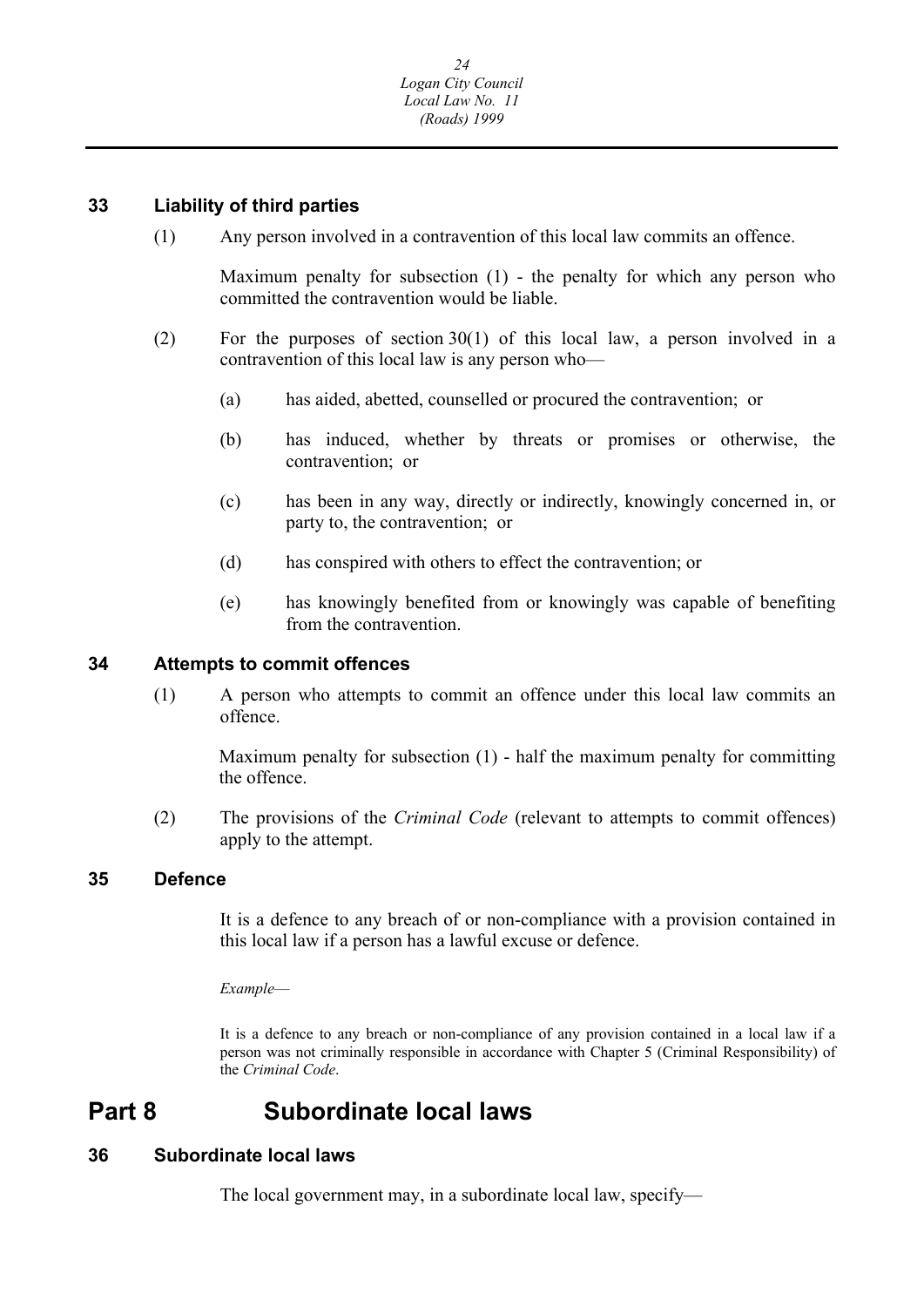- (a) the prescribed criteria which must be complied with pursuant to the Schedule (Dictionary) of this local law; and
- (b) as a local government road a mall, a square, court or other public place under the local government's control pursuant to the Schedule (Dictionary) of this local law; and
- (c) a thing as a vehicle pursuant to the Schedule (Dictionary) of this local law; and
- (d) a thing as a structure pursuant the Schedule (Dictionary) of this local law; and
- (e) a mall, a square, court or other public place as a footpath pursuant to the Schedule (Dictionary) of this local law; and
- (f) those works, infrastructure or activities which are an interference with a local government road pursuant to the Schedule (Dictionary) of this local law; and
- (g) a thing as a waste pursuant to the Schedule (Dictionary) of this local law; and
- required to hold a permit pursuant to section 13(5)(a) of this local law; and (h) an interference with a local government road for which a person is not
- (i) information which is to accompany an application to interfere with a local government road pursuant to section  $14(1)(c)(iv)$  of this local law; and
- (j) the circumstances in which the local government may waive the requirements of section 14 (Application for a permit) of this local law pursuant to section  $14(2)(c)$  of this local law; and
- (k) the term of a permit pursuant to section  $16(1)(b)$  of this local law; and
- (l) the records that must be kept, the place at which those records must be kept and the period for which those records must be kept pursuant to section  $17(2)(n)$  of this local law; and
- (m) the conditions that must be imposed in a permit or that will ordinarily be imposed in a permit to interfere with a local government road pursuant to section 17(3) of this local law; and
- (n) the records that are required to be kept pursuant to section  $24(2)(b)$  of this local law; and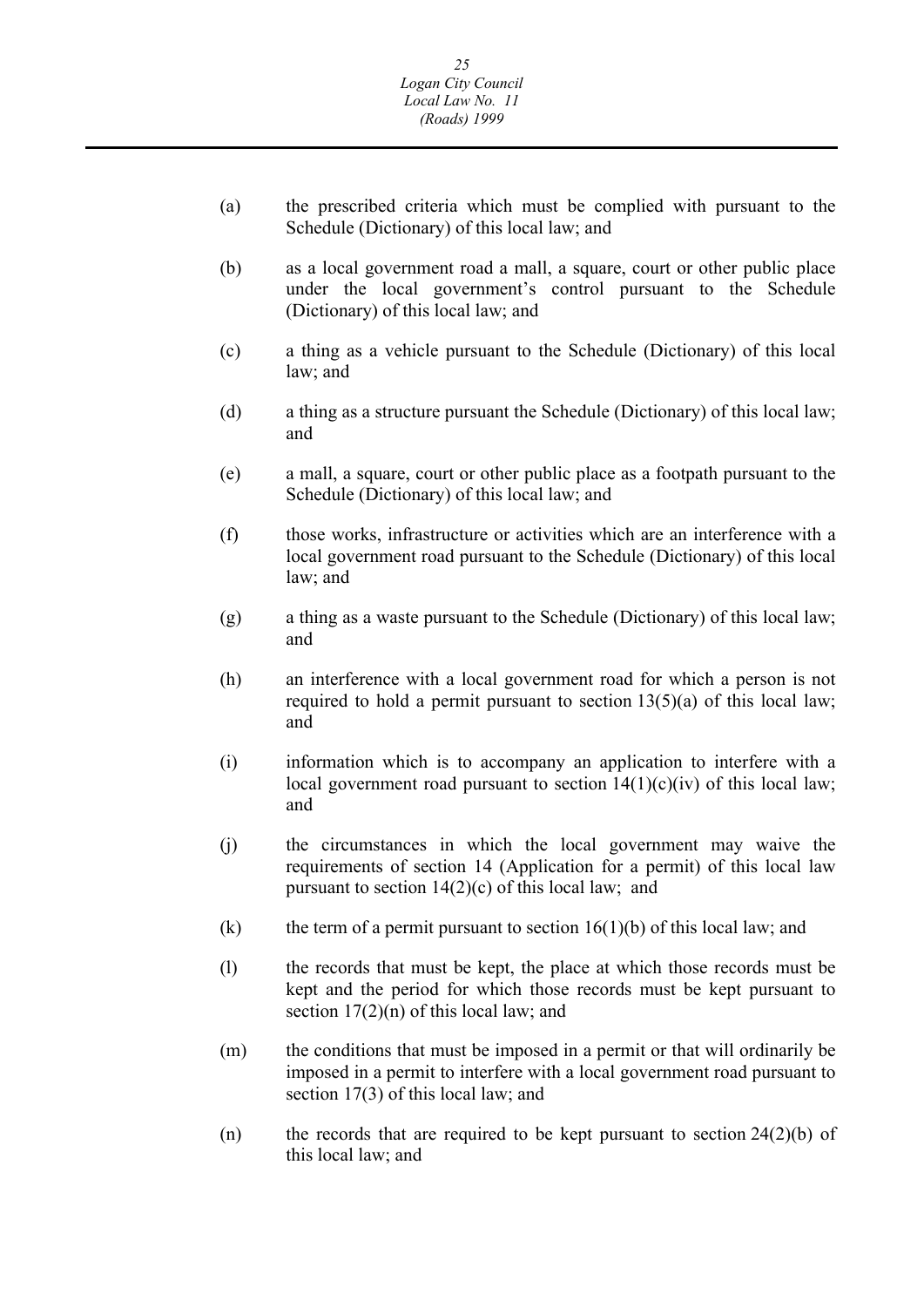- <span id="page-26-0"></span>(o) any inspection, monitoring or management program required to be kept pursuant to section  $24(2)(d)$  of this local law; and
- (p) the terms of a periodic inspection, monitoring or management program in respect of the interference with a local government road pursuant to section 24(4)(b) of this local law; and
- (q) such other matters as are provided for in this local law.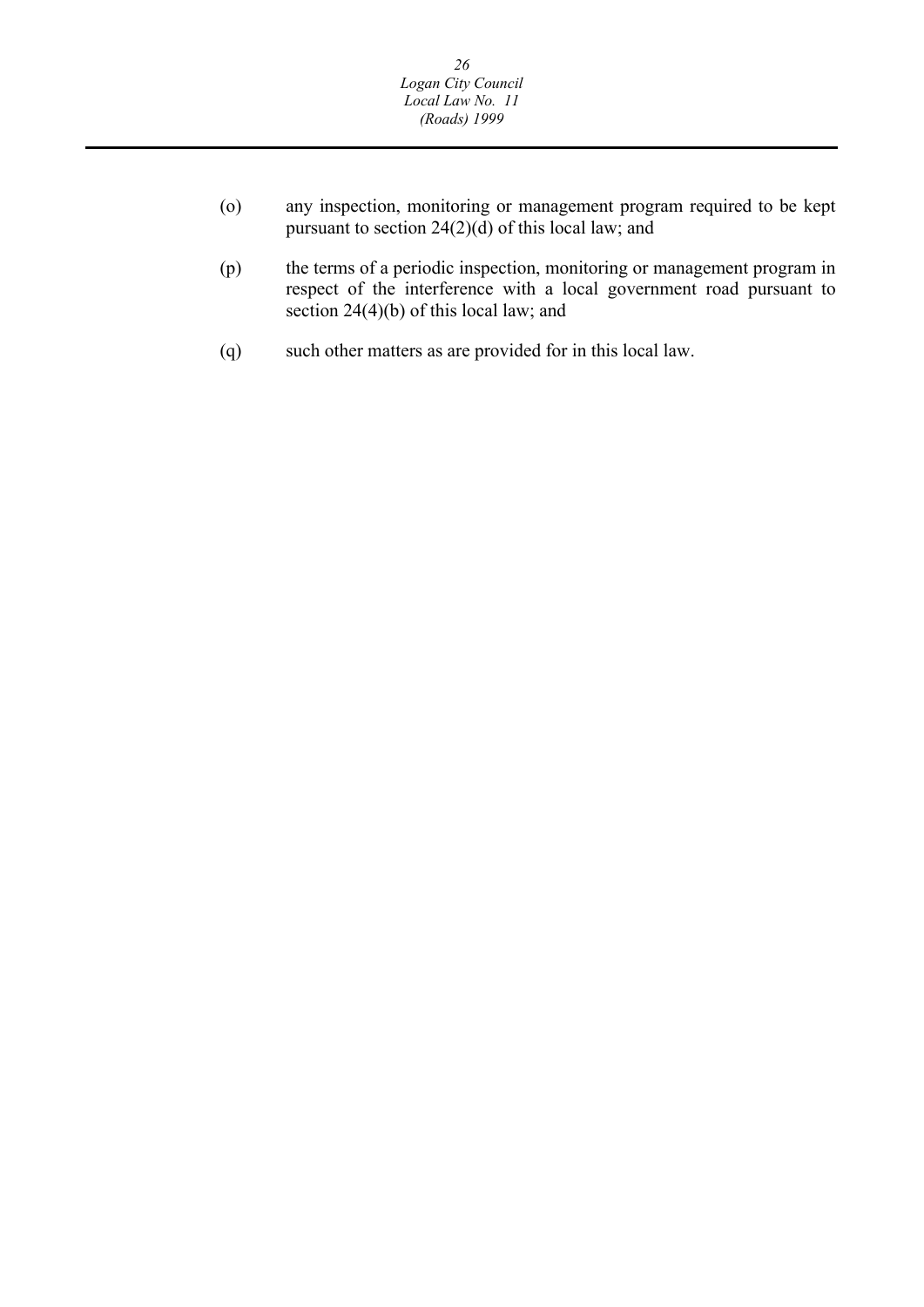# **Schedule Dictionary**

section 3

*animal* has the meaning given in the local government's animal management local laws.

*approval* has the meaning given in *Local Law No. 2 (Administration) 2010*.

*authorised person* means a person authorised by the local government pursuant to *Local Law No. 2 (Administration) 2010*.

*building* has the meaning given in the *Building Act 1975*.

 *camping* has the meaning given in *Local Law No. 5 (Parks, Jetties and Boat Ramps) 2011*.

*compliance notice* means the written notice given pursuant to section 22 (Compliance notice) of this local law.

*corporation* means a corporation as defined in the *Corporations Act 2001* (Cth) and an associated incorporation as defined in the *Associations Incorporation Act 1981*.

*Court* means the court of law which has jurisdiction to deal with offences under this local law.

*device* means a design, writing, drawing, depiction, structure, erection, placard, banner, notice, signboard, notice of sign, publication or sign of any kind.

*domestic animal* means an animal specified in a subordinate local law.

*environmental harm* has the meaning given in the *Environmental Protection Act 1994*.

*environmental nuisance* has the meaning given in the *Environmental Protection Act 1994*.

*emergency vehicle* means a vehicle driven by a person who is—

- (a) an emergency worker; and
- (b) driving the vehicle in the course of his or her duties as an emergency worker.

#### *emergency worker* means—

- (a) an officer of the Queensland Ambulance Service or the ambulance service of another state; or
- (b) an officer of the Queensland Fire and Rescue Service or a fire and rescue service of another state; or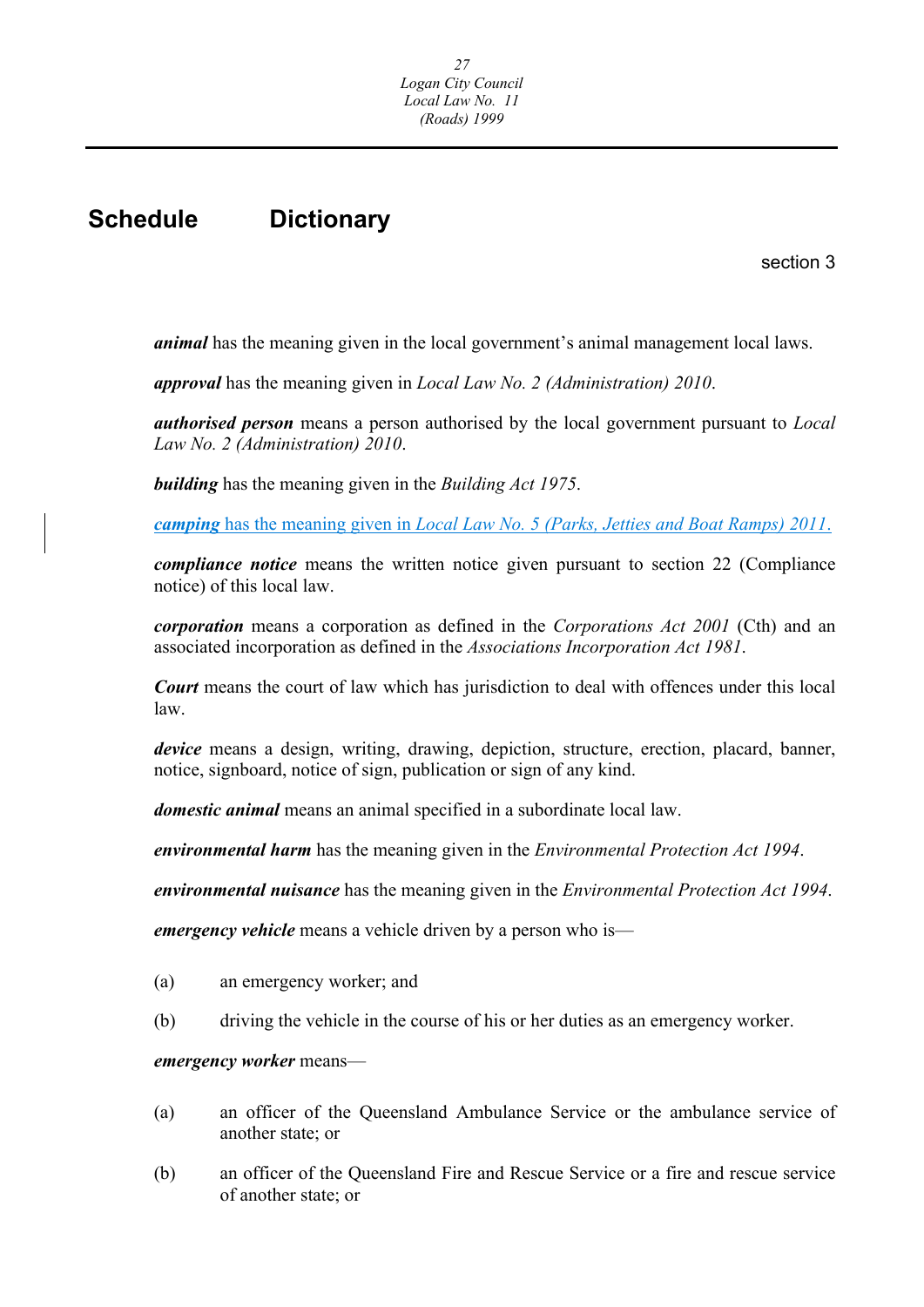- (c) an officer or employee of another entity with the written permission of the commissioner of the Police Service; or
- (d) an officer of the State Emergency Service or a state emergency service of another state; or
- (e) an officer or employee of an authority permitted by law to conduct utility installation or utility maintenance; or
- (f) an officer of Emergency Management Queensland.

*executive officer of a corporation* means a person who is concerned with, or takes part in, the corporation's management whether or not the person is a director or the person's position is given the name of executive officer.

*exhibit* includes in relation to a sign the painting, writing, drawing, depiction, making, erection, affixing, putting up, operation or transport of a sign.

*footpath* has the meaning given in the *Transport Operations (Road Use Management) Act 1995*15 and includes a mall, a square, court or other public place specified as a footpath in a subordinate local law.

*good* includes an animal and a vehicle.

*interference* includes any damage, destruction, tampering, removal, alteration, disturbance or change.

#### *interfere with a local government road* means—

- (a) carrying out works on a local government road including—
	- (i) the erection or installation of a structure or building in, on, across or over a local government road; or
	- (ii) the planting of a tree or other vegetation on a local government road; or
	- (iii) interference with vegetation or a garden on a local government road; or
	- (iv) interference with stone, soil, sand, rock, gravel or other materials in a local government road; or
	- (v) any other works specified in a subordinate local law; or
- (b) interference with a local government road including—
	- (i) the structure of a local government road; or

<sup>&</sup>lt;sup>15</sup> Footpath is defined to mean an area open to the public that is designated for, or has as 1 of its main uses, use by pedestrians (see schedule 4 (Dictionary) of the *Transport Operations (Road Use Management) Act 1995).*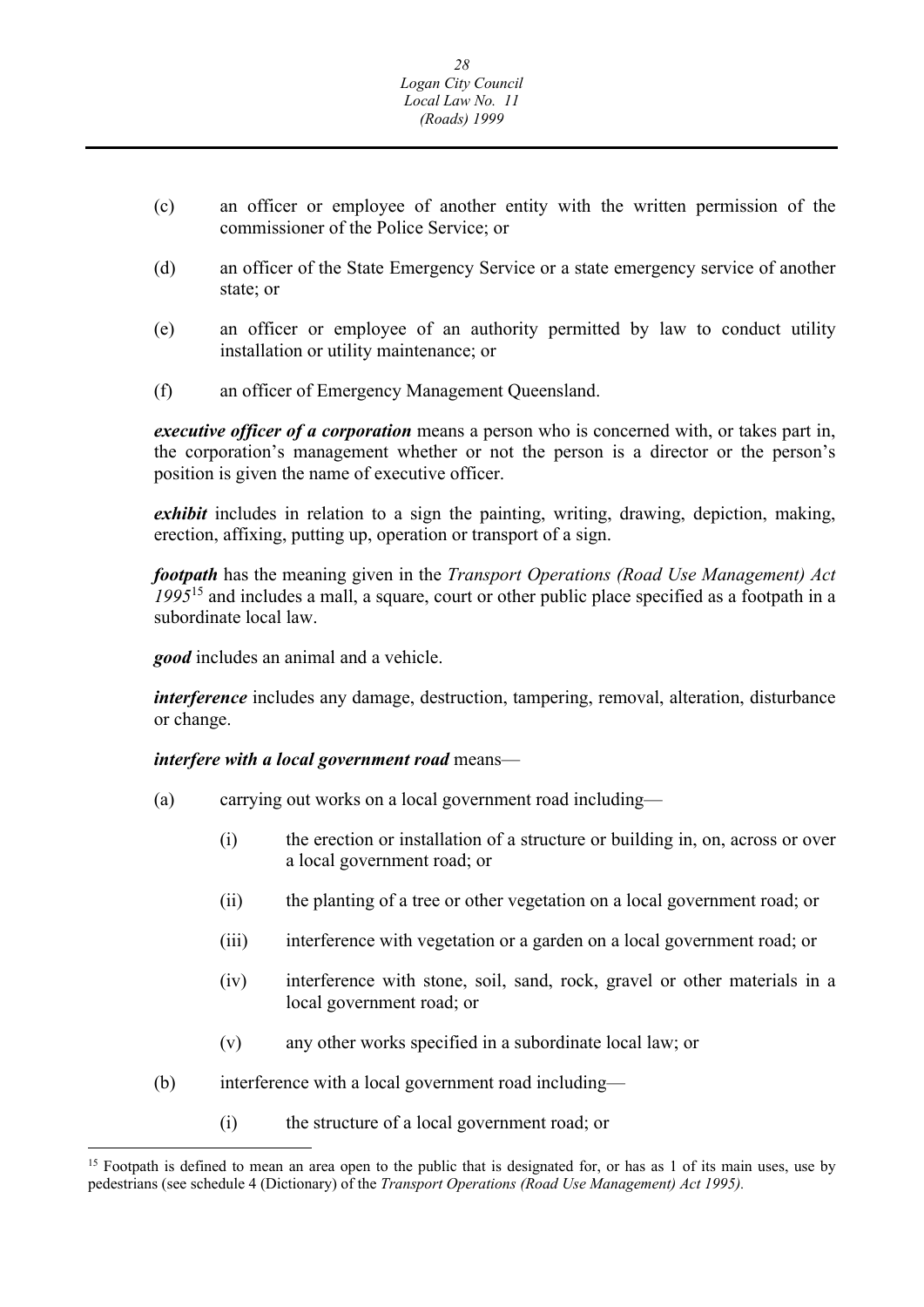- (ii) the materials of a local government road; or
- (iii) a structure in, on, across, under or over a local government road; or
- (iv) a structure associated with a local government road; or
- (v) road works in respect of a local government road; or
- (vi) an official traffic sign, road sign or other sign or notice installed, erected or posted by the local government; or
- (vii) any other infrastructure specified in a subordinate local law; or
- (c) interference with the operation of a local government road including—
	- (i) the depasturing or travelling of stock on a local government road; or
	- (ii) the discharge of stormwater or wastes on a local government road; or
	- (iii) the deposition of goods, objects or materials on a local government road; or
	- (iv) the release from a vehicle on a local government road of an object, material, dust, particulates or atmospheric pollutants; or
	- (v) the carrying of an object or material on a local government road which obstructs traffic or a footpath; or
	- (vi) the driving, leading, stopping or wheeling of a vehicle or an animal (other than a domestic animal) on a footpath, nature strip, water-channel or gutter which, in an authorised person's opinion, is likely to give rise to a risk of personal injury or property damage; or
	- (vii) the driving or feeding of an animal (other than a domestic animal) in, on, across, under or over a road which, in an authorised person's opinion, is likely to give rise to a risk of personal injury or property damage; or
	- (viii) leaving open gates or locking gates on a local government road; or
	- (ix) camping on a local government road; or

 $\frac{f(x)(x)}{x}$  any other activity specified in a subordinate local law.

*knowledge* includes actual or constructive knowledge.

*local government Acts* has the meaning given in the *Local Government Act 2009* and includes approvals granted pursuant to local government Acts.

*local government area* has the meaning given in the *Local Government Act 2009*.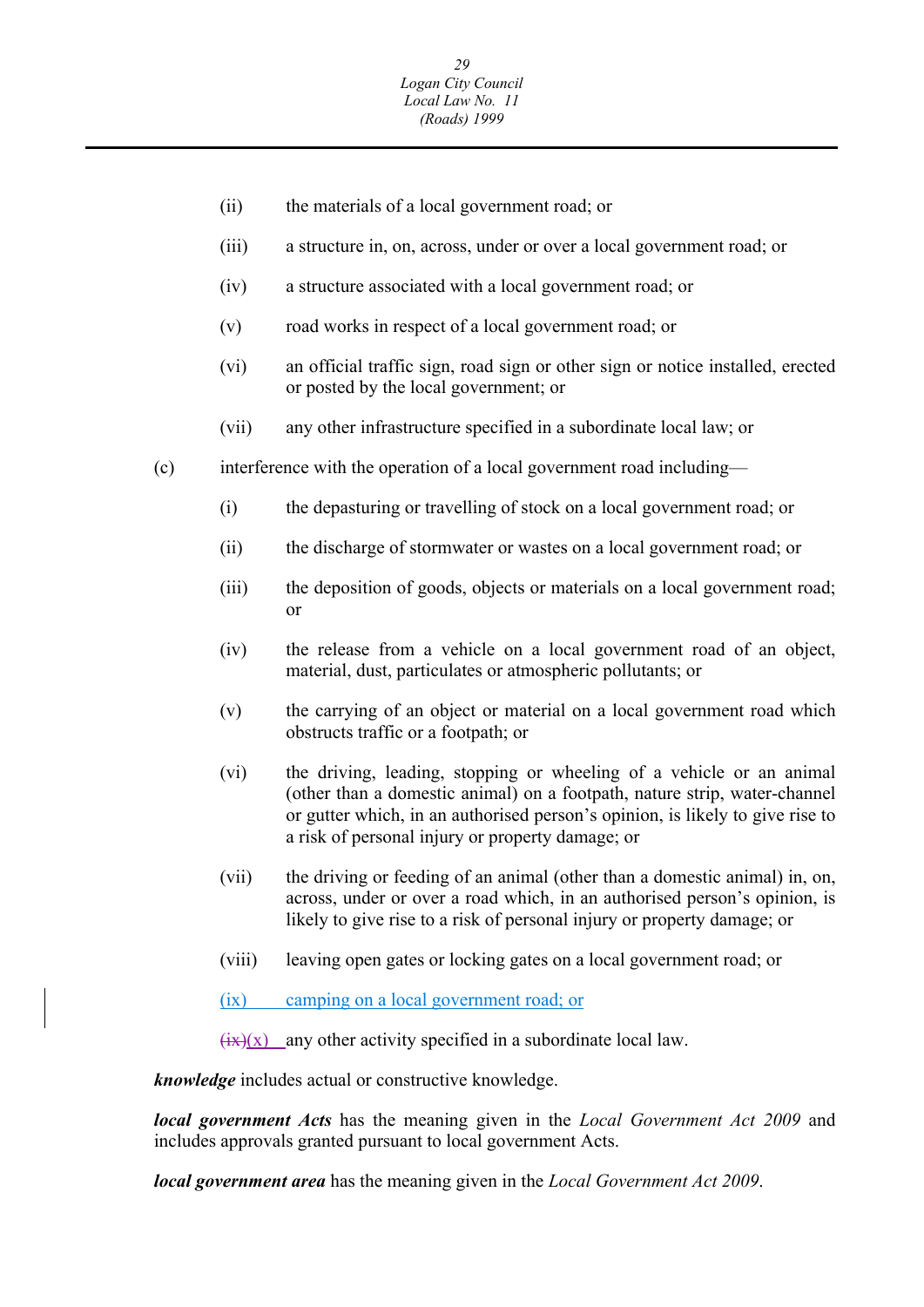*local government road* means—

- (a) a road under the *Local Government Act 2009*16; and
- (b) a mall, a square, court or other public place under the local government's control that is specified in a subordinate local law to be subject to this local law.

*local law* includes any subordinate local laws and all approvals granted pursuant to this local law.

*nuisance* has the meaning given in *Local Law No. 10 (Public Health) 1999*.

*object* includes a vehicle but not a building or structure.

*occupier* of premises means the person who has the control or management of the premises.

*official traffic sign* means a sign, marking, light or device placed or erected to regulate, warn or guide traffic that is an official traffic sign under the *Transport Operations (Road Use Management) Act 1995*. 17

*owner* of premises means the person for the time being entitled to receive the rent for the premises or would be entitled to receive the rent for it if it were let to a tenant at a rent.

*perform work* includes take action to comply with a local government Act.

*permit* means a permit which has been granted pursuant to section 15 (Grant of a permit) of this local law which—

(a) has not expired pursuant to section 16(2) (Term of a permit) of this local law; and

<sup>&</sup>lt;sup>16</sup> Road is defined to mean—

<sup>(</sup>a) an area of land dedicated to public use as a road; or

<sup>(</sup>b) an area of land that—

<sup>(</sup>i) is developed for, or has as 1 of its main uses, the driving or riding of motor vehicles; and

 (ii) is open to, or used by, the public; or

 (c) a footpath or bicycle path; or

 (d) a bridge, culvert, ford, tunnel or viaduct.

 However, a road does not include—

<sup>(</sup>a) a State-controlled road; or

 $(b)$ a public thoroughfare easement.

 with the Manual of Uniform Traffic Control Devices issued by Queensland Transport under the *Transport Operations (Road Use Management) Act 1995* or be approved by Queensland Transport (see section 166(1) (Official traffic sign  $17$  The design, methods, standards and procedures for the installation and use of an official traffic sign must conform approvals) of the *Transport Operations (Road Use Management) Act 1995*).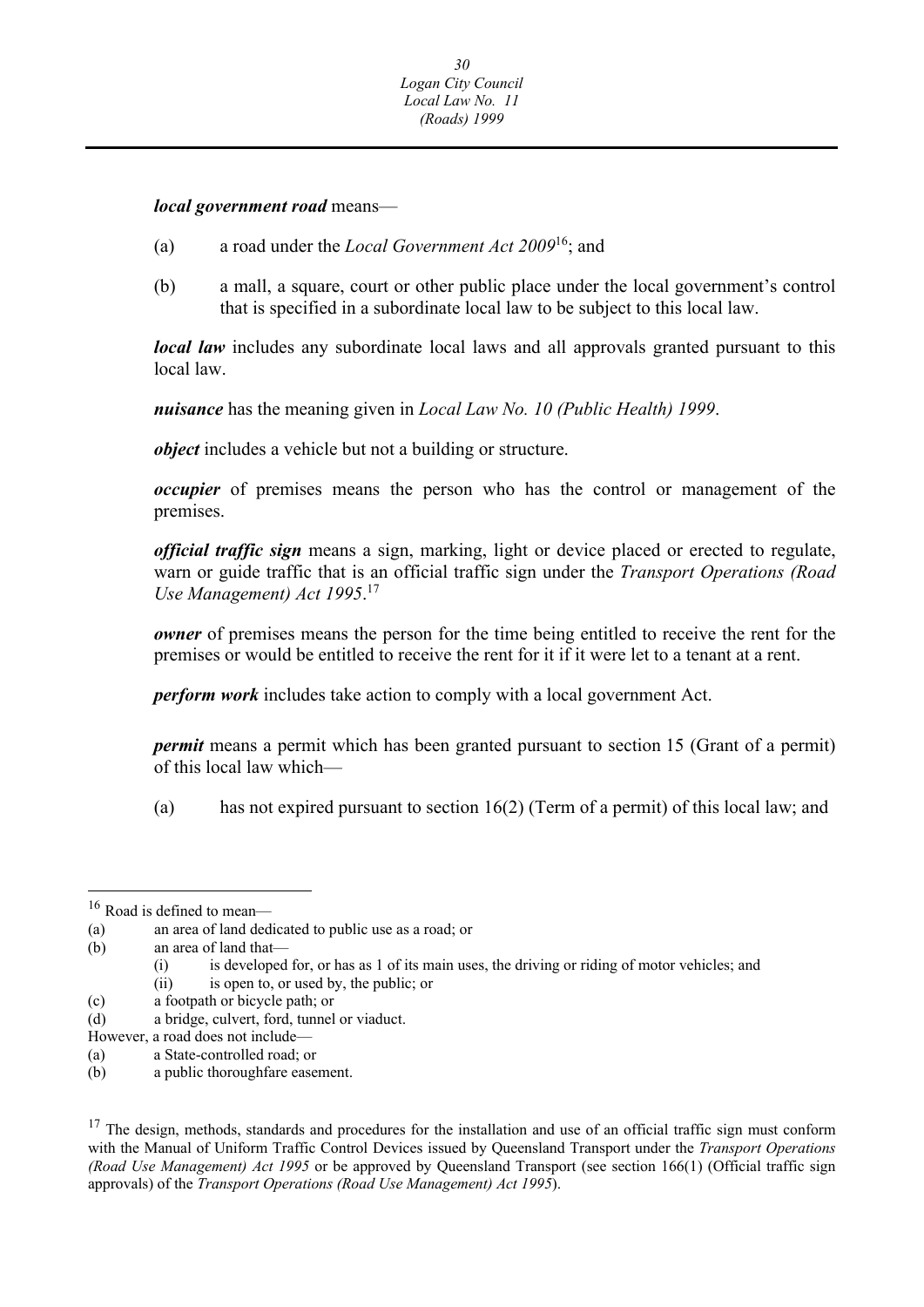(b) has not been cancelled pursuant to section 20 (Cancellation of a permit) of this local law.

*planning scheme* has the meaning given in the *Sustainable Planning Act 2009*.

*plant* has the meaning given in *Local Law No. 2 (Administration) 2010*.

*premises* means any land, building or structure and includes any part thereof.

*prescribed criteria* means the criteria specified in a subordinate local law with which the interference with a local government road must comply.

*prescribed fee* means the fee prescribed by the local government.

*prescribed form* means the form prescribed by the local government.

*publicise* means to draw to the attention of, make known, advertise or promote and *publicises* has the corresponding meaning.

*regulated parking area* means a regulated parking area for the purposes of *Local Law No. 7 (Parking) 2003*.

*road* means a local government road and a State-controlled road.

*road sign* means a device (other than an official traffic sign) that publicises—

- (a) the name of a road in the local government area; or
- (b) other information of use to road users.

*road work* means work for the construction, maintenance, repair or improvement of a road under this local law.

*sign* means a device that publicises a matter.

*State-controlled road* means a State-controlled road under the *Transport Infrastructure Act 1994*.

*stop order* means the written notice given pursuant to section 23(1) (Stop order) of this local law which has not ceased pursuant to section 23(3) (Stop order) of this local law.

*structure* has the meaning given in the *Building Act 1975* and includes—

- (a) a structure as defined in the *Local Government Act 2009*; and
- (b) a pipe, scaffolding, door, gate, grid, fence, wall, light, lamp, sign, downpipe, facility, line, cord, pole, stage or equipment; and
- (c) any other thing specified in a subordinate local law.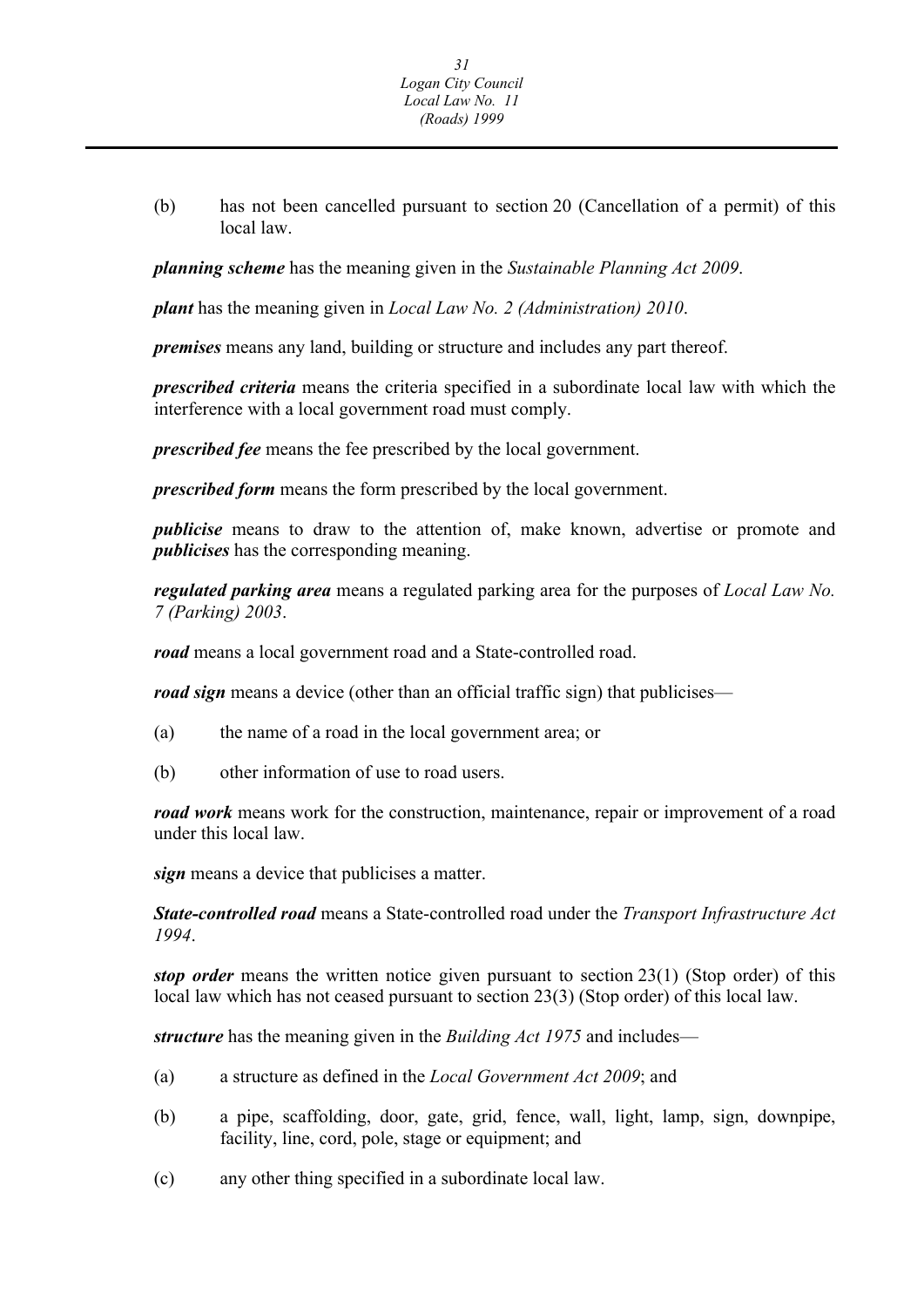<span id="page-32-0"></span>*structure of a local government road* includes the pavement, road surface, kerb and channelling, table drains, culverts, drainage pipes, drainage structures, bridges, footpath, verges and official traffic signs.

*traffic* includes the use by any person of any road or off-street regulated parking area, or the presence therein or thereon of any person, vehicle, tram, train, animal or other moveable article or thing whatsoever.

*undedicated road* means a local government road in which the land is not dedicated for public use as a road.

*vehicle* has the meaning given in the *Transport Operations (Road Use Management) Act 1995* and includes anything specified as a vehicle in a subordinate local law.

*waste* has the meaning given in the *Environmental Protection Act 1994* and includes anything specified in a subordinate local law.

*works* includes activities.

*works notice* means the written notice given pursuant to section 11 (Works notice) of this local law.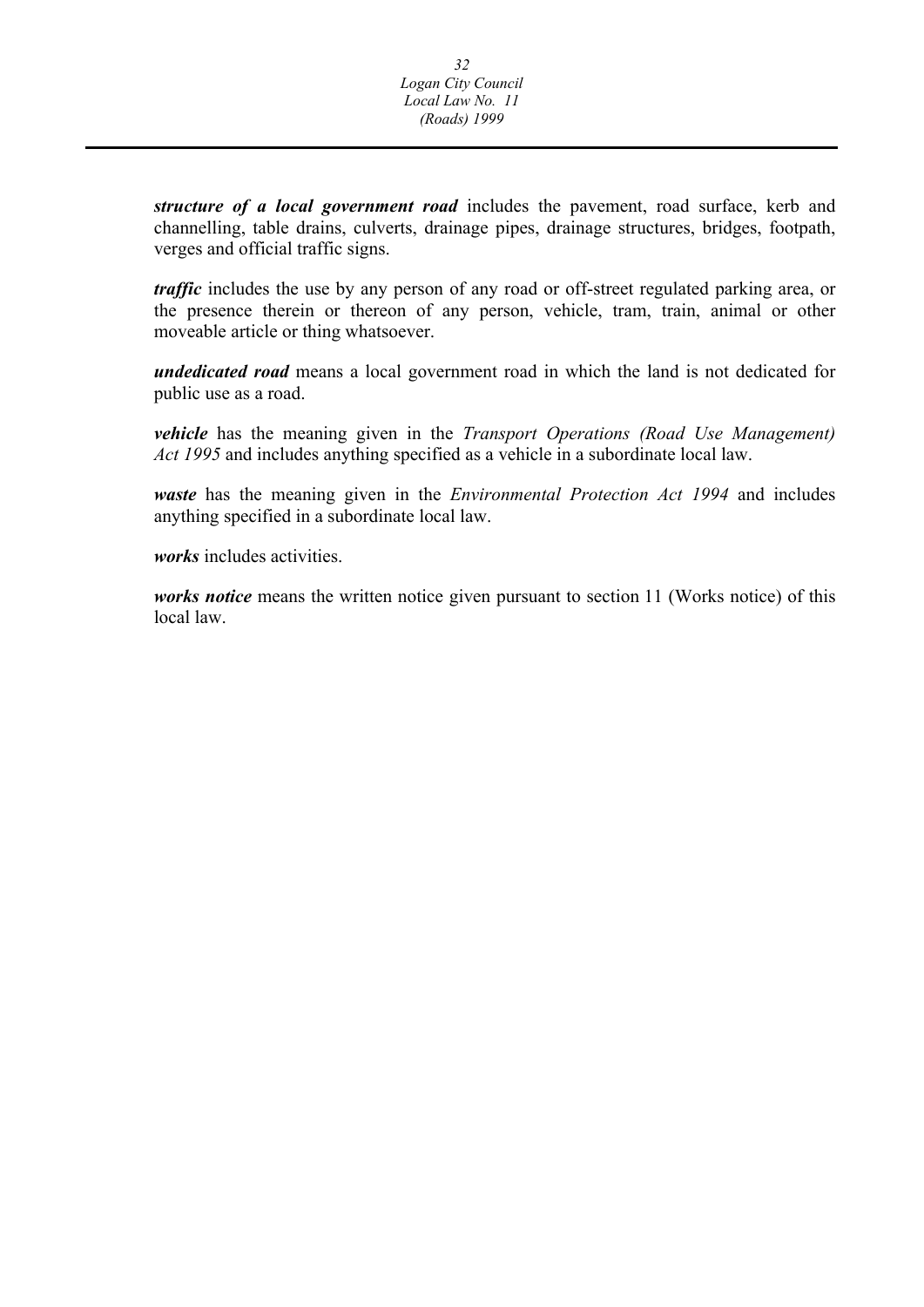# **Endnotes**

| 4 | <b>Index to Endnotes</b> |
|---|--------------------------|
|   |                          |

- **2 Date to which amendments incorporated**
- **3 Key**
- **4 Table of reprints**
- **5 List of legislation**
- **6 List of annotations**

# **2 Date to which amendments incorporated**

This reprint includes all amendments that commenced operation on or before the 17 March 2017[date].

# **3 Key**

Key to abbreviations in list of legislation and annotations

| Kev   | <b>Explanation</b> |
|-------|--------------------|
| amd   | = amended          |
| ch    | = chapter          |
| def   | $=$ definition     |
| div   | $=$ division       |
| hdg   | $=$ heading        |
| ins   | $=$ inserted       |
| om    | = omitted          |
| р     | = page             |
| pt    | $=$ part           |
| renum | = renumbered       |
| rep   | = repealed         |
| S     | = section          |
| sch   | = schedule         |
| sdiv  | $=$ subdivision    |
|       |                    |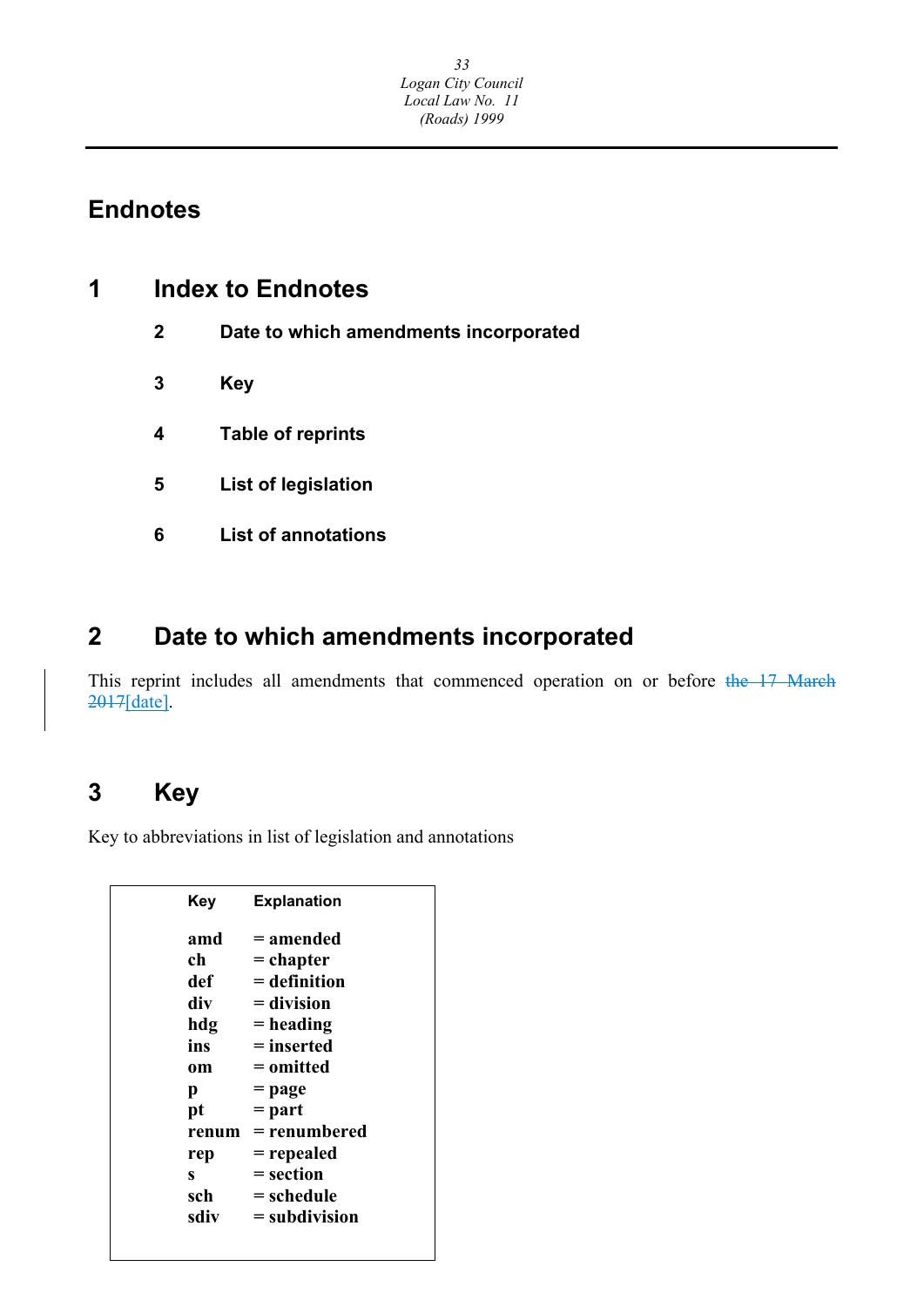#### **4 Table of reprints**

A reprint is issued upon the commencement of an amending instrument. A reprint is given the date of commencement of the amending instrument.

Table of reprints of this local law

| <b>Reprint</b> | <b>Amendments included</b>                                      | <b>Reprint date</b> |
|----------------|-----------------------------------------------------------------|---------------------|
| No.            |                                                                 |                     |
|                |                                                                 |                     |
| $\mathbf{1}$   | Amending Local Law No. 1 (Miscellaneous Local)                  | 9 March 2001        |
|                | Laws) 2001                                                      |                     |
|                |                                                                 |                     |
| 2              | Amending Local Law No. 1 (Miscellaneous Local   11 July 2003    |                     |
|                | Laws) 2003                                                      |                     |
|                |                                                                 |                     |
| $\overline{3}$ | Amending Local Law No. 1 (Miscellaneous Local 24 June 2005      |                     |
|                | Laws) 2005                                                      |                     |
|                |                                                                 |                     |
| $\overline{4}$ | Amending Local Law No. 2 (Miscellaneous Local   17 March 2006   |                     |
|                | Laws) 2005                                                      |                     |
|                |                                                                 |                     |
| 5              | Amending Local Law No. 1 (Miscellaneous Local   9 November 2007 |                     |
|                | Laws) 2007                                                      |                     |
|                |                                                                 |                     |
| 6              | Amending Local Law No. 5 (Roads) 2011                           | 18 November 2011    |
|                |                                                                 |                     |
| $\overline{7}$ | Amending Local Law No. 1 (Miscellaneous Local   17 March 2017   |                     |
|                | Laws) 2017                                                      |                     |
|                |                                                                 |                     |
| 8              | Amending Local Law No. 1 (Miscellaneous Local                   | [ $date$ ] 2022     |
|                | <b>Laws</b> ) 2022                                              |                     |
|                |                                                                 |                     |

#### **List of legislation 5**

**Original Local Law**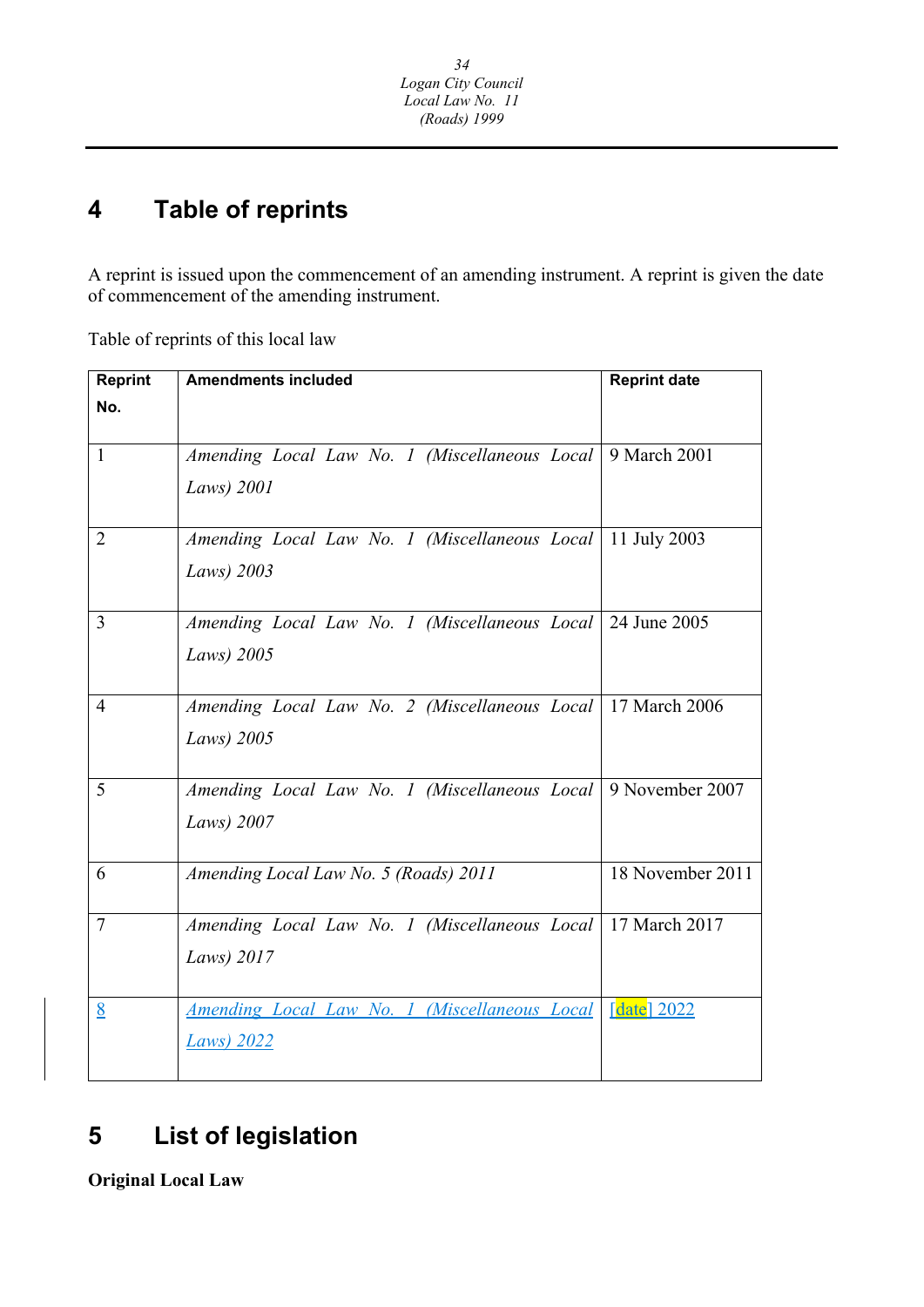*35 Logan City Council Local Law No. 11 (Roads) 1999* 

Local Law No. 11 (Roads) 1999 date of gazettal 25 June 1999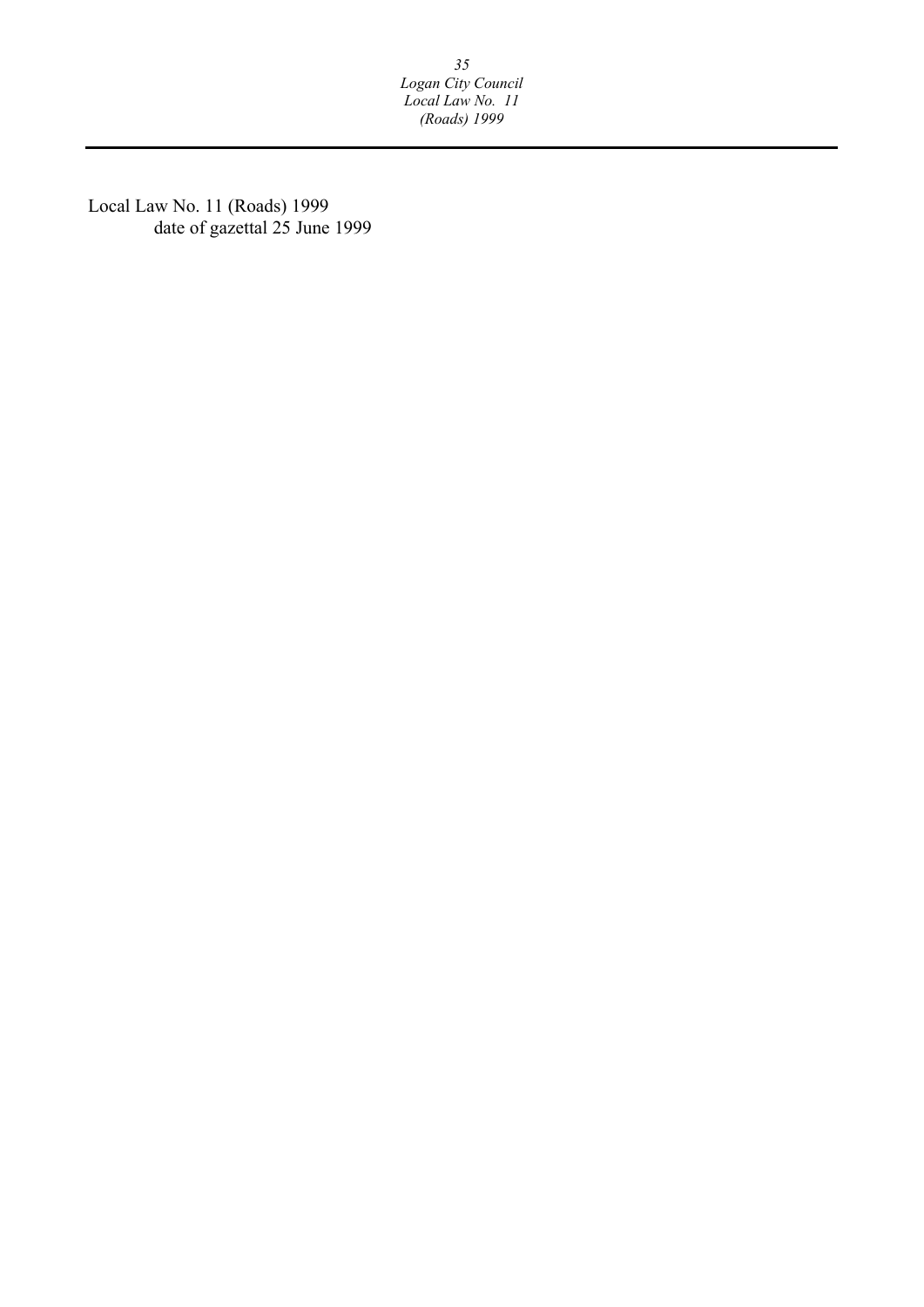#### **Amending Local Laws**

Amending Local Law No. 1 (Miscellaneous Local Laws) 2001 date of gazettal 9 March 2001 Amending Local Law No. 1 (Miscellaneous Local Laws) 2003 date of gazettal 11 July 2003 Amending Local Law No. 1 (Miscellaneous Local Laws) 2005 date of gazettal 24 June 2005 Amending Local Law No. 2 (Miscellaneous Local Laws) 2005 date of gazettal 10 February 2006 Amending Local Law No. 1 (Miscellaneous Local Laws) 2007 date of gazettal 9 November 2007 Amending Local Law No. 5 (Roads) 2011 date of gazettal 18 November 2011 Amending Local Law No. 1 (Miscellaneous Local Laws) 2017 date of gazettal 17 March 2017 Amending Local Law No. 1 (Miscellaneous Local Laws) 2022 date of gazettal [date]

#### **Original Subordinate Local Law**

Subordinate Local Law No. 11.1 (Interference with Local Government Roads) 2003 date of public notice 1 August 2003 Subordinate Local Law No. 11.2 (Installation of Utility Infrastructure) 2011 date of public notice 18 November 2011 Subordinate Local Law No. 11.3 (Gates and Grids) 2011 date of public notice 18 November 2011

#### **Amending Subordinate Local Law**

Amending Subordinate Local Law No. 4 (Miscellaneous Subordinate Local Laws) 2005 date of public notice 15 February 2006 Amending Subordinate Local Law No. 5 (Roads Subordinate Local Laws) 2011 date of public notice 18 November 2011 Amending Subordinate Local Law No. 1 (Miscellaneous Subordinate Local Laws) 2017 date of public notice 17 March 2017

#### **6 List of annotations**

### **PART 1**—**PRELIMINARY**

#### **Short title**

| s <sub>1</sub> | amd | Amending Local Law No. 1 (Miscellaneous |
|----------------|-----|-----------------------------------------|
|                |     | Local Laws) $2001$ s $51$               |
|                | amd | Amending Local Law No. 1 (Miscellaneous |
|                |     | Local Laws) $2003$ s $27$               |
|                | amd | Amending Local Law No. 1 (Miscellaneous |
|                |     | Local Laws) 2005 s 117                  |
| Object         |     |                                         |
| s <sub>2</sub> | amd | Amending Local Law No. 1 (Miscellaneous |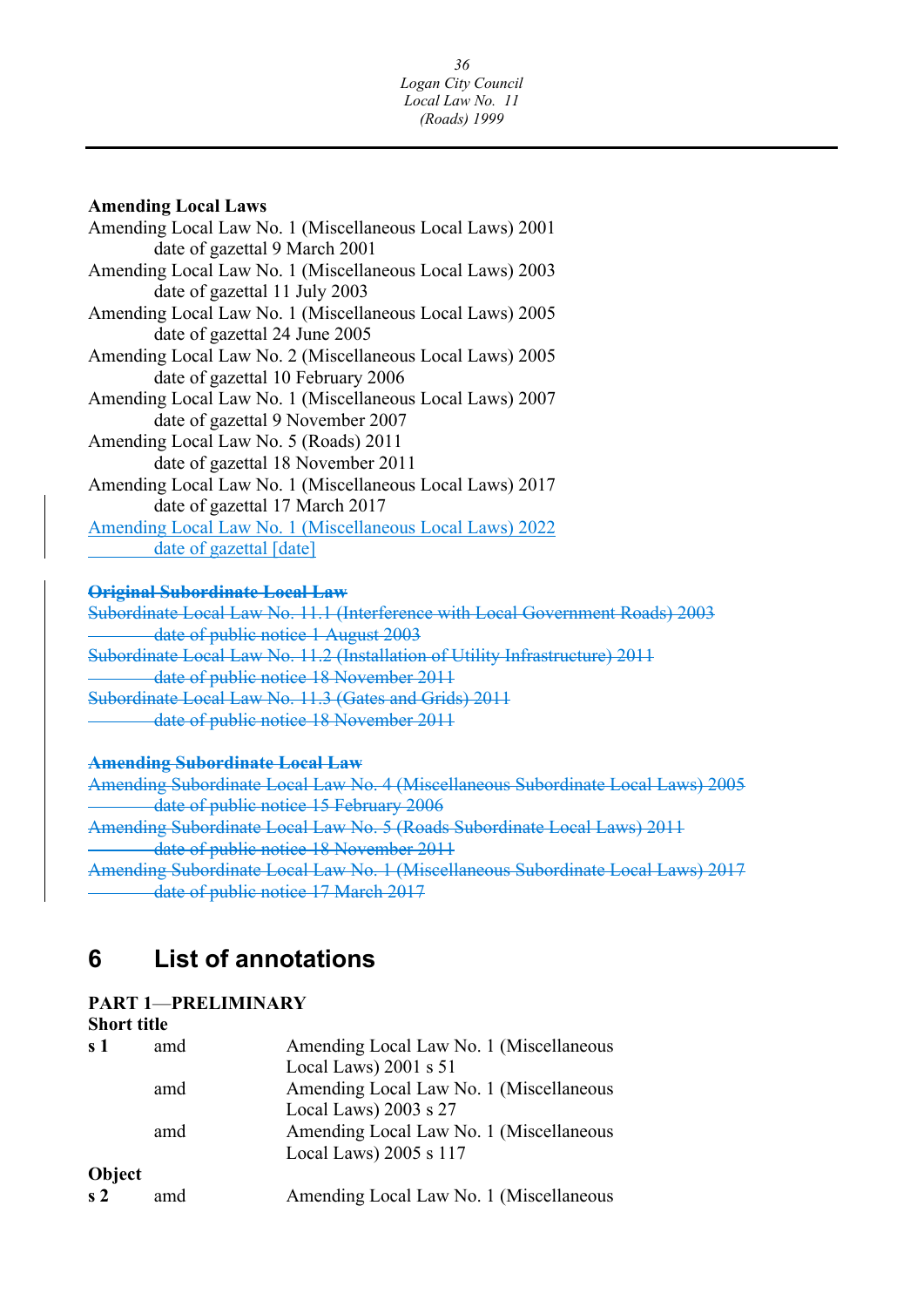|         | Local Laws) $2001$ s $55(1)$            |
|---------|-----------------------------------------|
| amd hdg | Amending Local Law No. 2 (Miscellaneous |
|         | Local Laws) 2005 s 208                  |
| amd     | Amending Local Law No. 2 (Miscellaneous |
|         | Local Laws) 2005 s 231                  |
| amd hdg | Amending Local Law No. 5 (Roads) 2011   |
|         | s5(1)                                   |
| amd     | Amending Local Law No. 5 (Roads) 2011   |
|         | ss $5(2)$ , $5(3)$                      |
| amd     | Amending Local Law No. 1 (Miscellaneous |
|         | Local Laws) 2017 s 34                   |

### **Definitions—the dictionary**

| s <sub>3</sub> | amd | def "domestic animal" Amending Local Law        |
|----------------|-----|-------------------------------------------------|
|                |     | No. 1 (Miscellaneous Local Laws) 2001 s 55(2)   |
|                | ins | def "footpath" Amending Local Law No. 1         |
|                |     | (Miscellaneous Local Laws) 2001 s 52(1)         |
|                | om  | def "footway" Amending Local Law No. 1          |
|                |     | (Miscellaneous Local Laws) 2001s 52(1)          |
|                | amd | def "interfere with a local government road"    |
|                |     | Amending Local Law No. 1 (Miscellaneous         |
|                |     | Local Laws) 2001 ss $52(2)$ , $55(1)$ , $55(2)$ |
|                | amd | def "local government road" Amending Local      |
|                |     | Law No. 1 (Miscellaneous Local Laws) 2001       |
|                |     | s 55(2)                                         |
|                | amd | def "local law" Amending Local Law No. 1        |
|                |     | (Miscellaneous Local Laws) 2001 s 55(3)         |
|                | amd | def "official traffic sign"                     |
|                |     | Amending Local Law No. 1 (Miscellaneous         |
|                |     | Local Laws) $2001$ s $52(3)$                    |
|                | amd | def "prescribed criteria" Amending Local        |
|                |     | Law No. 1 (Miscellaneous Local Laws) 2001       |
|                |     | s 55(2)                                         |
|                | amd | def "structure" Amending Local Law No. 1        |
|                |     | (Miscellaneous Local Laws) 2001 s 55(2)         |
|                | amd | def "structure of a local government road"      |
|                |     | Amending Local Law No. 1 (Miscellaneous         |
|                |     | Local Laws) $2001$ s $55(1)$                    |
|                | amd | def "traffic" Amending Local Law No. 1          |
|                |     | (Miscellaneous Local Laws) 2001 s 52(4)         |
|                | amd | def "vehicle" Amending Local Law No. 1          |
|                |     | (Miscellaneous Local Laws) 2001 s 55(2)         |
|                | amd | def "waste" Amending Local Law No. 1            |
|                |     | (Miscellaneous Local Laws) 2001 s 55(2)         |
|                | amd | Amending Local Law No. 1 (Miscellaneous         |
|                |     |                                                 |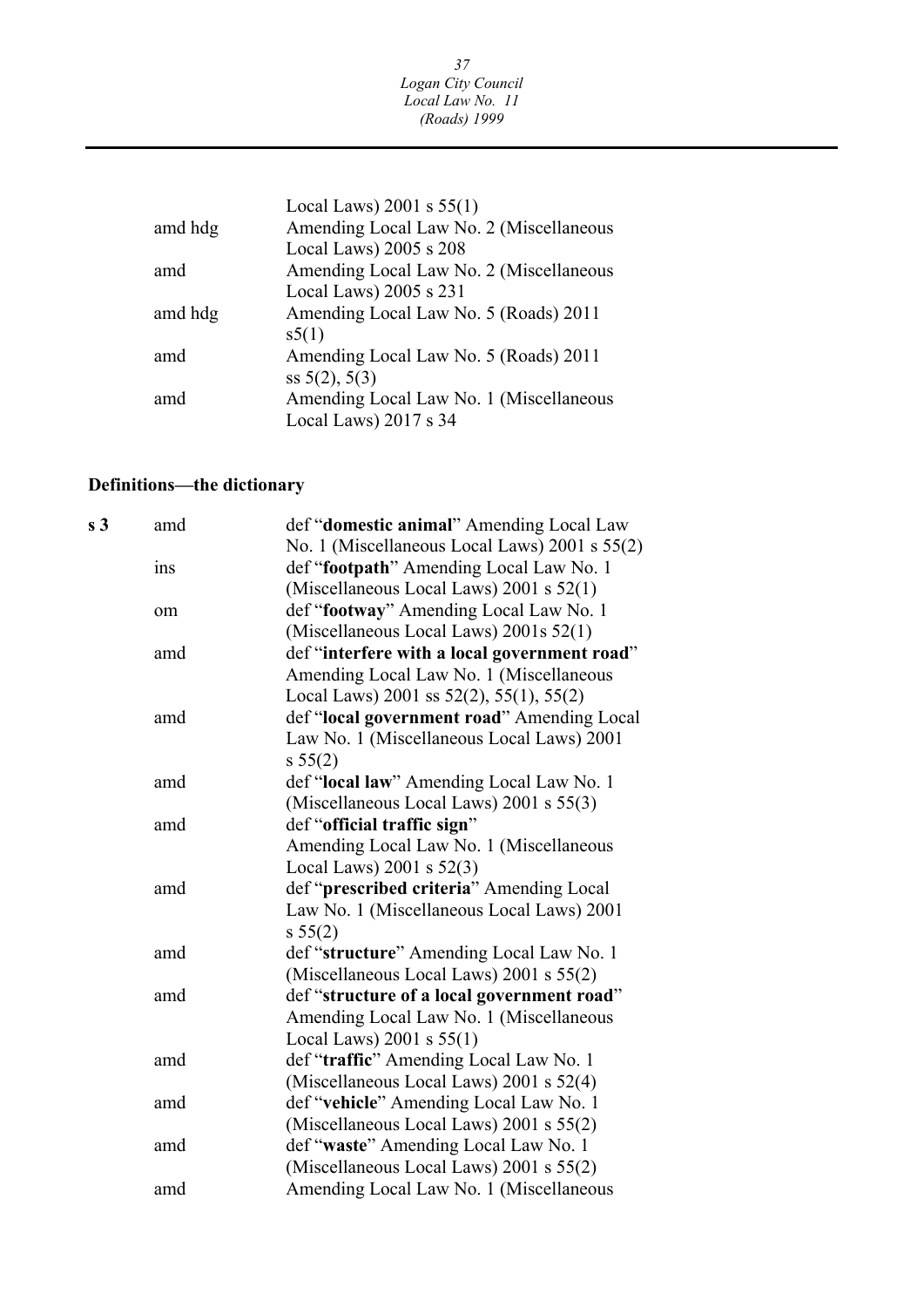|                |                                          | Local Laws) 2005 s 118                                                                |  |  |  |
|----------------|------------------------------------------|---------------------------------------------------------------------------------------|--|--|--|
|                | amd hdg                                  | Amending Local Law No. 2 (Miscellaneous                                               |  |  |  |
|                |                                          | Local Laws) 2005 s 209                                                                |  |  |  |
|                | amd                                      | Amending Local Law No. 2 (Miscellaneous                                               |  |  |  |
|                |                                          | Local Laws) 2005 s 209                                                                |  |  |  |
|                | <b>Relationship with other laws</b>      |                                                                                       |  |  |  |
| s <sub>4</sub> | amd                                      | Amending Local Law No. 2 (Miscellaneous                                               |  |  |  |
|                |                                          | Local Laws) 2005 s 210                                                                |  |  |  |
|                | amd                                      | Amending Local Law No. 2 (Miscellaneous                                               |  |  |  |
|                |                                          | Local Laws) 2005 s 231                                                                |  |  |  |
|                |                                          | <b>PART 2-CONSTRUCTION MAINTENANCE AND</b>                                            |  |  |  |
|                | <b>IMPROVEMENT OF ROADS</b>              |                                                                                       |  |  |  |
| pt hdg amd     |                                          | Amending Local Law No. 5 (Roads) 2011 s 6(1)                                          |  |  |  |
|                |                                          | <b>Construction, maintenance and improvement of roads</b>                             |  |  |  |
| s <sub>5</sub> | amd                                      | Amending Local Law No. 1 (Miscellaneous                                               |  |  |  |
|                |                                          | Local Laws) 2001 s 53                                                                 |  |  |  |
|                | amd                                      | Amending Local Law No. 1 (Miscellaneous<br>Local Laws) 2005 ss 119(1), 119(2), 119(3) |  |  |  |
|                | amd                                      | Amending Local Law No. 2 (Miscellaneous                                               |  |  |  |
|                |                                          | Local Laws) 2005 s 212                                                                |  |  |  |
|                | amd                                      | Amending Local Law No. 2 (Miscellaneous                                               |  |  |  |
|                |                                          | Local Laws) 2005 s 231                                                                |  |  |  |
|                | amd                                      | Amending Local Law No. 5 (Roads) 2011                                                 |  |  |  |
|                |                                          | $s \, 9(1)$                                                                           |  |  |  |
|                | <b>Traffic control during road works</b> |                                                                                       |  |  |  |
| $s\,6$         | amd                                      | Amending Local Law No. 1 (Miscellaneous                                               |  |  |  |
|                |                                          | Local Laws) 2001 s 54                                                                 |  |  |  |
|                | amd                                      | Amending Local Law No. 2 (Miscellaneous                                               |  |  |  |
|                |                                          | Local Laws) 2005 s 213                                                                |  |  |  |
|                | amd                                      | Amending Local Law No. 2 (Miscellaneous                                               |  |  |  |
|                |                                          | Local Laws) 2005 s 231                                                                |  |  |  |
|                | <b>Closure of local government road</b>  |                                                                                       |  |  |  |
| S7             | amd                                      | Amending Local Law No. 5 (Roads) 2011                                                 |  |  |  |
|                |                                          | ss $10(1)$ , $10(2)$ , $10(3)$                                                        |  |  |  |
|                | Power to name a road                     |                                                                                       |  |  |  |
| s <sub>8</sub> | amd                                      | Amending Local Law No. 2 (Miscellaneous                                               |  |  |  |
|                | amd                                      | Local Laws) 2005 s 231<br>Amending Local Law No. 5 (Roads) 2011                       |  |  |  |
|                |                                          | s 11(1)                                                                               |  |  |  |
|                | Road signs and official traffic signs    |                                                                                       |  |  |  |
| s <sub>9</sub> | amd                                      | Amending Local Law No. 2 (Miscellaneous                                               |  |  |  |
|                |                                          | Local Laws) 2005 s 231                                                                |  |  |  |
|                | amd                                      | Amending Local Law No. 5 (Roads) 2011                                                 |  |  |  |
|                |                                          | s 12(1)                                                                               |  |  |  |
|                | Numbering of adjoining premises          |                                                                                       |  |  |  |
| s10            | amd                                      | Amending Local Law No. 1 (Miscellaneous                                               |  |  |  |
|                |                                          | Local Laws) 2005 ss $120(1)$ , $120(2)$                                               |  |  |  |
|                |                                          |                                                                                       |  |  |  |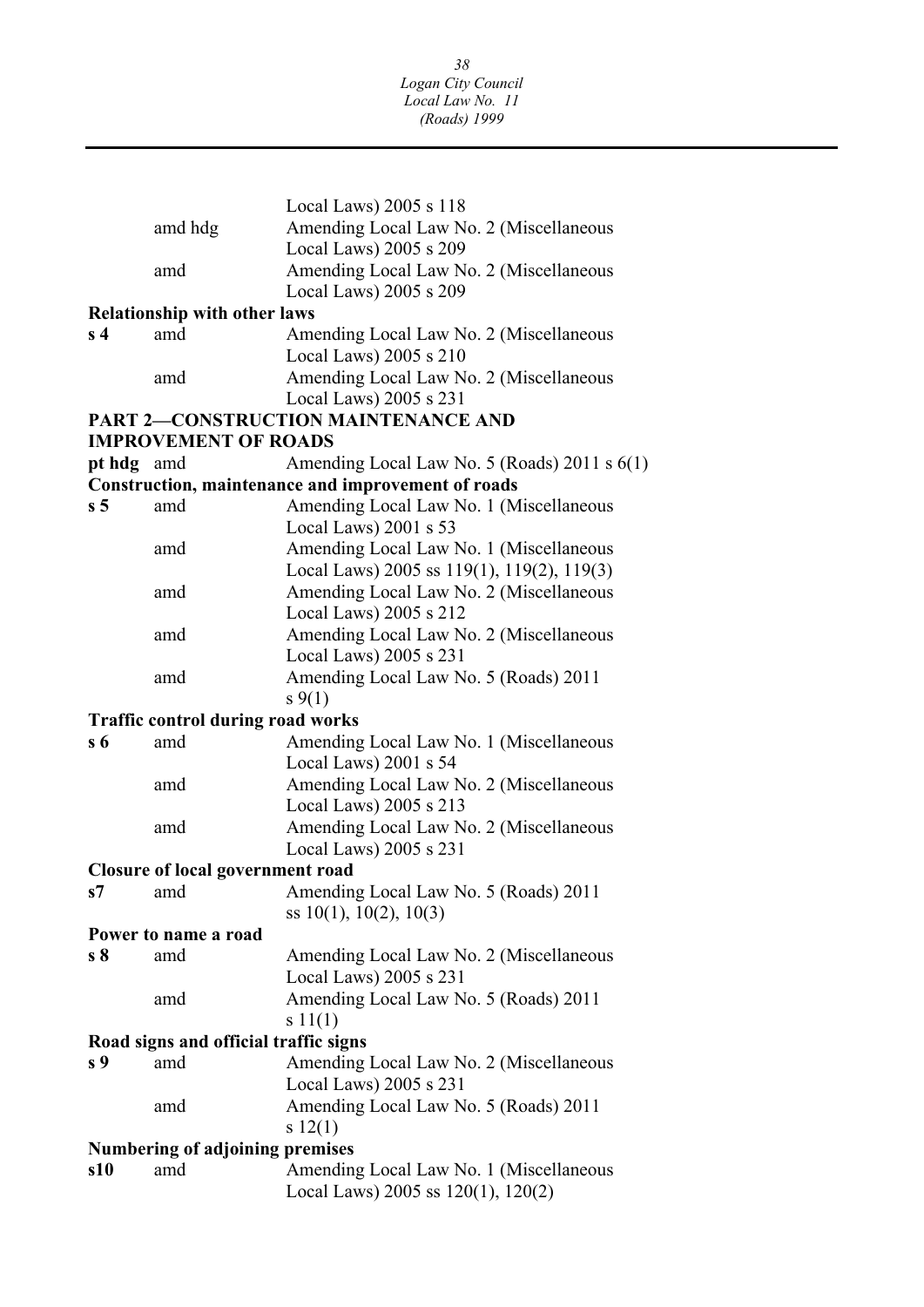| amd                 | Amending Local Law No. 2 (Miscellaneous<br>Local Laws) 2005 s 214        |
|---------------------|--------------------------------------------------------------------------|
| amd                 | Amending Local Law No. 5 (Roads) 2011<br>s 13(1)                         |
|                     | Power to require adjoining owner to construct, maintain, or repair fence |
| ins                 | Amending Local Law No. 5 (Roads) 2011<br>s $15(1)$ , s $15(2)$           |
| <b>Works notice</b> |                                                                          |
| amd                 | Amending Local Law No. 1 (Miscellaneous<br>Local Laws) $2005 s 121$      |
| amd                 | Amending Local Law No. 2 (Miscellaneous<br>Local Laws) $2005$ s $231$    |
| renum               | Amending Local Law No. 5 (Roads) 2011<br>$\rm s$ 14                      |
|                     |                                                                          |

### **PART 4—CONTROL OF LOCAL GOVERNMENT ROADS**

#### **Requirement for a permit**

| s <sub>13</sub> | amd                             | Amending Local Law No. 1 (Miscellaneous     |
|-----------------|---------------------------------|---------------------------------------------|
|                 |                                 | Local Laws) $2001$ s $55(2)$                |
|                 | amd                             | Amending Local Law No. 1 (Miscellaneous     |
|                 |                                 | Local Laws) 2005 ss 122(1), 122(2), 122(3)  |
|                 | amd                             | Amending Local Law No. 2 (Miscellaneous     |
|                 |                                 | Local Laws) 2005 s 215                      |
|                 | amd                             | Amending Local Law No. 2 (Miscellaneous     |
|                 |                                 | Local Laws) 2005 s 231                      |
|                 | amd                             | Amending Local Law No. 1 (Miscellaneous     |
|                 |                                 | Local Laws) 2007 s 74                       |
|                 | renum/amd                       | Amending Local Law No. 5 (Roads) 2011       |
|                 |                                 | ss 8, 14, 16(1), 16(2), 16(3), 16(4), 16(5) |
|                 | <b>Application for a permit</b> |                                             |
| s <sub>14</sub> | amd                             | Amending Local Law No. 1 (Miscellaneous     |
|                 |                                 | Local Laws) $2001$ s $55(2)$                |
|                 | amd                             | Amending Local Law No. 2 (Miscellaneous     |
|                 |                                 | Local Laws) 2005 s 231                      |
|                 | renum/amd                       | Amending Local Law No. 5 (Roads) 2011       |
|                 |                                 | ss 14, 17(1), 17(2)                         |
|                 | <b>Grant of a permit</b>        |                                             |
| s <sub>15</sub> | amd                             | Amending Local Law No. 1 (Miscellaneous     |
|                 |                                 | Local Laws) $2001$ s $55(1)$                |
|                 | amd                             | Amending Local Law No. 2 (Miscellaneous     |
|                 |                                 | Local Laws) 2005 s 217                      |
|                 | amd                             | Amending Local Law No. 2 (Miscellaneous     |
|                 |                                 | Local Laws) 2005 s 231                      |
|                 | renum/amd                       | Amending Local Law No. 5 (Roads) 2011       |
|                 |                                 | ss 8, 14, 18(1), 18(2)                      |
|                 | Term of a permit                |                                             |
| s 16            | amd                             | Amending Local Law No. 1 (Miscellaneous     |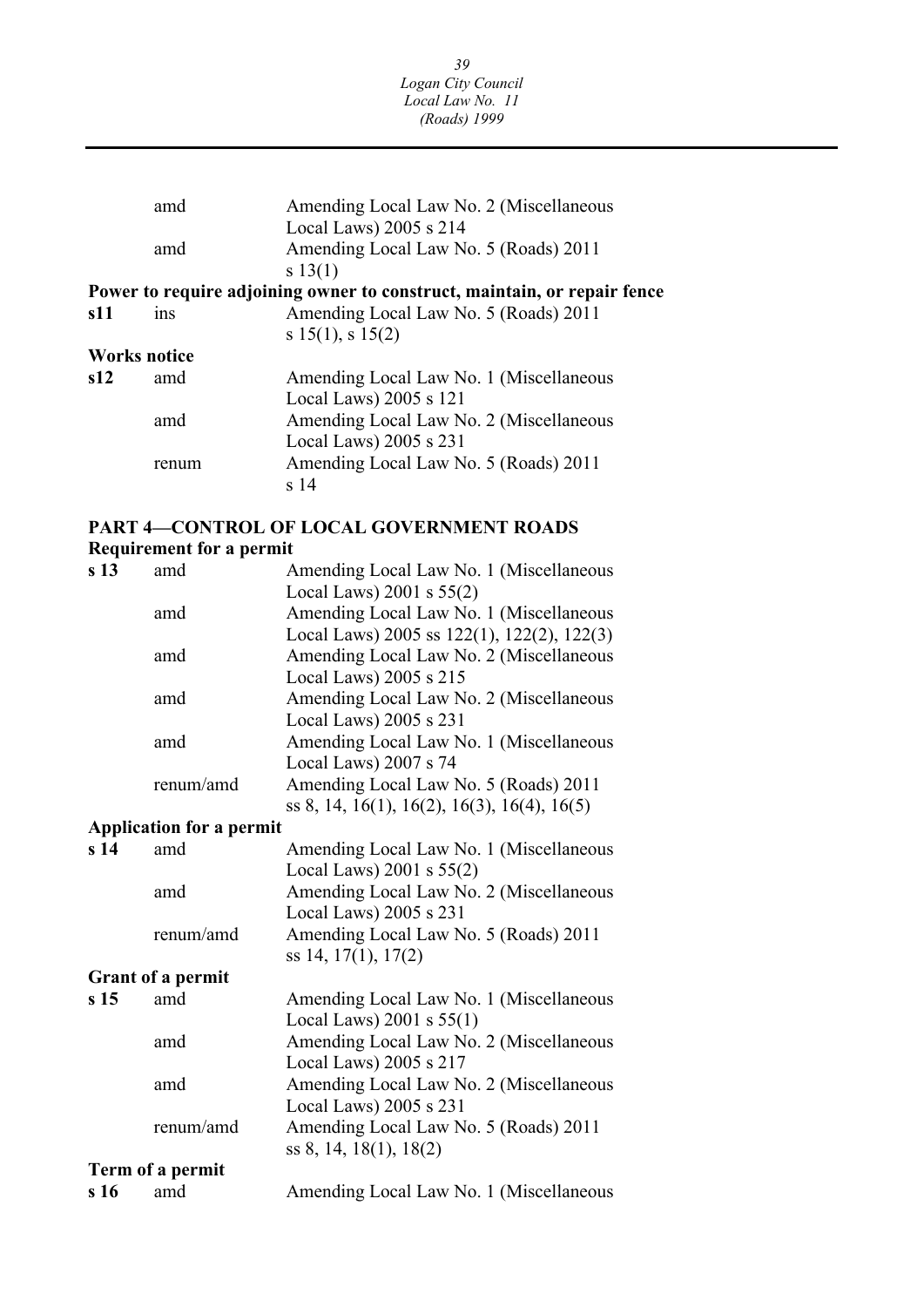*40 Logan City Council Local Law No. 11 (Roads) 1999* 

| ss 14, 19<br><b>Conditions of a permit</b><br>s <sub>17</sub><br>amd<br>Amending Local Law No. 1 (Miscellaneous<br>Local Laws) $2001$ s $55(2)$<br>Amending Local Law No. 1 (Miscellaneous<br>amd<br>Local Laws) 2005 s 123<br>Amending Local Law No. 2 (Miscellaneous<br>amd<br>Local Laws) 2005 s 218<br>Amending Local Law No. 2 (Miscellaneous<br>amd<br>Local Laws) 2005 s 231<br>Amending Local Law No. 5 (Roads) 2011<br>renum<br>s <sub>14</sub><br>Power to change the conditions of a permit<br>Amending Local Law No. 1 (Miscellaneous<br>s 18<br>amd<br>Local Laws) $2001$ s $55(1)$<br>Amending Local Law No. 2 (Miscellaneous<br>amd<br>Local Laws) 2005 s 219<br>Amending Local Law No. 2 (Miscellaneous<br>amd<br>Local Laws) 2005 s 231<br>Amending Local Law No. 5 (Roads) 2011<br>renum/amd<br>s 8, 14<br>Amendment, renewal or transfer of a permit<br>Amending Local Law No. 1 (Miscellaneous<br>s 19<br>ins<br>Local Laws) $2005 s 124(1)$<br>Amending Local Law No. 2 (Miscellaneous<br>amd<br>Local Laws) 2005 s 220<br>Amending Local Law No. 2 (Miscellaneous<br>amd<br>Local Laws) 2005 s 231<br>renum/amd<br>Amending Local Law No. 5 (Roads) 2011<br>ss 14, 20(1), 20(2), 20(3), 20(4), 20(5), 20(6)<br><b>Cancellation of a permit</b><br>s <sub>20</sub><br>Amending Local Law No. 1 (Miscellaneous<br>amd<br>Local Laws) $2001$ s $55(1)$<br>Amending Local Law No. 1 (Miscellaneous<br>renum/amd<br>Local Laws) 2005 ss 124(2), 125(1), 125(2),<br>125(3)<br>Amending Local Law No. 2 (Miscellaneous<br>amd<br>Local Laws) 2005 s 221<br>Amending Local Law No. 2 (Miscellaneous<br>amd<br>Local Laws) 2005 s 231<br>Amending Local Law No. 5 (Roads) 2011<br>renum<br>s 14<br><b>General compliance provision</b> | amd       | Local Laws) $2001$ s $55(2)$<br>Amending Local Law No. 2 (Miscellaneous<br>Local Laws) 2005 s 231 |
|-----------------------------------------------------------------------------------------------------------------------------------------------------------------------------------------------------------------------------------------------------------------------------------------------------------------------------------------------------------------------------------------------------------------------------------------------------------------------------------------------------------------------------------------------------------------------------------------------------------------------------------------------------------------------------------------------------------------------------------------------------------------------------------------------------------------------------------------------------------------------------------------------------------------------------------------------------------------------------------------------------------------------------------------------------------------------------------------------------------------------------------------------------------------------------------------------------------------------------------------------------------------------------------------------------------------------------------------------------------------------------------------------------------------------------------------------------------------------------------------------------------------------------------------------------------------------------------------------------------------------------------------------------------------------------------------------------------------------------------------------------|-----------|---------------------------------------------------------------------------------------------------|
|                                                                                                                                                                                                                                                                                                                                                                                                                                                                                                                                                                                                                                                                                                                                                                                                                                                                                                                                                                                                                                                                                                                                                                                                                                                                                                                                                                                                                                                                                                                                                                                                                                                                                                                                                     | renum/amd | Amending Local Law No. 5 (Roads) 2011                                                             |
|                                                                                                                                                                                                                                                                                                                                                                                                                                                                                                                                                                                                                                                                                                                                                                                                                                                                                                                                                                                                                                                                                                                                                                                                                                                                                                                                                                                                                                                                                                                                                                                                                                                                                                                                                     |           |                                                                                                   |
|                                                                                                                                                                                                                                                                                                                                                                                                                                                                                                                                                                                                                                                                                                                                                                                                                                                                                                                                                                                                                                                                                                                                                                                                                                                                                                                                                                                                                                                                                                                                                                                                                                                                                                                                                     |           |                                                                                                   |
|                                                                                                                                                                                                                                                                                                                                                                                                                                                                                                                                                                                                                                                                                                                                                                                                                                                                                                                                                                                                                                                                                                                                                                                                                                                                                                                                                                                                                                                                                                                                                                                                                                                                                                                                                     |           |                                                                                                   |
|                                                                                                                                                                                                                                                                                                                                                                                                                                                                                                                                                                                                                                                                                                                                                                                                                                                                                                                                                                                                                                                                                                                                                                                                                                                                                                                                                                                                                                                                                                                                                                                                                                                                                                                                                     |           |                                                                                                   |
|                                                                                                                                                                                                                                                                                                                                                                                                                                                                                                                                                                                                                                                                                                                                                                                                                                                                                                                                                                                                                                                                                                                                                                                                                                                                                                                                                                                                                                                                                                                                                                                                                                                                                                                                                     |           |                                                                                                   |
|                                                                                                                                                                                                                                                                                                                                                                                                                                                                                                                                                                                                                                                                                                                                                                                                                                                                                                                                                                                                                                                                                                                                                                                                                                                                                                                                                                                                                                                                                                                                                                                                                                                                                                                                                     |           |                                                                                                   |
|                                                                                                                                                                                                                                                                                                                                                                                                                                                                                                                                                                                                                                                                                                                                                                                                                                                                                                                                                                                                                                                                                                                                                                                                                                                                                                                                                                                                                                                                                                                                                                                                                                                                                                                                                     |           |                                                                                                   |
|                                                                                                                                                                                                                                                                                                                                                                                                                                                                                                                                                                                                                                                                                                                                                                                                                                                                                                                                                                                                                                                                                                                                                                                                                                                                                                                                                                                                                                                                                                                                                                                                                                                                                                                                                     |           |                                                                                                   |
|                                                                                                                                                                                                                                                                                                                                                                                                                                                                                                                                                                                                                                                                                                                                                                                                                                                                                                                                                                                                                                                                                                                                                                                                                                                                                                                                                                                                                                                                                                                                                                                                                                                                                                                                                     |           |                                                                                                   |
|                                                                                                                                                                                                                                                                                                                                                                                                                                                                                                                                                                                                                                                                                                                                                                                                                                                                                                                                                                                                                                                                                                                                                                                                                                                                                                                                                                                                                                                                                                                                                                                                                                                                                                                                                     |           |                                                                                                   |
|                                                                                                                                                                                                                                                                                                                                                                                                                                                                                                                                                                                                                                                                                                                                                                                                                                                                                                                                                                                                                                                                                                                                                                                                                                                                                                                                                                                                                                                                                                                                                                                                                                                                                                                                                     |           |                                                                                                   |
|                                                                                                                                                                                                                                                                                                                                                                                                                                                                                                                                                                                                                                                                                                                                                                                                                                                                                                                                                                                                                                                                                                                                                                                                                                                                                                                                                                                                                                                                                                                                                                                                                                                                                                                                                     |           |                                                                                                   |
|                                                                                                                                                                                                                                                                                                                                                                                                                                                                                                                                                                                                                                                                                                                                                                                                                                                                                                                                                                                                                                                                                                                                                                                                                                                                                                                                                                                                                                                                                                                                                                                                                                                                                                                                                     |           |                                                                                                   |
|                                                                                                                                                                                                                                                                                                                                                                                                                                                                                                                                                                                                                                                                                                                                                                                                                                                                                                                                                                                                                                                                                                                                                                                                                                                                                                                                                                                                                                                                                                                                                                                                                                                                                                                                                     |           |                                                                                                   |
|                                                                                                                                                                                                                                                                                                                                                                                                                                                                                                                                                                                                                                                                                                                                                                                                                                                                                                                                                                                                                                                                                                                                                                                                                                                                                                                                                                                                                                                                                                                                                                                                                                                                                                                                                     |           |                                                                                                   |
|                                                                                                                                                                                                                                                                                                                                                                                                                                                                                                                                                                                                                                                                                                                                                                                                                                                                                                                                                                                                                                                                                                                                                                                                                                                                                                                                                                                                                                                                                                                                                                                                                                                                                                                                                     |           |                                                                                                   |
|                                                                                                                                                                                                                                                                                                                                                                                                                                                                                                                                                                                                                                                                                                                                                                                                                                                                                                                                                                                                                                                                                                                                                                                                                                                                                                                                                                                                                                                                                                                                                                                                                                                                                                                                                     |           |                                                                                                   |
|                                                                                                                                                                                                                                                                                                                                                                                                                                                                                                                                                                                                                                                                                                                                                                                                                                                                                                                                                                                                                                                                                                                                                                                                                                                                                                                                                                                                                                                                                                                                                                                                                                                                                                                                                     |           |                                                                                                   |
|                                                                                                                                                                                                                                                                                                                                                                                                                                                                                                                                                                                                                                                                                                                                                                                                                                                                                                                                                                                                                                                                                                                                                                                                                                                                                                                                                                                                                                                                                                                                                                                                                                                                                                                                                     |           |                                                                                                   |
|                                                                                                                                                                                                                                                                                                                                                                                                                                                                                                                                                                                                                                                                                                                                                                                                                                                                                                                                                                                                                                                                                                                                                                                                                                                                                                                                                                                                                                                                                                                                                                                                                                                                                                                                                     |           |                                                                                                   |
|                                                                                                                                                                                                                                                                                                                                                                                                                                                                                                                                                                                                                                                                                                                                                                                                                                                                                                                                                                                                                                                                                                                                                                                                                                                                                                                                                                                                                                                                                                                                                                                                                                                                                                                                                     |           |                                                                                                   |
|                                                                                                                                                                                                                                                                                                                                                                                                                                                                                                                                                                                                                                                                                                                                                                                                                                                                                                                                                                                                                                                                                                                                                                                                                                                                                                                                                                                                                                                                                                                                                                                                                                                                                                                                                     |           |                                                                                                   |
|                                                                                                                                                                                                                                                                                                                                                                                                                                                                                                                                                                                                                                                                                                                                                                                                                                                                                                                                                                                                                                                                                                                                                                                                                                                                                                                                                                                                                                                                                                                                                                                                                                                                                                                                                     |           |                                                                                                   |
|                                                                                                                                                                                                                                                                                                                                                                                                                                                                                                                                                                                                                                                                                                                                                                                                                                                                                                                                                                                                                                                                                                                                                                                                                                                                                                                                                                                                                                                                                                                                                                                                                                                                                                                                                     |           |                                                                                                   |
|                                                                                                                                                                                                                                                                                                                                                                                                                                                                                                                                                                                                                                                                                                                                                                                                                                                                                                                                                                                                                                                                                                                                                                                                                                                                                                                                                                                                                                                                                                                                                                                                                                                                                                                                                     |           |                                                                                                   |
|                                                                                                                                                                                                                                                                                                                                                                                                                                                                                                                                                                                                                                                                                                                                                                                                                                                                                                                                                                                                                                                                                                                                                                                                                                                                                                                                                                                                                                                                                                                                                                                                                                                                                                                                                     |           |                                                                                                   |
|                                                                                                                                                                                                                                                                                                                                                                                                                                                                                                                                                                                                                                                                                                                                                                                                                                                                                                                                                                                                                                                                                                                                                                                                                                                                                                                                                                                                                                                                                                                                                                                                                                                                                                                                                     |           |                                                                                                   |
|                                                                                                                                                                                                                                                                                                                                                                                                                                                                                                                                                                                                                                                                                                                                                                                                                                                                                                                                                                                                                                                                                                                                                                                                                                                                                                                                                                                                                                                                                                                                                                                                                                                                                                                                                     |           |                                                                                                   |
|                                                                                                                                                                                                                                                                                                                                                                                                                                                                                                                                                                                                                                                                                                                                                                                                                                                                                                                                                                                                                                                                                                                                                                                                                                                                                                                                                                                                                                                                                                                                                                                                                                                                                                                                                     |           |                                                                                                   |
|                                                                                                                                                                                                                                                                                                                                                                                                                                                                                                                                                                                                                                                                                                                                                                                                                                                                                                                                                                                                                                                                                                                                                                                                                                                                                                                                                                                                                                                                                                                                                                                                                                                                                                                                                     |           |                                                                                                   |
|                                                                                                                                                                                                                                                                                                                                                                                                                                                                                                                                                                                                                                                                                                                                                                                                                                                                                                                                                                                                                                                                                                                                                                                                                                                                                                                                                                                                                                                                                                                                                                                                                                                                                                                                                     |           |                                                                                                   |
|                                                                                                                                                                                                                                                                                                                                                                                                                                                                                                                                                                                                                                                                                                                                                                                                                                                                                                                                                                                                                                                                                                                                                                                                                                                                                                                                                                                                                                                                                                                                                                                                                                                                                                                                                     |           |                                                                                                   |
|                                                                                                                                                                                                                                                                                                                                                                                                                                                                                                                                                                                                                                                                                                                                                                                                                                                                                                                                                                                                                                                                                                                                                                                                                                                                                                                                                                                                                                                                                                                                                                                                                                                                                                                                                     |           |                                                                                                   |
|                                                                                                                                                                                                                                                                                                                                                                                                                                                                                                                                                                                                                                                                                                                                                                                                                                                                                                                                                                                                                                                                                                                                                                                                                                                                                                                                                                                                                                                                                                                                                                                                                                                                                                                                                     |           |                                                                                                   |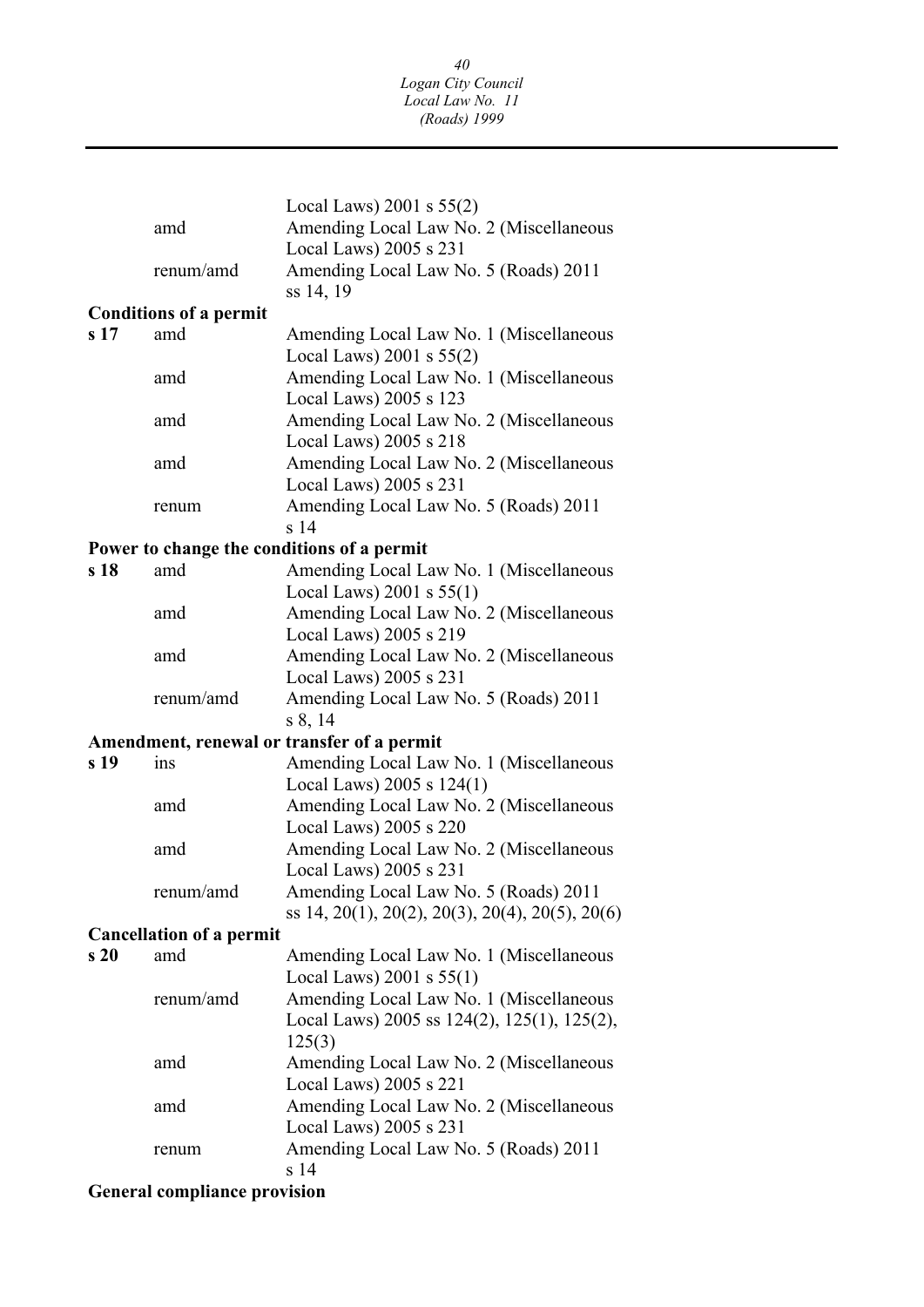| s 21                       | renum/amd                 | Amending Local Law No. 1 (Miscellaneous               |  |  |
|----------------------------|---------------------------|-------------------------------------------------------|--|--|
|                            |                           | Local Laws) 2005 ss $124(2)$ , $126(1)$ , $126(2)$    |  |  |
|                            | amd                       | Amending Local Law No. 2 (Miscellaneous               |  |  |
|                            |                           | Local Laws) 2005 s 231                                |  |  |
|                            | renum                     | Amending Local Law No. 5 (Roads) 2011                 |  |  |
|                            |                           | s 14                                                  |  |  |
|                            | <b>PART 5-ENFORCEMENT</b> |                                                       |  |  |
|                            | <b>Compliance notice</b>  |                                                       |  |  |
| s22                        | renum/amd                 | Amending Local Law No. 1 (Miscellaneous               |  |  |
|                            |                           | Local Laws) 2005 ss 124(2), 127(1), 127(2),<br>127(3) |  |  |
|                            | amd                       | Amending Local Law No. 2 (Miscellaneous               |  |  |
|                            |                           | Local Laws) 2005 s 222                                |  |  |
|                            | amd                       | Amending Local Law No. 2 (Miscellaneous               |  |  |
|                            |                           | Local Laws) 2005 s 231                                |  |  |
|                            | amd                       | Amending Local Law No. 1 (Miscellaneous               |  |  |
|                            |                           | Local Laws) 2007 s 75                                 |  |  |
|                            | renum/amd                 |                                                       |  |  |
|                            |                           | Amending Local Law No. 5 (Roads) 2011                 |  |  |
|                            |                           | ss 14, 21(1), 21(2), 21(3), 21(4)                     |  |  |
| Stop order                 |                           |                                                       |  |  |
| s <sub>23</sub>            | amd                       | Amending Local Law No. 1 (Miscellaneous               |  |  |
|                            |                           | Local Laws) $2001$ s $55(1)$                          |  |  |
|                            | renum/amd                 | Amending Local Law No. 1 (Miscellaneous               |  |  |
|                            |                           | Local Laws) 2005 ss 124(2), 128(1), 128(2),           |  |  |
|                            |                           | 128(3)                                                |  |  |
|                            | amd                       | Amending Local Law No. 2 (Miscellaneous               |  |  |
|                            |                           | Local Laws) 2005 s 223                                |  |  |
|                            | amd                       | Amending Local Law No. 2 (Miscellaneous               |  |  |
|                            |                           | Local Laws) 2005 s 231                                |  |  |
|                            | renum/amd                 | Amending Local Law No. 5 (Roads) 2011                 |  |  |
|                            |                           | ss 14, 22                                             |  |  |
| <b>Inspection</b>          |                           |                                                       |  |  |
| $s24$ amd                  |                           | Amending Local Law No. 1 (Miscellaneous               |  |  |
|                            |                           | Local Laws) $2001$ s $55(2)$                          |  |  |
|                            | renum/amd                 | Amending Local Law No. 1 (Miscellaneous               |  |  |
|                            |                           | Local Laws) 2005 ss 124(2), 129(1), 129(2),           |  |  |
|                            |                           | 129(3), 129(4)                                        |  |  |
|                            | amd                       | Amending Local Law No. 2 (Miscellaneous               |  |  |
|                            |                           | Local Laws) 2005 s 224                                |  |  |
|                            |                           | Amending Local Law No. 2 (Miscellaneous               |  |  |
|                            | amd                       |                                                       |  |  |
|                            |                           | Local Laws) 2005 s 231                                |  |  |
|                            | renum/amd                 | Amending Local Law No. 5 (Roads) 2011                 |  |  |
|                            |                           | ss 8, 14, 23(1), 23(2), 23(3), 23(4)                  |  |  |
| <b>Performance of work</b> |                           |                                                       |  |  |
| s <sub>25</sub>            | amd                       | Amending Local Law No. 1 (Miscellaneous               |  |  |
|                            |                           | Local Laws) $2001$ s $55(1)$                          |  |  |
|                            | renum/amd                 | Amending Local Law No. 1 (Miscellaneous               |  |  |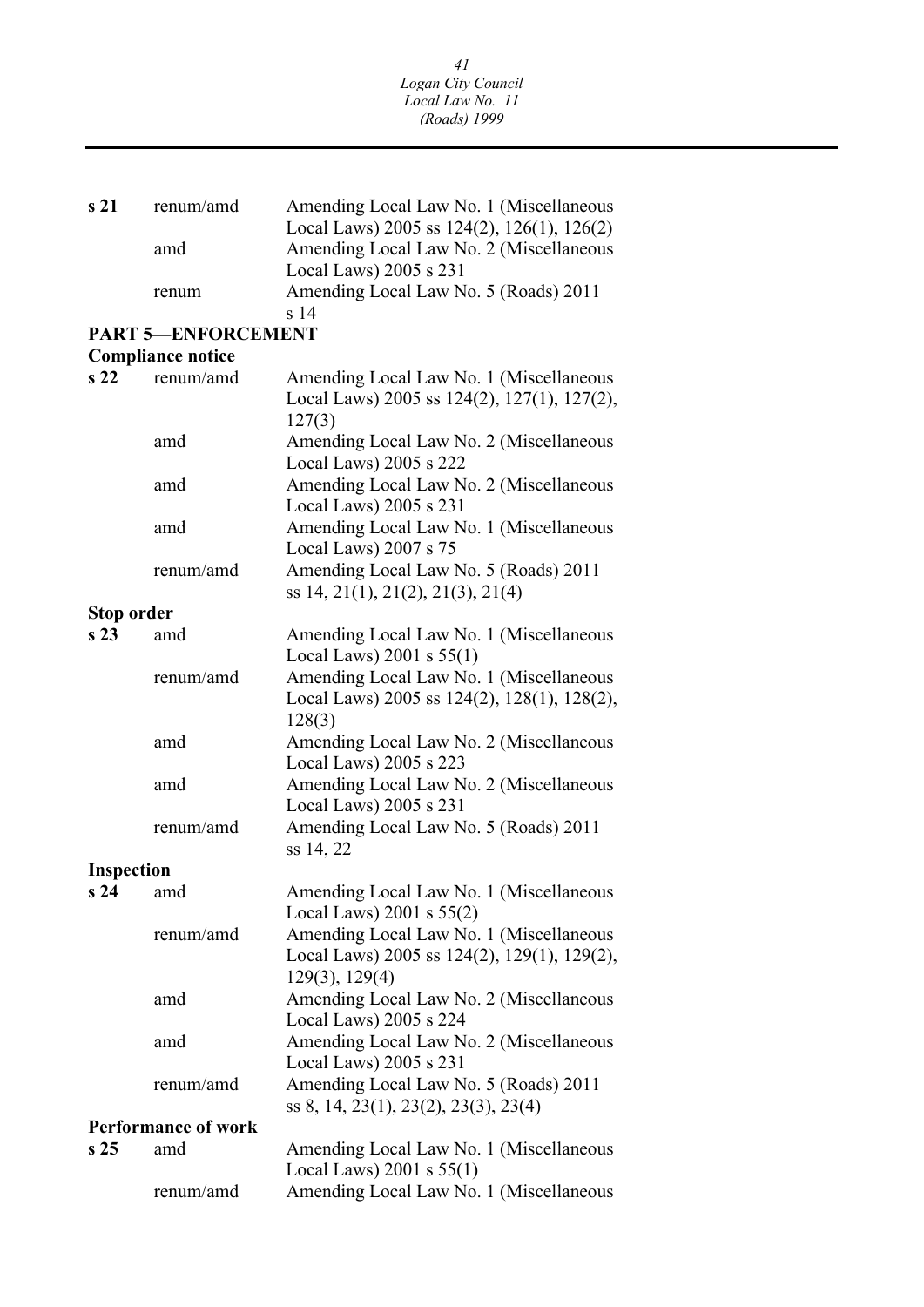| Local Laws) 2005 ss $124(2)$ , $130(1)$ , $130(2)$ ,<br>$130(3)$ , $130(4)$ , $130(5)$<br>Amending Local Law No. 2 (Miscellaneous<br>amd<br>Local Laws) 2005 s 225<br>Amending Local Law No. 2 (Miscellaneous<br>amd |  |  |  |  |
|----------------------------------------------------------------------------------------------------------------------------------------------------------------------------------------------------------------------|--|--|--|--|
|                                                                                                                                                                                                                      |  |  |  |  |
|                                                                                                                                                                                                                      |  |  |  |  |
|                                                                                                                                                                                                                      |  |  |  |  |
| Local Laws) 2005 s 231<br>Amending Local Law No. 1 (Miscellaneous<br>hdg/amd<br>Local Laws) 2007 s 76                                                                                                                |  |  |  |  |
| Amending Local Law No. 5 (Roads) 2011<br>renum/amd<br>ss 8, 14, 24(1), 24(2), 24(3), 24(4), 24(5), 24(6)                                                                                                             |  |  |  |  |
| Amending Local Law No. 1 (Miscellaneous<br>amd<br>Local Laws) 2017 s 35                                                                                                                                              |  |  |  |  |
| Power of entry and cost recovery                                                                                                                                                                                     |  |  |  |  |
| s 26<br>Amending Local Law No. 1 (Miscellaneous<br>amd<br>Local Laws) 2003 s 28                                                                                                                                      |  |  |  |  |
| Amending Local Law No. 1 (Miscellaneous<br>renum<br>Local Laws) 2005 s 124(2)                                                                                                                                        |  |  |  |  |
| Amending Local Law No. 2 (Miscellaneous<br>amd<br>Local Laws) 2005 s 226                                                                                                                                             |  |  |  |  |
| Amending Local Law No. 2 (Miscellaneous<br>amd<br>Local Laws) 2005 s 231                                                                                                                                             |  |  |  |  |
| Amending Local Law No. 5 (Roads) 2011<br>renum/amd<br>ss 8, 14, 25(1), 25(2), 25(3), 25(4), 25(5), 25(6)                                                                                                             |  |  |  |  |
| <b>Property in road structures</b>                                                                                                                                                                                   |  |  |  |  |
| s27<br>Amending Local Law No. 1 (Miscellaneous<br>renum<br>Local Laws) 2005 s 124(2)                                                                                                                                 |  |  |  |  |
| Amending Local Law No. 2 (Miscellaneous<br>amd<br>Local Laws) 2005 s 227                                                                                                                                             |  |  |  |  |
| Amending Local Law No. 5 (Roads) 2011<br>renum/amd<br>ss 8, 14, 26                                                                                                                                                   |  |  |  |  |
| Damage to local government roads                                                                                                                                                                                     |  |  |  |  |
| Amending Local Law No. 1 (Miscellaneous<br>s 28<br>renum/amd<br>Local Laws) 2005 ss 124(2), 131                                                                                                                      |  |  |  |  |
| Amending Local Law No. 5 (Roads) 2011<br>renum/amd<br>ss 14, 27                                                                                                                                                      |  |  |  |  |
| PART 6—INTERNAL REVIEW                                                                                                                                                                                               |  |  |  |  |
| Amending Local Law No. 5 (Roads) 2011<br>pt hdg ins<br>$s \ 30(1)$                                                                                                                                                   |  |  |  |  |
| <b>Reviewable decisions</b>                                                                                                                                                                                          |  |  |  |  |
| s29<br>Amending Local Law No. 5 (Roads) 2011<br>ins<br>$s \ 30(1)$                                                                                                                                                   |  |  |  |  |
| <b>Review of decisions</b>                                                                                                                                                                                           |  |  |  |  |
| s30<br>Amending Local Law No. 5 (Roads) 2011<br>ins<br>$s \ 30(1)$                                                                                                                                                   |  |  |  |  |
| <b>Other offences</b>                                                                                                                                                                                                |  |  |  |  |
| s31<br>Amending Local Law No. 5 (Roads) 2011<br>1 <sub>ns</sub><br>$s \ 31(1)$                                                                                                                                       |  |  |  |  |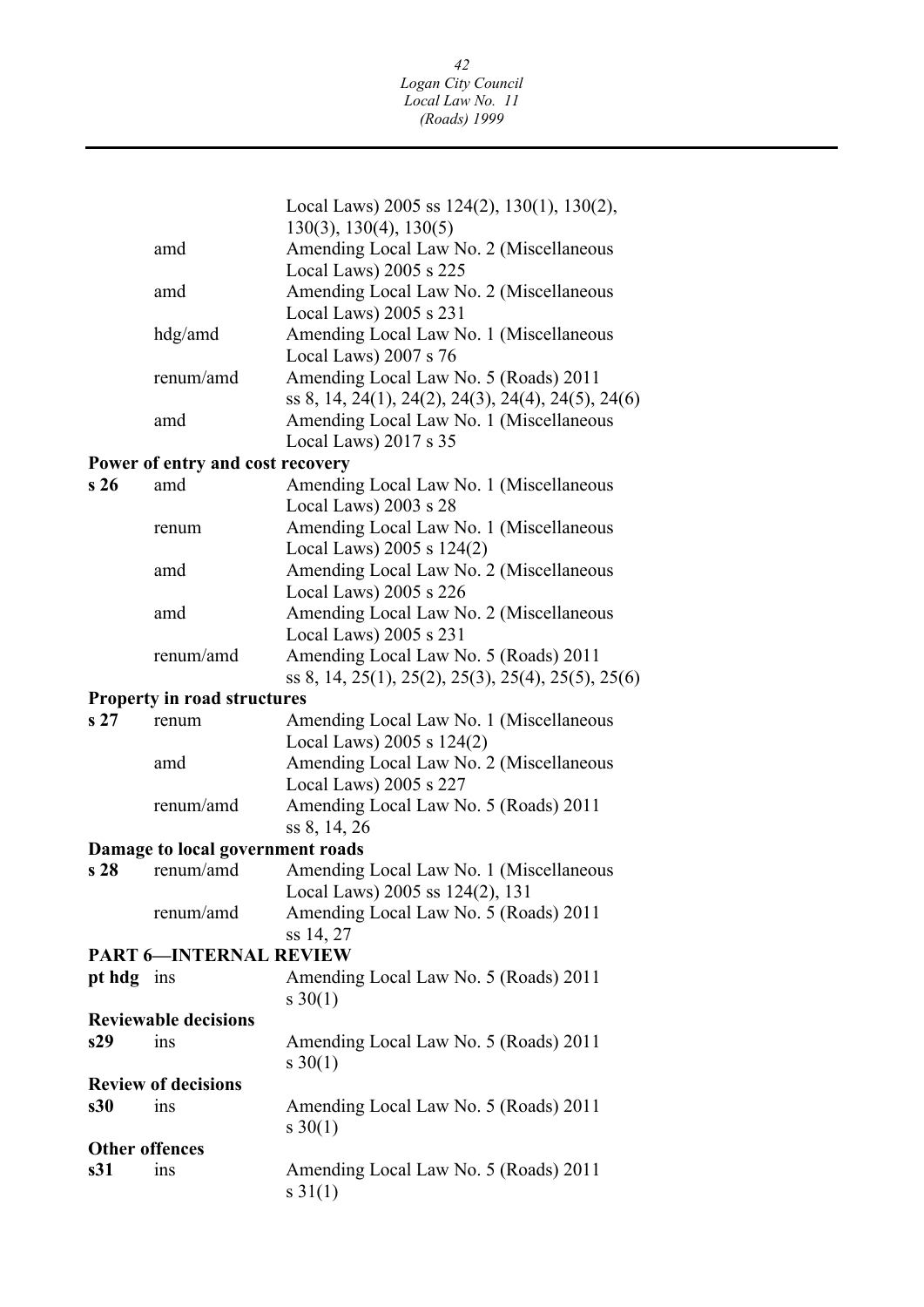| <b>PART 7-ADMINISTRATIVE PROVISIONS</b> |                                          |                                                                                                                                                                                      |  |  |  |  |
|-----------------------------------------|------------------------------------------|--------------------------------------------------------------------------------------------------------------------------------------------------------------------------------------|--|--|--|--|
| pt hdg amd                              |                                          | Amending Local Law No. 5 (Roads) 2011<br>s 29                                                                                                                                        |  |  |  |  |
|                                         | <b>Appointment of authorised persons</b> |                                                                                                                                                                                      |  |  |  |  |
| s <sub>32</sub>                         | renum/om                                 | Amending Local Law No. 1 (Miscellaneous<br>Local Laws) 2005 ss 124(2), 132                                                                                                           |  |  |  |  |
|                                         | amd                                      | Amending Local Law No. 2 (Miscellaneous<br>Local Laws) 2005 s 231                                                                                                                    |  |  |  |  |
|                                         | <b>Powers of authorised persons</b>      |                                                                                                                                                                                      |  |  |  |  |
| s <sub>33</sub>                         | renum/om                                 | Amending Local Law No. 1 (Miscellaneous                                                                                                                                              |  |  |  |  |
|                                         |                                          | Local Laws) 2005 ss 124(2), 133(1)                                                                                                                                                   |  |  |  |  |
|                                         | amd                                      | Amending Local Law No. 2 (Miscellaneous                                                                                                                                              |  |  |  |  |
|                                         |                                          | Local Laws) 2005 s 231                                                                                                                                                               |  |  |  |  |
|                                         |                                          | Executive officers must ensure the corporation complies with the                                                                                                                     |  |  |  |  |
| local law                               |                                          |                                                                                                                                                                                      |  |  |  |  |
| s <sub>32</sub>                         | renum/amd                                | Amending Local Law No. 1 (Miscellaneous<br>Local Laws) 2005 ss 124(2), 133(2), 134                                                                                                   |  |  |  |  |
|                                         | renum                                    | Amending Local Law No. 5 (Roads) 2011<br>s 28                                                                                                                                        |  |  |  |  |
|                                         | <b>Liability of third parties</b>        |                                                                                                                                                                                      |  |  |  |  |
| s <sub>33</sub>                         | renum/amd                                | Amending Local Law No. 1 (Miscellaneous<br>Local Laws) 2005 ss $124(2)$ , $133(2)$ , $135(1)$ ,<br>135(2)                                                                            |  |  |  |  |
|                                         | renum/amd                                | Amending Local Law No. 5 (Roads) 2011<br>ss 28, 32                                                                                                                                   |  |  |  |  |
|                                         | <b>Attempts to commit offences</b>       |                                                                                                                                                                                      |  |  |  |  |
| s <sub>34</sub>                         | renum/amd                                | Amending Local Law No. 1 (Miscellaneous<br>Local Laws) 2005 ss 124(2), 133(2), 136                                                                                                   |  |  |  |  |
|                                         | renum                                    | Amending Local Law No. 5 (Roads) 2011<br>s <sub>28</sub>                                                                                                                             |  |  |  |  |
| <b>Defence</b>                          |                                          |                                                                                                                                                                                      |  |  |  |  |
| s <sub>35</sub>                         | 1 <sub>ns</sub>                          | Amending Local Law No. 1 (Miscellaneous<br>Local Laws) $2005 s 137(1)$                                                                                                               |  |  |  |  |
|                                         | amd                                      | Amending Local Law No. 2 (Miscellaneous<br>Local Laws) 2005 s 228                                                                                                                    |  |  |  |  |
|                                         | renum                                    | Amending Local Law No. 5 (Roads) 2011<br>s 28                                                                                                                                        |  |  |  |  |
|                                         |                                          | <b>PART 8-SUBORDINATE LOCAL LAWS</b>                                                                                                                                                 |  |  |  |  |
| pt hdg amd                              |                                          | Amending Local Law No. 1 (Miscellaneous                                                                                                                                              |  |  |  |  |
|                                         | amd                                      | Local Laws) $2001$ s $55(4)$<br>Amending Local Law No. 5 (Roads) 2011                                                                                                                |  |  |  |  |
|                                         | s 29<br><b>Subordinate local laws</b>    |                                                                                                                                                                                      |  |  |  |  |
| s <sub>36</sub>                         |                                          |                                                                                                                                                                                      |  |  |  |  |
|                                         | amd<br>renum/amd                         | Amending Local Law No. 1 (Miscellaneous<br>Local Laws) 2001 ss $55(1)$ , $55(2)$ , $55(5)$<br>Amending Local Law No. 1 (Miscellaneous<br>Local Laws) 2005 ss 124(2), 133(2), 137(2), |  |  |  |  |
|                                         |                                          |                                                                                                                                                                                      |  |  |  |  |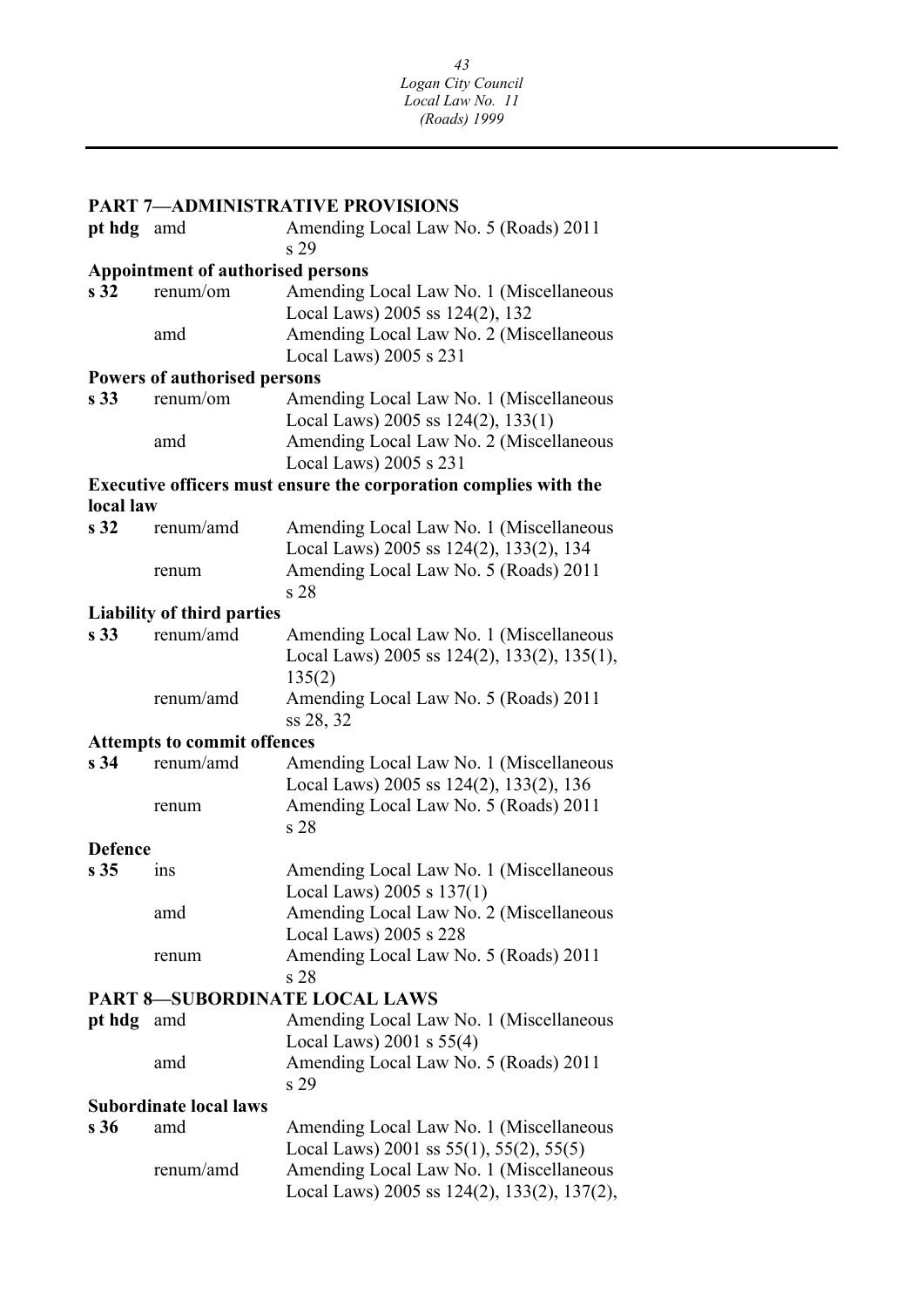|                            | 138(1), 138(2), 138(3), 138(4), 138(5), 138(6),                |
|----------------------------|----------------------------------------------------------------|
|                            | 138(7), 138(8)                                                 |
| amd                        | Amending Local Law No. 2 (Miscellaneous                        |
|                            | Local Laws) 2005 s 229                                         |
| renum/amd                  | Amending Local Law No. 5 (Roads) 2011                          |
|                            | ss 28, 33(1), 33(2), 33(3), 33(4), 33(5), 33(6),               |
|                            | 33(7), 33(8), 33(9), 33(10)                                    |
| <b>SCHEDULE-DICTIONARY</b> |                                                                |
| ins                        | Amending Local Law No. 1 (Miscellaneous                        |
|                            | Local Laws) 2005 s 139                                         |
| amd                        | def <i>animal</i> Amending Local Law No. 2 (Miscellaneous      |
|                            | Local Laws) 2005 s 230                                         |
| amd                        | def <i>animal</i> Amending Local Law No. 5 (Roads) 2011        |
|                            | $s \; 34(1)$                                                   |
| amd                        | def <i>approval</i> Amending Local Law No. 2 (Miscellaneous    |
|                            | Local Laws) 2005 s 230                                         |
| amd                        | def <i>approval</i> Amending Local Law No. 5 (Roads) 2011      |
|                            | $s \; 34(2)$                                                   |
| amd                        | def <i>authorised person</i> Amending Local Law No. 2          |
|                            | (Miscellaneous Local Laws) 2005 s 230                          |
| amd                        | def building Amending Local Law No. 2 (Miscellaneous           |
|                            | Local Laws) 2005 s 230                                         |
| ins                        | def camping Amending Local Law No. 1 (Miscellaneous Local      |
|                            | Laws) $2022$ s $8$                                             |
| amd                        | def compliance notice Amending Local Law No. 2                 |
|                            | (Miscellaneous Local Laws) 2005 s 230                          |
| amd                        | def <i>compliance notice</i> Amending Local Law No. 5 (Roads)  |
|                            | $2011$ s 34(3)                                                 |
| amd                        | def <i>corporation</i> Amending Local Law No. 2 (Miscellaneous |
|                            | Local Laws) 2005 s 230                                         |
| amd                        | def corporation Amending Local Law No. 5 (Roads) 2011          |
|                            | $s \; 34(4)$                                                   |
| amd                        | def environmental harm Amending Local Law No. 2                |
|                            | (Miscellaneous Local Laws) 2005 s 230                          |
| amd                        | def environmental nuisance Amending Local Law No. 2            |
|                            | (Miscellaneous Local Laws) 2005 s 230                          |
| ins                        | def <i>emergency vehicle</i> Amending Local Law No. 5 (Roads)  |
|                            | $2011$ s 34(5)                                                 |
| ins                        | def emergency worker Amending Local Law No. 5 (Roads)          |
|                            | 2011 s 34(5)                                                   |
| amd                        | def <i>footpath</i> Amending Local Law No. 2 (Miscellaneous    |
|                            | Local Laws) 2005 ss 8, 230                                     |
| amd                        | def interfere with a local government road Amending Local      |
|                            | Law No. 2 (Miscellaneous Local Laws) 2005 s 230                |
| amd                        | def interfere with a local government road Amending Local      |
|                            | Law No. 5 (Roads) 2011 s 34(6), 34(7), 34(8), 34(9)            |
|                            |                                                                |